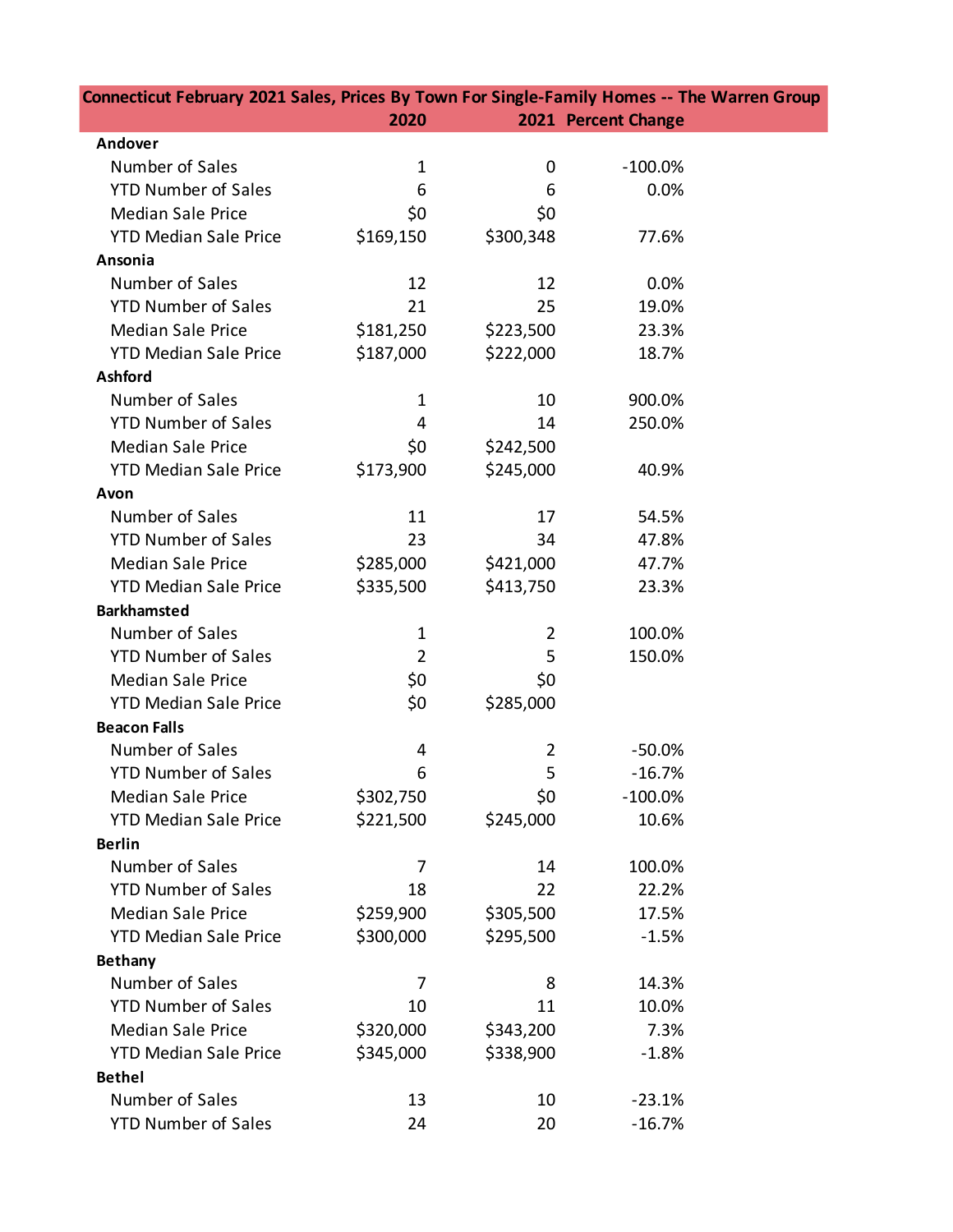| <b>Median Sale Price</b>     | \$294,812      | \$399,500 | 35.5%      |
|------------------------------|----------------|-----------|------------|
| <b>YTD Median Sale Price</b> | \$365,000      | \$399,500 | 9.5%       |
| <b>Bethlehem</b>             |                |           |            |
| Number of Sales              | 3              | 5         | 66.7%      |
| <b>YTD Number of Sales</b>   | 4              | 6         | 50.0%      |
| <b>Median Sale Price</b>     | \$322,000      | \$408,000 | 26.7%      |
| <b>YTD Median Sale Price</b> | \$367,500      | \$406,500 | 10.6%      |
| <b>Bloomfield</b>            |                |           |            |
| Number of Sales              | 12             | 13        | 8.3%       |
| <b>YTD Number of Sales</b>   | 25             | 20        | $-20.0%$   |
| <b>Median Sale Price</b>     | \$166,000      | \$237,000 | 42.8%      |
| <b>YTD Median Sale Price</b> | \$173,500      | \$236,000 | 36.0%      |
| <b>Bolton</b>                |                |           |            |
| Number of Sales              | 2              | 3         | 50.0%      |
| <b>YTD Number of Sales</b>   | 6              | 3         | $-50.0%$   |
| <b>Median Sale Price</b>     | \$0            | \$308,000 |            |
| <b>YTD Median Sale Price</b> | \$251,250      | \$308,000 | 22.6%      |
| <b>Bozrah</b>                |                |           |            |
| Number of Sales              | $\mathbf 1$    | 3         | 200.0%     |
| <b>YTD Number of Sales</b>   | $\overline{2}$ | 6         | 200.0%     |
| <b>Median Sale Price</b>     | \$0            | \$230,000 |            |
| <b>YTD Median Sale Price</b> | \$0            | \$217,500 |            |
| <b>Branford</b>              |                |           |            |
| Number of Sales              | 14             | 13        | $-7.1%$    |
| <b>YTD Number of Sales</b>   | 30             | 33        | 10.0%      |
| <b>Median Sale Price</b>     | \$316,250      | \$405,000 | 28.1%      |
| <b>YTD Median Sale Price</b> | \$316,250      | \$357,870 | 13.2%      |
| <b>Bridgeport</b>            |                |           |            |
| Number of Sales              | 40             | 56        | 40.0%      |
| <b>YTD Number of Sales</b>   | 88             | 106       | 20.5%      |
| <b>Median Sale Price</b>     | \$197,000      | \$254,000 | 28.9%      |
| <b>YTD Median Sale Price</b> | \$202,500      | \$255,000 | 25.9%      |
| <b>Bridgewater</b>           |                |           |            |
| Number of Sales              | 2              | 0         | $-100.0\%$ |
| <b>YTD Number of Sales</b>   | $\overline{2}$ | 0         | $-100.0\%$ |
| <b>Median Sale Price</b>     | \$0            | \$0       |            |
| <b>YTD Median Sale Price</b> | \$0            | \$0       |            |
| <b>Bristol</b>               |                |           |            |
| Number of Sales              | 30             | 36        | 20.0%      |
| <b>YTD Number of Sales</b>   | 71             | 73        | 2.8%       |
| <b>Median Sale Price</b>     | \$158,500      | \$216,950 | 36.9%      |
| <b>YTD Median Sale Price</b> | \$167,100      | \$220,000 | 31.7%      |
| <b>Brookfield</b>            |                |           |            |
| Number of Sales              | 7              | 7         | 0.0%       |
| <b>YTD Number of Sales</b>   | 16             | 23        | 43.8%      |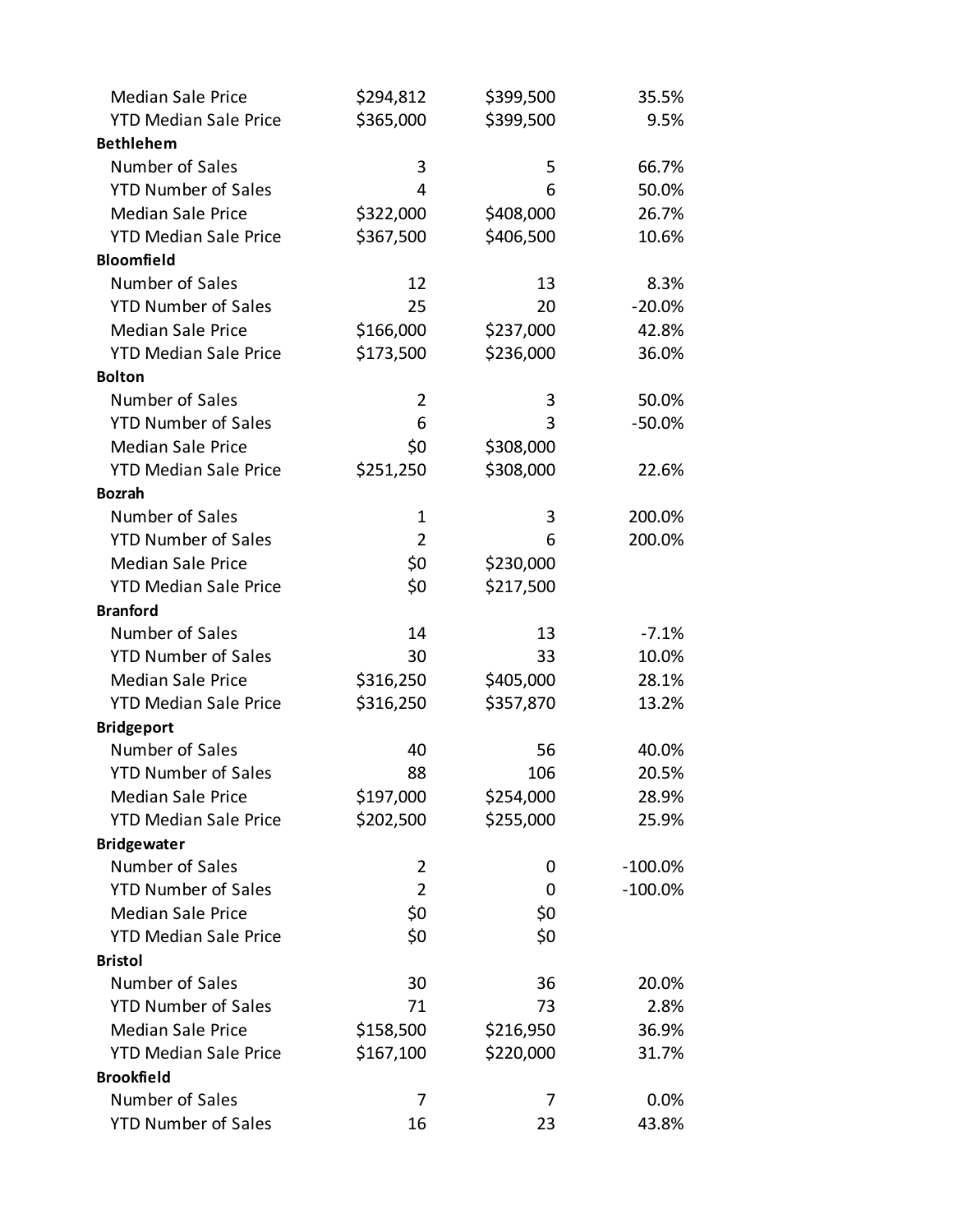| <b>Median Sale Price</b>     | \$345,000      | \$390,000    | 13.0%      |
|------------------------------|----------------|--------------|------------|
| <b>YTD Median Sale Price</b> | \$419,532      | \$458,000    | 9.2%       |
| <b>Brooklyn</b>              |                |              |            |
| Number of Sales              | $\overline{2}$ | 4            | 100.0%     |
| <b>YTD Number of Sales</b>   | 8              | 6            | $-25.0%$   |
| <b>Median Sale Price</b>     | \$0            | \$246,450    |            |
| <b>YTD Median Sale Price</b> | \$229,500      | \$227,950    | $-0.7%$    |
| <b>Burlington</b>            |                |              |            |
| Number of Sales              | 8              | 8            | 0.0%       |
| <b>YTD Number of Sales</b>   | 18             | 19           | 5.6%       |
| <b>Median Sale Price</b>     | \$322,934      | \$332,500    | 3.0%       |
| <b>YTD Median Sale Price</b> | \$330,500      | \$345,000    | 4.4%       |
| Canaan                       |                |              |            |
| Number of Sales              | $\mathbf 1$    | 1            | 0.0%       |
| <b>YTD Number of Sales</b>   | $\mathbf 1$    | 3            | 200.0%     |
| <b>Median Sale Price</b>     | \$0            | \$0          |            |
| <b>YTD Median Sale Price</b> | \$0            | \$530,000    |            |
| Canterbury                   |                |              |            |
| Number of Sales              | $\overline{2}$ | 1            | $-50.0%$   |
| <b>YTD Number of Sales</b>   | 4              | 7            | 75.0%      |
| <b>Median Sale Price</b>     | \$0            | \$0          |            |
| <b>YTD Median Sale Price</b> | \$205,150      | \$197,000    | $-4.0%$    |
| Canton                       |                |              |            |
| Number of Sales              | 6              | 3            | $-50.0%$   |
| <b>YTD Number of Sales</b>   | 14             | 8            | $-42.9%$   |
| <b>Median Sale Price</b>     | \$356,250      | \$267,500    | $-24.9%$   |
| <b>YTD Median Sale Price</b> | \$360,950      | \$261,250    | $-27.6%$   |
| Chaplin                      |                |              |            |
| Number of Sales              | 1              | 0            | $-100.0\%$ |
| <b>YTD Number of Sales</b>   | $\overline{2}$ | $\mathbf{1}$ | $-50.0%$   |
| <b>Median Sale Price</b>     | \$0            | \$0          |            |
| <b>YTD Median Sale Price</b> | \$0            | \$0          |            |
| <b>Cheshire</b>              |                |              |            |
| Number of Sales              | 18             | 16           | $-11.1%$   |
| <b>YTD Number of Sales</b>   | 35             | 29           | $-17.1%$   |
| <b>Median Sale Price</b>     | \$365,750      | \$438,000    | 19.8%      |
| <b>YTD Median Sale Price</b> | \$360,000      | \$410,000    | 13.9%      |
| <b>Chester</b>               |                |              |            |
| Number of Sales              | 0              | 2            |            |
| <b>YTD Number of Sales</b>   | 3              | 5            | 66.7%      |
| <b>Median Sale Price</b>     | \$0            | \$0          |            |
| <b>YTD Median Sale Price</b> | \$300,000      | \$265,000    | $-11.7%$   |
| <b>Clinton</b>               |                |              |            |
| Number of Sales              | 12             | 14           | 16.7%      |
| <b>YTD Number of Sales</b>   | 27             | 34           | 25.9%      |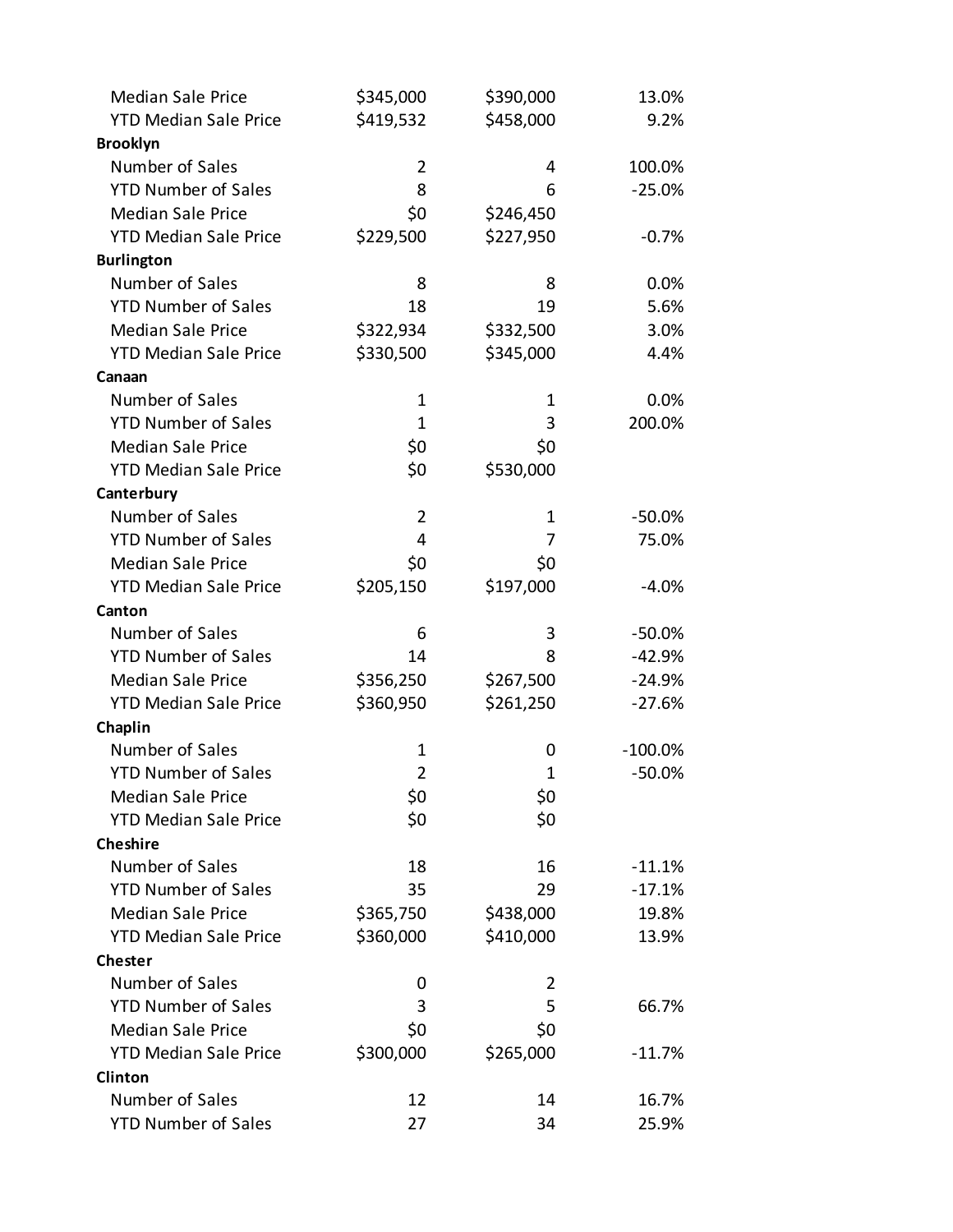| <b>Median Sale Price</b>     | \$227,500      | \$305,000   | 34.1%      |
|------------------------------|----------------|-------------|------------|
| <b>YTD Median Sale Price</b> | \$272,000      | \$320,000   | 17.6%      |
| <b>Colchester</b>            |                |             |            |
| Number of Sales              | 13             | 5           | $-61.5%$   |
| <b>YTD Number of Sales</b>   | 23             | 23          | 0.0%       |
| <b>Median Sale Price</b>     | \$232,700      | \$329,900   | 41.8%      |
| <b>YTD Median Sale Price</b> | \$232,700      | \$245,000   | 5.3%       |
| <b>Colebrook</b>             |                |             |            |
| Number of Sales              | 1              | 4           | 300.0%     |
| <b>YTD Number of Sales</b>   | $\overline{2}$ | 5           | 150.0%     |
| <b>Median Sale Price</b>     | \$0            | \$247,500   |            |
| <b>YTD Median Sale Price</b> | \$0            | \$305,000   |            |
| Columbia                     |                |             |            |
| Number of Sales              | $\overline{2}$ | 0           | $-100.0\%$ |
| <b>YTD Number of Sales</b>   | 3              | 8           | 166.7%     |
| <b>Median Sale Price</b>     | \$0            | \$0         |            |
| <b>YTD Median Sale Price</b> | \$240,000      | \$249,950   | 4.1%       |
| Cornwall                     |                |             |            |
| Number of Sales              | $\mathbf 1$    | 1           | 0.0%       |
| <b>YTD Number of Sales</b>   | $\mathbf{1}$   | 3           | 200.0%     |
| <b>Median Sale Price</b>     | \$0            | \$0         |            |
| <b>YTD Median Sale Price</b> | \$0            | \$499,000   |            |
| Coventry                     |                |             |            |
| Number of Sales              | 4              | 13          | 225.0%     |
| <b>YTD Number of Sales</b>   | 15             | 29          | 93.3%      |
| <b>Median Sale Price</b>     | \$182,500      | \$167,000   | $-8.5%$    |
| <b>YTD Median Sale Price</b> | \$191,000      | \$229,000   | 19.9%      |
| <b>Cromwell</b>              |                |             |            |
| Number of Sales              | 5              | 9           | 80.0%      |
| <b>YTD Number of Sales</b>   | 11             | 15          | 36.4%      |
| <b>Median Sale Price</b>     | \$200,000      | \$295,000   | 47.5%      |
| <b>YTD Median Sale Price</b> | \$167,000      | \$285,000   | 70.7%      |
| <b>Danbury</b>               |                |             |            |
| Number of Sales              | 27             | 36          | 33.3%      |
| <b>YTD Number of Sales</b>   | 53             | 72          | 35.8%      |
| <b>Median Sale Price</b>     | \$318,000      | \$345,500   | 8.6%       |
| <b>YTD Median Sale Price</b> | \$310,000      | \$358,000   | 15.5%      |
| Darien                       |                |             |            |
| Number of Sales              | 8              | 20          | 150.0%     |
| <b>YTD Number of Sales</b>   | 33             | 39          | 18.2%      |
| <b>Median Sale Price</b>     | \$1,142,500    | \$1,165,000 | 2.0%       |
| <b>YTD Median Sale Price</b> | \$1,200,000    | \$1,225,000 | 2.1%       |
| <b>Deep River</b>            |                |             |            |
| Number of Sales              | 4              | 5           | 25.0%      |
| <b>YTD Number of Sales</b>   | 8              | 6           | $-25.0%$   |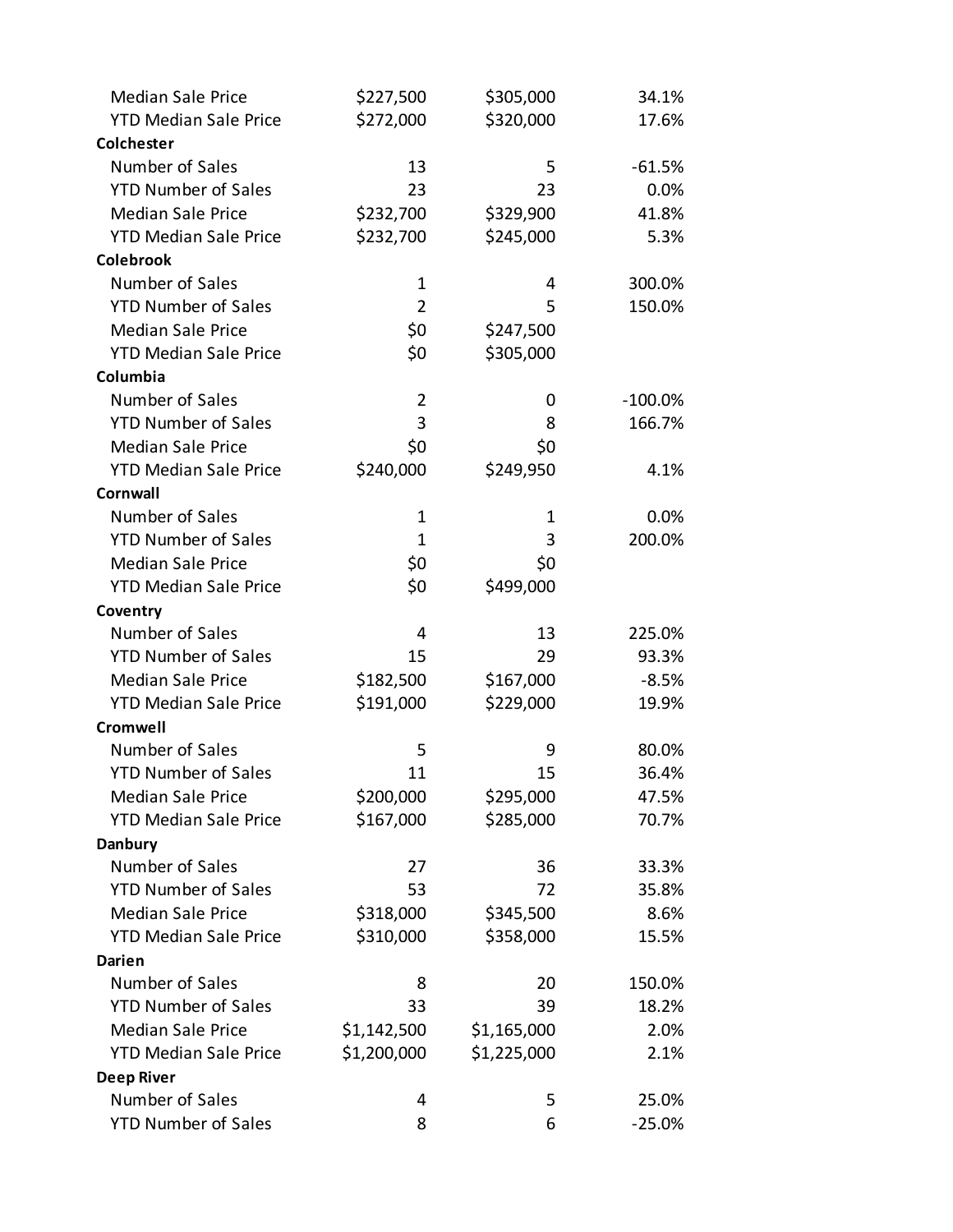| <b>Median Sale Price</b>     | \$267,000      | \$280,000 | 4.9%       |
|------------------------------|----------------|-----------|------------|
| <b>YTD Median Sale Price</b> | \$230,000      | \$297,000 | 29.1%      |
| <b>Derby</b>                 |                |           |            |
| Number of Sales              | 4              | 6         | 50.0%      |
| <b>YTD Number of Sales</b>   | 12             | 11        | $-8.3%$    |
| <b>Median Sale Price</b>     | \$133,250      | \$244,250 | 83.3%      |
| <b>YTD Median Sale Price</b> | \$153,000      | \$247,000 | 61.4%      |
| <b>Durham</b>                |                |           |            |
| Number of Sales              | $\overline{2}$ | 5         | 150.0%     |
| <b>YTD Number of Sales</b>   | 6              | 7         | 16.7%      |
| <b>Median Sale Price</b>     | \$0            | \$460,000 |            |
| <b>YTD Median Sale Price</b> | \$285,750      | \$460,000 | 61.0%      |
| <b>East Granby</b>           |                |           |            |
| Number of Sales              | 3              | 2         | $-33.3%$   |
| <b>YTD Number of Sales</b>   | 7              | 8         | 14.3%      |
| <b>Median Sale Price</b>     | \$120,130      | \$0       | $-100.0\%$ |
| <b>YTD Median Sale Price</b> | \$192,000      | \$268,950 | 40.1%      |
| <b>East Haddam</b>           |                |           |            |
| Number of Sales              | 7              | 8         | 14.3%      |
| <b>YTD Number of Sales</b>   | 19             | 13        | $-31.6%$   |
| <b>Median Sale Price</b>     | \$305,000      | \$249,500 | $-18.2%$   |
| <b>YTD Median Sale Price</b> | \$218,600      | \$250,000 | 14.4%      |
| <b>East Hampton</b>          |                |           |            |
| Number of Sales              | 10             | 10        | 0.0%       |
| <b>YTD Number of Sales</b>   | 22             | 24        | 9.1%       |
| <b>Median Sale Price</b>     | \$278,450      | \$337,000 | 21.0%      |
| <b>YTD Median Sale Price</b> | \$238,750      | \$296,450 | 24.2%      |
| <b>East Hartford</b>         |                |           |            |
| Number of Sales              | 29             | 27        | $-6.9%$    |
| <b>YTD Number of Sales</b>   | 58             | 75        | 29.3%      |
| <b>Median Sale Price</b>     | \$162,000      | \$200,000 | 23.5%      |
| <b>YTD Median Sale Price</b> | \$164,250      | \$183,000 | 11.4%      |
| <b>East Haven</b>            |                |           |            |
| Number of Sales              | 20             | 29        | 45.0%      |
| <b>YTD Number of Sales</b>   | 44             | 51        | 15.9%      |
| <b>Median Sale Price</b>     | \$176,000      | \$264,000 | 50.0%      |
| <b>YTD Median Sale Price</b> | \$202,000      | \$245,000 | 21.3%      |
| <b>East Lyme</b>             |                |           |            |
| Number of Sales              | 3              | 13        | 333.3%     |
| <b>YTD Number of Sales</b>   | 20             | 26        | 30.0%      |
| <b>Median Sale Price</b>     | \$275,000      | \$330,000 | 20.0%      |
| <b>YTD Median Sale Price</b> | \$340,500      | \$311,500 | $-8.5%$    |
| <b>East Windsor</b>          |                |           |            |
| Number of Sales              | 12             | 6         | $-50.0\%$  |
| <b>YTD Number of Sales</b>   | 20             | 12        | $-40.0%$   |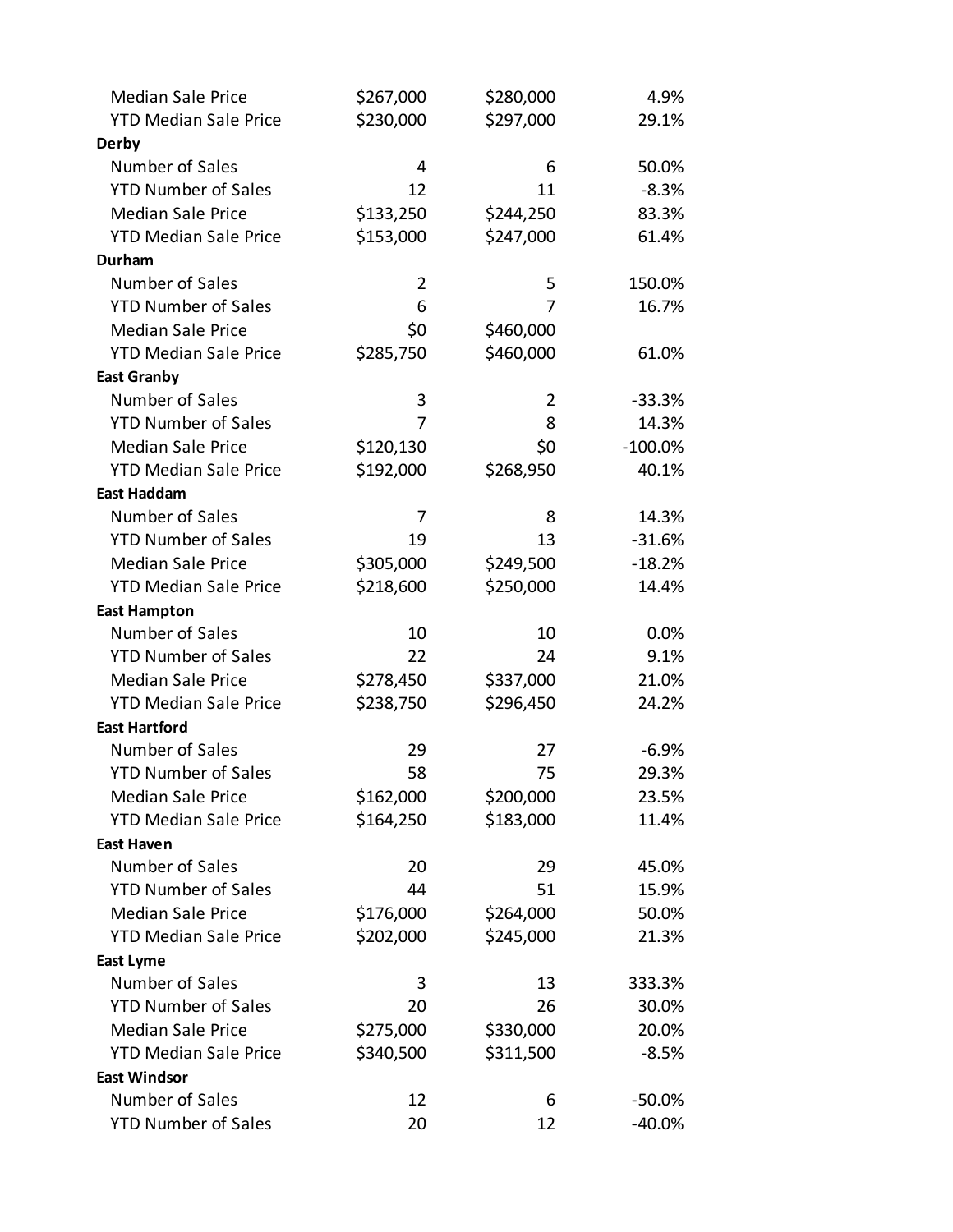| <b>Median Sale Price</b>     | \$159,750 | \$219,000      | 37.1%      |
|------------------------------|-----------|----------------|------------|
| <b>YTD Median Sale Price</b> | \$171,000 | \$235,000      | 37.4%      |
| <b>Eastford</b>              |           |                |            |
| Number of Sales              | 3         | 3              | 0.0%       |
| <b>YTD Number of Sales</b>   | 3         | 6              | 100.0%     |
| <b>Median Sale Price</b>     | \$210,000 | \$125,000      | $-40.5%$   |
| <b>YTD Median Sale Price</b> | \$210,000 | \$234,000      | 11.4%      |
| Easton                       |           |                |            |
| Number of Sales              | 7         | 8              | 14.3%      |
| <b>YTD Number of Sales</b>   | 12        | 20             | 66.7%      |
| <b>Median Sale Price</b>     | \$445,000 | \$613,125      | 37.8%      |
| <b>YTD Median Sale Price</b> | \$472,500 | \$695,000      | 47.1%      |
| Ellington                    |           |                |            |
| Number of Sales              | 11        | 6              | $-45.5%$   |
| <b>YTD Number of Sales</b>   | 19        | 14             | $-26.3%$   |
| <b>Median Sale Price</b>     | \$115,000 | \$267,500      | 132.6%     |
| <b>YTD Median Sale Price</b> | \$249,900 | \$326,500      | 30.7%      |
| Enfield                      |           |                |            |
| Number of Sales              | 22        | 24             | 9.1%       |
| <b>YTD Number of Sales</b>   | 62        | 62             | 0.0%       |
| <b>Median Sale Price</b>     | \$190,950 | \$192,000      | 0.5%       |
| <b>YTD Median Sale Price</b> | \$183,670 | \$203,000      | 10.5%      |
| <b>Essex</b>                 |           |                |            |
| Number of Sales              | 5         | 11             | 120.0%     |
| <b>YTD Number of Sales</b>   | 10        | 18             | 80.0%      |
| <b>Median Sale Price</b>     | \$289,000 | \$585,000      | 102.4%     |
| <b>YTD Median Sale Price</b> | \$365,500 | \$602,500      | 64.8%      |
| <b>Fairfield</b>             |           |                |            |
| Number of Sales              | 32        | 51             | 59.4%      |
| <b>YTD Number of Sales</b>   | 71        | 109            | 53.5%      |
| <b>Median Sale Price</b>     | \$487,500 | \$675,000      | 38.5%      |
| <b>YTD Median Sale Price</b> | \$523,500 | \$675,000      | 28.9%      |
| Farmington                   |           |                |            |
| Number of Sales              | 14        | 11             | $-21.4%$   |
| <b>YTD Number of Sales</b>   | 26        | 26             | 0.0%       |
| <b>Median Sale Price</b>     | \$292,500 | \$254,900      | $-12.9%$   |
| <b>YTD Median Sale Price</b> | \$330,000 | \$332,500      | 0.8%       |
| <b>Franklin</b>              |           |                |            |
| Number of Sales              | 2         | 2              | $0.0\%$    |
| <b>YTD Number of Sales</b>   | 4         | $\overline{2}$ | $-50.0%$   |
| <b>Median Sale Price</b>     | \$0       | \$0            |            |
| <b>YTD Median Sale Price</b> | \$122,500 | \$0            | $-100.0\%$ |
| Glastonbury                  |           |                |            |
| Number of Sales              | 19        | 32             | 68.4%      |
| <b>YTD Number of Sales</b>   | 37        | 62             | 67.6%      |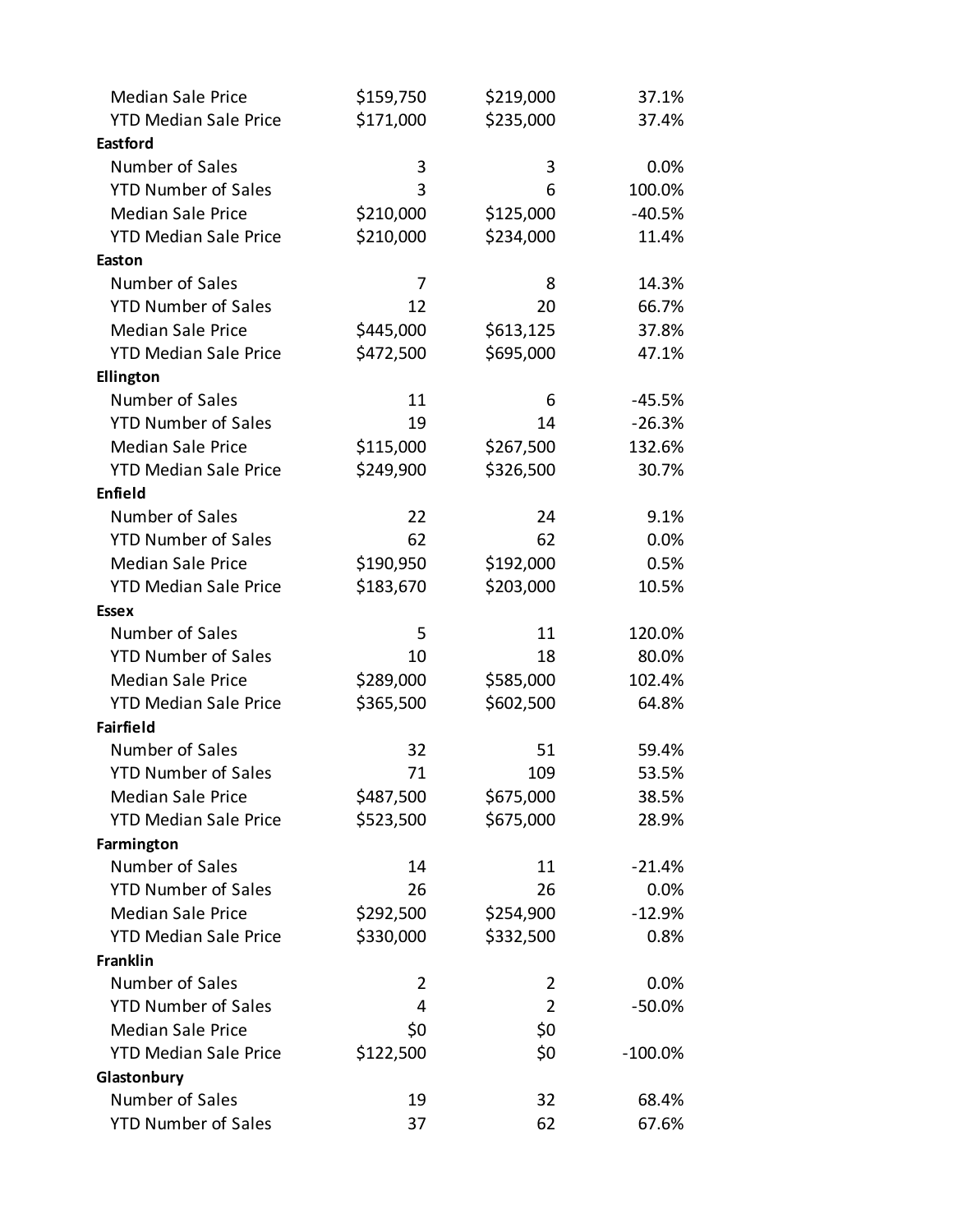| <b>Median Sale Price</b>     | \$350,000   | \$355,000      | 1.4%     |
|------------------------------|-------------|----------------|----------|
| <b>YTD Median Sale Price</b> | \$353,130   | \$360,000      | 1.9%     |
| Goshen                       |             |                |          |
| Number of Sales              | 1           | 5              | 400.0%   |
| <b>YTD Number of Sales</b>   | 4           | 8              | 100.0%   |
| <b>Median Sale Price</b>     | \$0         | \$425,000      |          |
| <b>YTD Median Sale Price</b> | \$376,000   | \$512,500      | 36.3%    |
| Granby                       |             |                |          |
| Number of Sales              | 8           | 10             | 25.0%    |
| <b>YTD Number of Sales</b>   | 17          | 24             | 41.2%    |
| <b>Median Sale Price</b>     | \$257,450   | \$335,000      | 30.1%    |
| <b>YTD Median Sale Price</b> | \$249,900   | \$355,000      | 42.1%    |
| Greenwich                    |             |                |          |
| Number of Sales              | 24          | 54             | 125.0%   |
| <b>YTD Number of Sales</b>   | 61          | 87             | 42.6%    |
| <b>Median Sale Price</b>     | \$1,862,500 | \$1,930,000    | 3.6%     |
| <b>YTD Median Sale Price</b> | \$1,850,000 | \$1,652,500    | $-10.7%$ |
| Griswold                     |             |                |          |
| Number of Sales              | 2           | 6              | 200.0%   |
| <b>YTD Number of Sales</b>   | 5           | 11             | 120.0%   |
| <b>Median Sale Price</b>     | \$0         | \$249,500      |          |
| <b>YTD Median Sale Price</b> | \$170,000   | \$254,000      | 49.4%    |
| Groton                       |             |                |          |
| Number of Sales              | 11          | 11             | $0.0\%$  |
| <b>YTD Number of Sales</b>   | 26          | 32             | 23.1%    |
| <b>Median Sale Price</b>     | \$263,000   | \$270,000      | 2.7%     |
| <b>YTD Median Sale Price</b> | \$293,000   | \$272,500      | $-7.0%$  |
| Guilford                     |             |                |          |
| Number of Sales              | 14          | 12             | $-14.3%$ |
| <b>YTD Number of Sales</b>   | 29          | 37             | 27.6%    |
| <b>Median Sale Price</b>     | \$324,750   | \$390,000      | 20.1%    |
| <b>YTD Median Sale Price</b> | \$375,000   | \$380,000      | 1.3%     |
| Haddam                       |             |                |          |
| Number of Sales              | 9           | 9              | $0.0\%$  |
| <b>YTD Number of Sales</b>   | 14          | 13             | $-7.1%$  |
| <b>Median Sale Price</b>     | \$355,000   | \$270,500      | $-23.8%$ |
| <b>YTD Median Sale Price</b> | \$289,950   | \$277,000      | $-4.5%$  |
| Hamden                       |             |                |          |
| Number of Sales              | 36          | 47             | 30.6%    |
| <b>YTD Number of Sales</b>   | 60          | 94             | 56.7%    |
| <b>Median Sale Price</b>     | \$230,000   | \$227,450      | $-1.1%$  |
| <b>YTD Median Sale Price</b> | \$223,000   | \$234,000      | 4.9%     |
| Hampton                      |             |                |          |
| Number of Sales              | 1           | $\overline{2}$ | 100.0%   |
| <b>YTD Number of Sales</b>   | 2           | 2              | 0.0%     |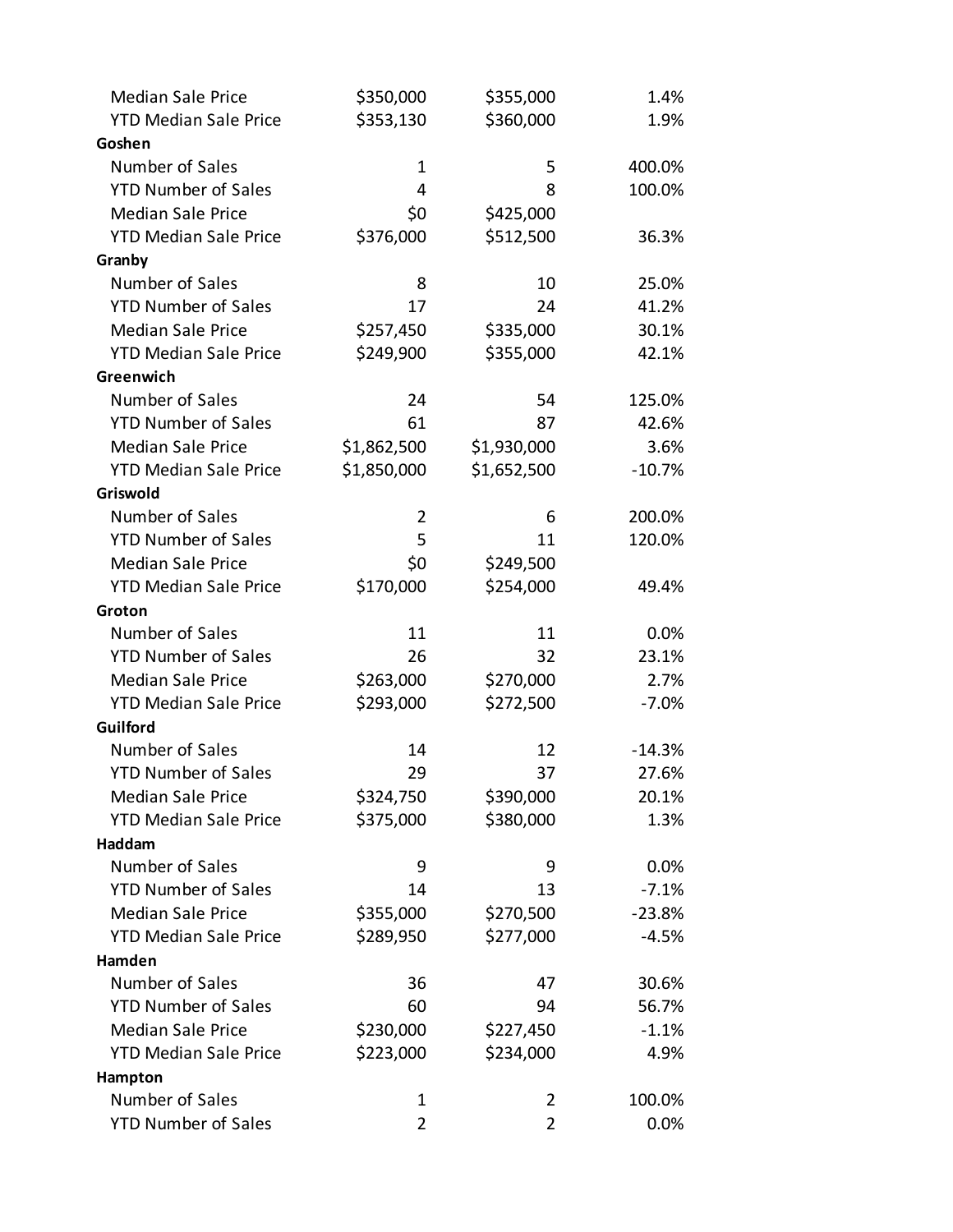| <b>Median Sale Price</b>     | \$0            | \$0            |          |
|------------------------------|----------------|----------------|----------|
| <b>YTD Median Sale Price</b> | \$0            | \$0            |          |
| <b>Hartford</b>              |                |                |          |
| Number of Sales              | 19             | 22             | 15.8%    |
| <b>YTD Number of Sales</b>   | 41             | 37             | $-9.8%$  |
| <b>Median Sale Price</b>     | \$110,000      | \$159,000      | 44.5%    |
| <b>YTD Median Sale Price</b> | \$120,000      | \$165,000      | 37.5%    |
| <b>Hartland</b>              |                |                |          |
| Number of Sales              | 1              | 1              | 0.0%     |
| <b>YTD Number of Sales</b>   | $\overline{2}$ | $\overline{2}$ | 0.0%     |
| <b>Median Sale Price</b>     | \$0            | \$0            |          |
| <b>YTD Median Sale Price</b> | \$0            | \$0            |          |
| Harwinton                    |                |                |          |
| Number of Sales              | 4              | 3              | $-25.0%$ |
| <b>YTD Number of Sales</b>   | 7              | 8              | 14.3%    |
| <b>Median Sale Price</b>     | \$228,250      | \$253,000      | 10.8%    |
| <b>YTD Median Sale Price</b> | \$225,000      | \$396,350      | 76.2%    |
| Hebron                       |                |                |          |
| Number of Sales              | 12             | 5              | $-58.3%$ |
| <b>YTD Number of Sales</b>   | 19             | 10             | $-47.4%$ |
| <b>Median Sale Price</b>     | \$245,000      | \$273,000      | 11.4%    |
| <b>YTD Median Sale Price</b> | \$245,000      | \$296,500      | 21.0%    |
| Kent                         |                |                |          |
| Number of Sales              | 2              | 3              | 50.0%    |
| <b>YTD Number of Sales</b>   | 7              | 6              | $-14.3%$ |
| <b>Median Sale Price</b>     | \$0            | \$795,000      |          |
| <b>YTD Median Sale Price</b> | \$380,000      | \$479,500      | 26.2%    |
| Killingly                    |                |                |          |
| Number of Sales              | 12             | 15             | 25.0%    |
| <b>YTD Number of Sales</b>   | 22             | 31             | 40.9%    |
| <b>Median Sale Price</b>     | \$231,000      | \$260,000      | 12.6%    |
| <b>YTD Median Sale Price</b> | \$228,000      | \$230,000      | 0.9%     |
| Killingworth                 |                |                |          |
| Number of Sales              | 4              | 6              | 50.0%    |
| <b>YTD Number of Sales</b>   | 9              | 12             | 33.3%    |
| <b>Median Sale Price</b>     | \$470,000      | \$330,000      | $-29.8%$ |
| <b>YTD Median Sale Price</b> | \$389,000      | \$405,000      | 4.1%     |
| Lebanon                      |                |                |          |
| Number of Sales              | 6              | 3              | $-50.0%$ |
| <b>YTD Number of Sales</b>   | 11             | 9              | $-18.2%$ |
| <b>Median Sale Price</b>     | \$231,750      | \$270,000      | 16.5%    |
| <b>YTD Median Sale Price</b> | \$268,000      | \$247,000      | $-7.8%$  |
| Ledyard                      |                |                |          |
| Number of Sales              | 13             | 6              | $-53.8%$ |
| <b>YTD Number of Sales</b>   | 17             | 18             | 5.9%     |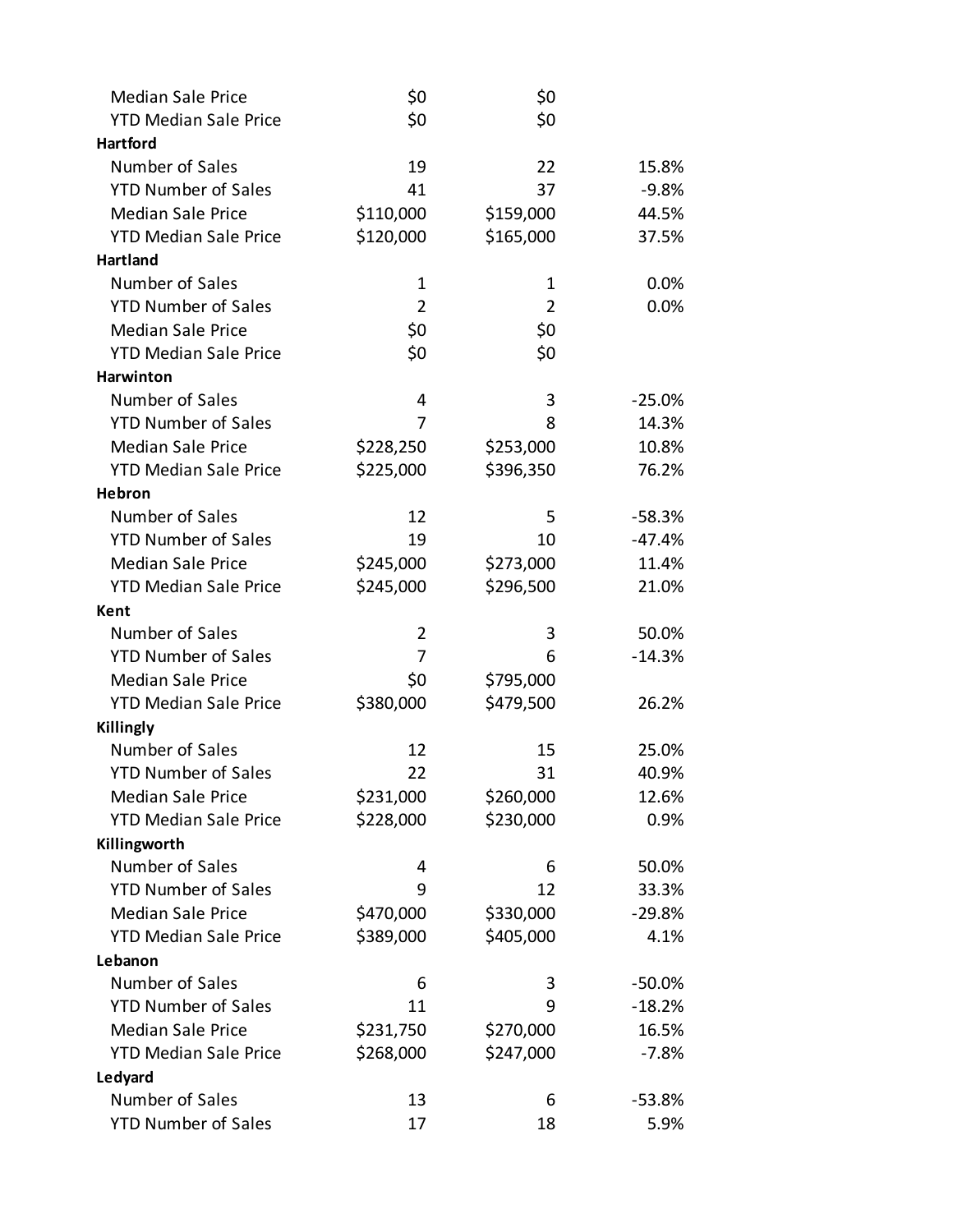| <b>Median Sale Price</b>     | \$255,000      | \$267,000 | 4.7%       |
|------------------------------|----------------|-----------|------------|
| <b>YTD Median Sale Price</b> | \$250,000      | \$267,000 | 6.8%       |
| Lisbon                       |                |           |            |
| Number of Sales              | 2              | 1         | $-50.0%$   |
| <b>YTD Number of Sales</b>   | 5              | 1         | $-80.0%$   |
| <b>Median Sale Price</b>     | \$0            | \$0       |            |
| <b>YTD Median Sale Price</b> | \$207,000      | \$0       | $-100.0\%$ |
| Litchfield                   |                |           |            |
| Number of Sales              | 1              | 6         | 500.0%     |
| <b>YTD Number of Sales</b>   | 5              | 14        | 180.0%     |
| <b>Median Sale Price</b>     | \$0            | \$387,000 |            |
| <b>YTD Median Sale Price</b> | \$254,900      | \$350,000 | 37.3%      |
| Lyme                         |                |           |            |
| Number of Sales              | $\overline{2}$ | 0         | $-100.0\%$ |
| <b>YTD Number of Sales</b>   | $\overline{2}$ | 3         | 50.0%      |
| <b>Median Sale Price</b>     | \$0            | \$0       |            |
| <b>YTD Median Sale Price</b> | \$0            | \$405,000 |            |
| Madison                      |                |           |            |
| Number of Sales              | 9              | 12        | 33.3%      |
| <b>YTD Number of Sales</b>   | 18             | 24        | 33.3%      |
| <b>Median Sale Price</b>     | \$457,500      | \$612,500 | 33.9%      |
| <b>YTD Median Sale Price</b> | \$351,000      | \$575,000 | 63.8%      |
| Manchester                   |                |           |            |
| Number of Sales              | 32             | 37        | 15.6%      |
| <b>YTD Number of Sales</b>   | 61             | 84        | 37.7%      |
| <b>Median Sale Price</b>     | \$181,500      | \$218,000 | 20.1%      |
| <b>YTD Median Sale Price</b> | \$182,000      | \$216,500 | 19.0%      |
| Mansfield                    |                |           |            |
| Number of Sales              | 3              | 8         | 166.7%     |
| <b>YTD Number of Sales</b>   | 12             | 16        | 33.3%      |
| <b>Median Sale Price</b>     | \$191,000      | \$293,500 | 53.7%      |
| <b>YTD Median Sale Price</b> | \$189,000      | \$240,000 | 27.0%      |
| Marlborough                  |                |           |            |
| Number of Sales              | 7              | 5         | $-28.6%$   |
| <b>YTD Number of Sales</b>   | 16             | 15        | $-6.3%$    |
| <b>Median Sale Price</b>     | \$278,000      | \$261,900 | $-5.8%$    |
| <b>YTD Median Sale Price</b> | \$256,250      | \$269,000 | 5.0%       |
| <b>Meriden</b>               |                |           |            |
| Number of Sales              | 30             | 41        | 36.7%      |
| <b>YTD Number of Sales</b>   | 66             | 95        | 43.9%      |
| <b>Median Sale Price</b>     | \$171,000      | \$195,000 | 14.0%      |
| <b>YTD Median Sale Price</b> | \$178,500      | \$196,000 | 9.8%       |
| Middlebury                   |                |           |            |
| Number of Sales              | 4              | 9         | 125.0%     |
| <b>YTD Number of Sales</b>   | 10             | 20        | 100.0%     |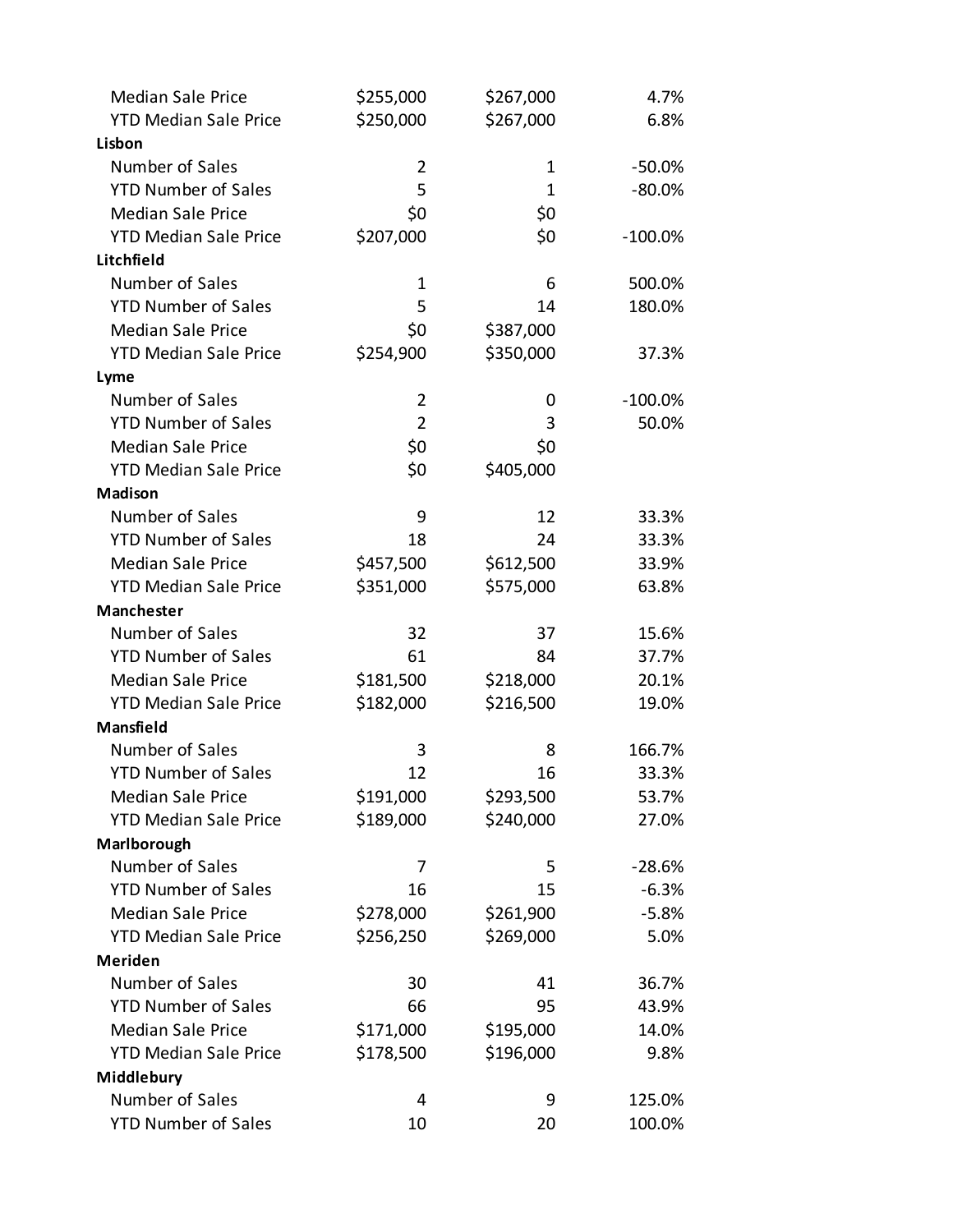| <b>Median Sale Price</b>     | \$500,000 | \$301,000      | $-39.8%$   |
|------------------------------|-----------|----------------|------------|
| <b>YTD Median Sale Price</b> | \$358,750 | \$390,450      | 8.8%       |
| Middlefield                  |           |                |            |
| Number of Sales              | 3         | 1              | $-66.7%$   |
| <b>YTD Number of Sales</b>   | 5         | $\overline{2}$ | $-60.0%$   |
| <b>Median Sale Price</b>     | \$254,000 | \$0            | $-100.0\%$ |
| <b>YTD Median Sale Price</b> | \$317,500 | \$0            | $-100.0\%$ |
| Middletown                   |           |                |            |
| Number of Sales              | 17        | 29             | 70.6%      |
| <b>YTD Number of Sales</b>   | 35        | 60             | 71.4%      |
| <b>Median Sale Price</b>     | \$252,000 | \$223,000      | $-11.5%$   |
| <b>YTD Median Sale Price</b> | \$257,000 | \$232,500      | $-9.5%$    |
| <b>Milford</b>               |           |                |            |
| Number of Sales              | 22        | 28             | 27.3%      |
| <b>YTD Number of Sales</b>   | 55        | 58             | 5.5%       |
| <b>Median Sale Price</b>     | \$260,450 | \$360,500      | 38.4%      |
| <b>YTD Median Sale Price</b> | \$290,000 | \$332,500      | 14.7%      |
| <b>Monroe</b>                |           |                |            |
| Number of Sales              | 6         | 12             | 100.0%     |
| <b>YTD Number of Sales</b>   | 23        | 19             | $-17.4%$   |
| <b>Median Sale Price</b>     | \$347,500 | \$466,990      | 34.4%      |
| <b>YTD Median Sale Price</b> | \$366,000 | \$434,000      | 18.6%      |
| <b>Montville</b>             |           |                |            |
| Number of Sales              | 11        | 7              | $-36.4%$   |
| <b>YTD Number of Sales</b>   | 26        | 27             | 3.8%       |
| <b>Median Sale Price</b>     | \$215,000 | \$268,000      | 24.7%      |
| <b>YTD Median Sale Price</b> | \$204,125 | \$210,000      | 2.9%       |
| <b>Morris</b>                |           |                |            |
| Number of Sales              | 5         | 1              | $-80.0%$   |
| <b>YTD Number of Sales</b>   | 9         | 8              | $-11.1%$   |
| <b>Median Sale Price</b>     | \$258,000 | \$0            | $-100.0\%$ |
| <b>YTD Median Sale Price</b> | \$265,000 | \$304,000      | 14.7%      |
| Naugatuck                    |           |                |            |
| Number of Sales              | 23        | 17             | $-26.1%$   |
| <b>YTD Number of Sales</b>   | 51        | 42             | $-17.6%$   |
| <b>Median Sale Price</b>     | \$185,000 | \$250,000      | 35.1%      |
| <b>YTD Median Sale Price</b> | \$179,700 | \$241,500      | 34.4%      |
| <b>New Britain</b>           |           |                |            |
| Number of Sales              | 28        | 28             | 0.0%       |
| <b>YTD Number of Sales</b>   | 48        | 62             | 29.2%      |
| <b>Median Sale Price</b>     | \$159,500 | \$175,000      | 9.7%       |
| <b>YTD Median Sale Price</b> | \$153,125 | \$176,450      | 15.2%      |
| <b>New Canaan</b>            |           |                |            |
| Number of Sales              | 5         | 26             | 420.0%     |
| <b>YTD Number of Sales</b>   | 19        | 52             | 173.7%     |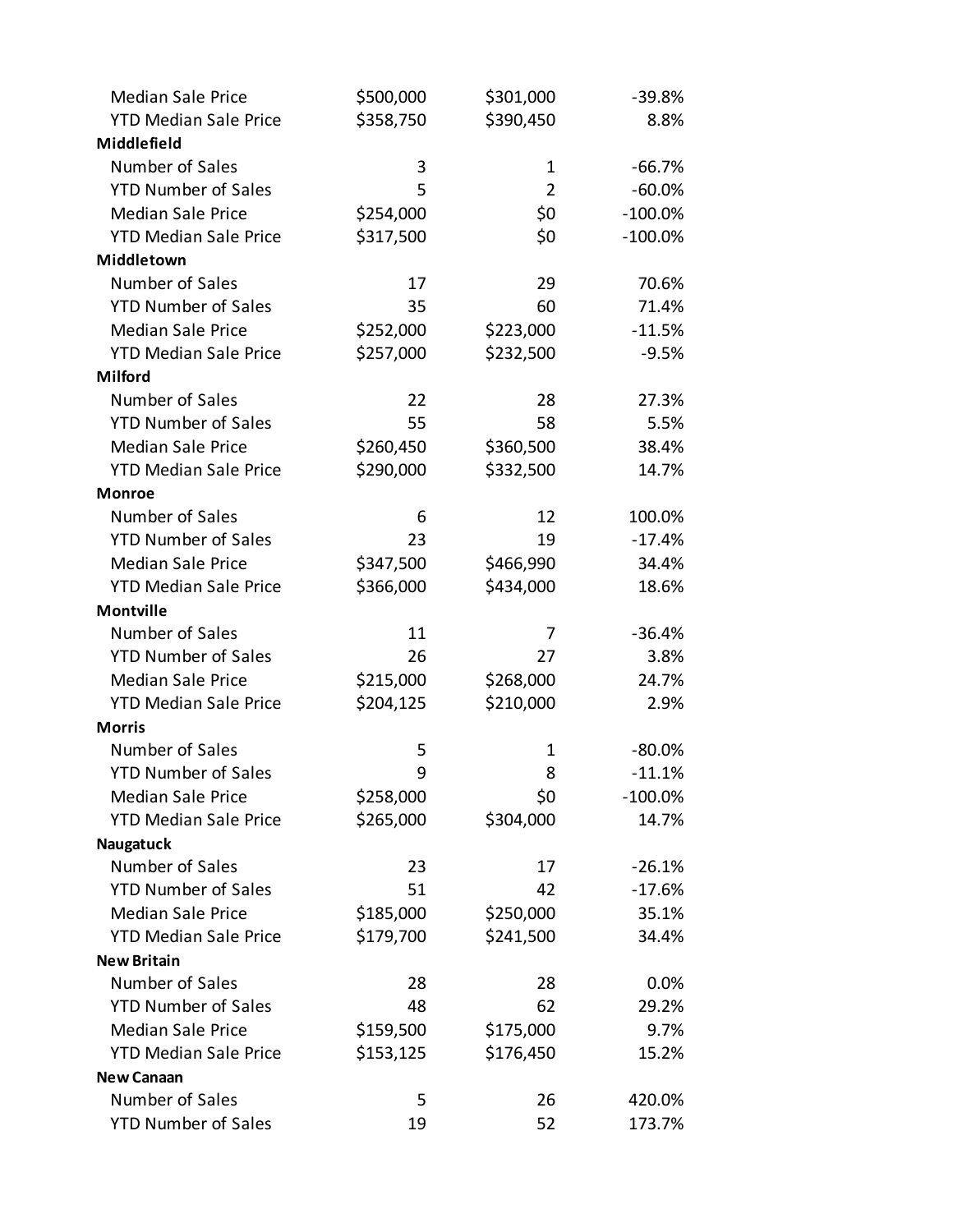| <b>Median Sale Price</b>     | \$1,650,000 | \$1,090,000    | $-33.9%$ |
|------------------------------|-------------|----------------|----------|
| <b>YTD Median Sale Price</b> | \$1,305,000 | \$1,277,000    | $-2.1%$  |
| <b>New Fairfield</b>         |             |                |          |
| Number of Sales              | 8           | 9              | 12.5%    |
| <b>YTD Number of Sales</b>   | 22          | 34             | 54.5%    |
| <b>Median Sale Price</b>     | \$328,000   | \$357,500      | 9.0%     |
| <b>YTD Median Sale Price</b> | \$342,500   | \$427,500      | 24.8%    |
| <b>New Hartford</b>          |             |                |          |
| Number of Sales              | 4           | 3              | $-25.0%$ |
| <b>YTD Number of Sales</b>   | 9           | 7              | $-22.2%$ |
| <b>Median Sale Price</b>     | \$257,000   | \$380,000      | 47.9%    |
| <b>YTD Median Sale Price</b> | \$278,000   | \$380,000      | 36.7%    |
| <b>New Haven</b>             |             |                |          |
| Number of Sales              | 28          | 24             | $-14.3%$ |
| <b>YTD Number of Sales</b>   | 58          | 56             | $-3.4%$  |
| <b>Median Sale Price</b>     | \$165,000   | \$221,500      | 34.2%    |
| <b>YTD Median Sale Price</b> | \$171,036   | \$207,000      | 21.0%    |
| <b>New London</b>            |             |                |          |
| Number of Sales              | 3           | 10             | 233.3%   |
| <b>YTD Number of Sales</b>   | 11          | 21             | 90.9%    |
| <b>Median Sale Price</b>     | \$163,000   | \$200,000      | 22.7%    |
| <b>YTD Median Sale Price</b> | \$164,900   | \$190,000      | 15.2%    |
| <b>New Milford</b>           |             |                |          |
| Number of Sales              | 13          | 30             | 130.8%   |
| <b>YTD Number of Sales</b>   | 38          | 68             | 78.9%    |
| <b>Median Sale Price</b>     | \$290,000   | \$344,500      | 18.8%    |
| <b>YTD Median Sale Price</b> | \$297,000   | \$345,500      | 16.3%    |
| <b>Newington</b>             |             |                |          |
| Number of Sales              | 16          | 21             | 31.3%    |
| <b>YTD Number of Sales</b>   | 34          | 42             | 23.5%    |
| <b>Median Sale Price</b>     | \$202,000   | \$250,000      | 23.8%    |
| <b>YTD Median Sale Price</b> | \$218,250   | \$244,000      | 11.8%    |
| <b>Newtown</b>               |             |                |          |
| Number of Sales              | 23          | 28             | 21.7%    |
| <b>YTD Number of Sales</b>   | 47          | 58             | 23.4%    |
| <b>Median Sale Price</b>     | \$380,000   | \$465,000      | 22.4%    |
| <b>YTD Median Sale Price</b> | \$337,500   | \$465,000      | 37.8%    |
| <b>Norfolk</b>               |             |                |          |
| Number of Sales              | 0           | 2              |          |
| <b>YTD Number of Sales</b>   | 1           | $\overline{2}$ | 100.0%   |
| <b>Median Sale Price</b>     | \$0         | \$0            |          |
| <b>YTD Median Sale Price</b> | \$0         | \$0            |          |
| <b>North Branford</b>        |             |                |          |
| Number of Sales              | 8           | 9              | 12.5%    |
| <b>YTD Number of Sales</b>   | 13          | 18             | 38.5%    |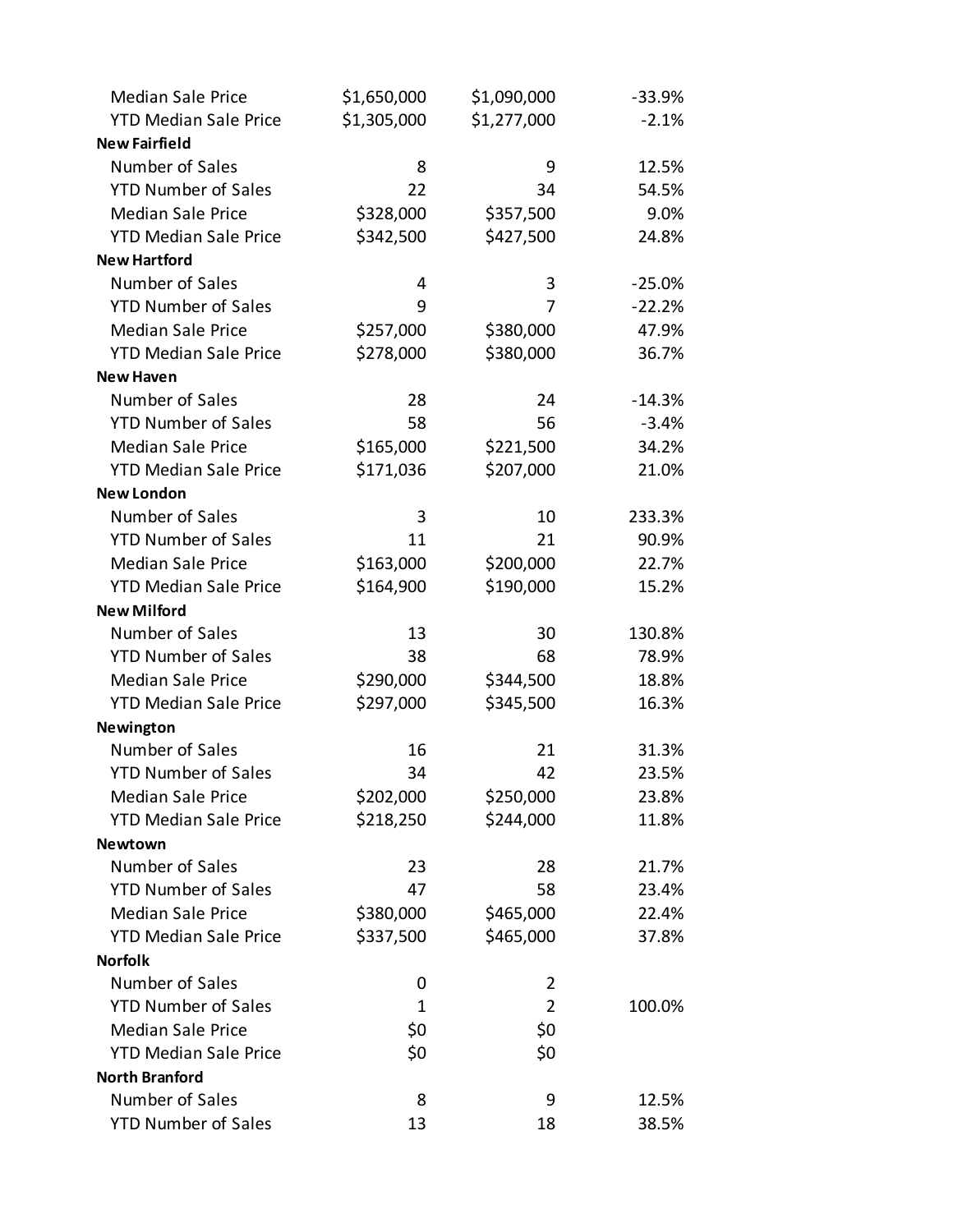| <b>Median Sale Price</b>     | \$306,500 | \$370,000 | 20.7%      |
|------------------------------|-----------|-----------|------------|
| <b>YTD Median Sale Price</b> | \$260,000 | \$316,700 | 21.8%      |
| <b>North Canaan</b>          |           |           |            |
| Number of Sales              | 0         | 0         |            |
| <b>YTD Number of Sales</b>   | 0         | 1         |            |
| <b>Median Sale Price</b>     | \$0       | \$0       |            |
| <b>YTD Median Sale Price</b> | \$0       | \$0       |            |
| <b>North Haven</b>           |           |           |            |
| Number of Sales              | 15        | 26        | 73.3%      |
| <b>YTD Number of Sales</b>   | 30        | 49        | 63.3%      |
| <b>Median Sale Price</b>     | \$275,000 | \$327,500 | 19.1%      |
| <b>YTD Median Sale Price</b> | \$285,000 | \$315,000 | 10.5%      |
| <b>North Stonington</b>      |           |           |            |
| Number of Sales              | 3         | 0         | $-100.0\%$ |
| <b>YTD Number of Sales</b>   | 6         | 6         | 0.0%       |
| <b>Median Sale Price</b>     | \$300,000 | \$0       | $-100.0\%$ |
| <b>YTD Median Sale Price</b> | \$267,500 | \$265,000 | $-0.9%$    |
| <b>Norwalk</b>               |           |           |            |
| Number of Sales              | 36        | 31        | $-13.9%$   |
| <b>YTD Number of Sales</b>   | 83        | 88        | 6.0%       |
| <b>Median Sale Price</b>     | \$466,500 | \$576,000 | 23.5%      |
| <b>YTD Median Sale Price</b> | \$473,000 | \$512,500 | 8.4%       |
| <b>Norwich</b>               |           |           |            |
| Number of Sales              | 20        | 19        | $-5.0%$    |
| <b>YTD Number of Sales</b>   | 34        | 40        | 17.6%      |
| <b>Median Sale Price</b>     | \$150,000 | \$200,000 | 33.3%      |
| <b>YTD Median Sale Price</b> | \$146,647 | \$193,776 | 32.1%      |
| Old Lyme                     |           |           |            |
| Number of Sales              | 5         | 6         | 20.0%      |
| <b>YTD Number of Sales</b>   | 11        | 18        | 63.6%      |
| <b>Median Sale Price</b>     | \$260,000 | \$472,500 | 81.7%      |
| <b>YTD Median Sale Price</b> | \$275,000 | \$505,000 | 83.6%      |
| <b>Old Saybrook</b>          |           |           |            |
| Number of Sales              | 10        | 8         | $-20.0%$   |
| <b>YTD Number of Sales</b>   | 14        | 21        | 50.0%      |
| <b>Median Sale Price</b>     | \$350,500 | \$450,000 | 28.4%      |
| <b>YTD Median Sale Price</b> | \$350,500 | \$475,000 | 35.5%      |
| Orange                       |           |           |            |
| Number of Sales              | 6         | 5         | $-16.7%$   |
| <b>YTD Number of Sales</b>   | 21        | 18        | $-14.3%$   |
| <b>Median Sale Price</b>     | \$324,000 | \$316,000 | $-2.5%$    |
| <b>YTD Median Sale Price</b> | \$362,000 | \$396,200 | 9.4%       |
| Oxford                       |           |           |            |
| Number of Sales              | 7         | 6         | $-14.3%$   |
| <b>YTD Number of Sales</b>   | 17        | 14        | $-17.6%$   |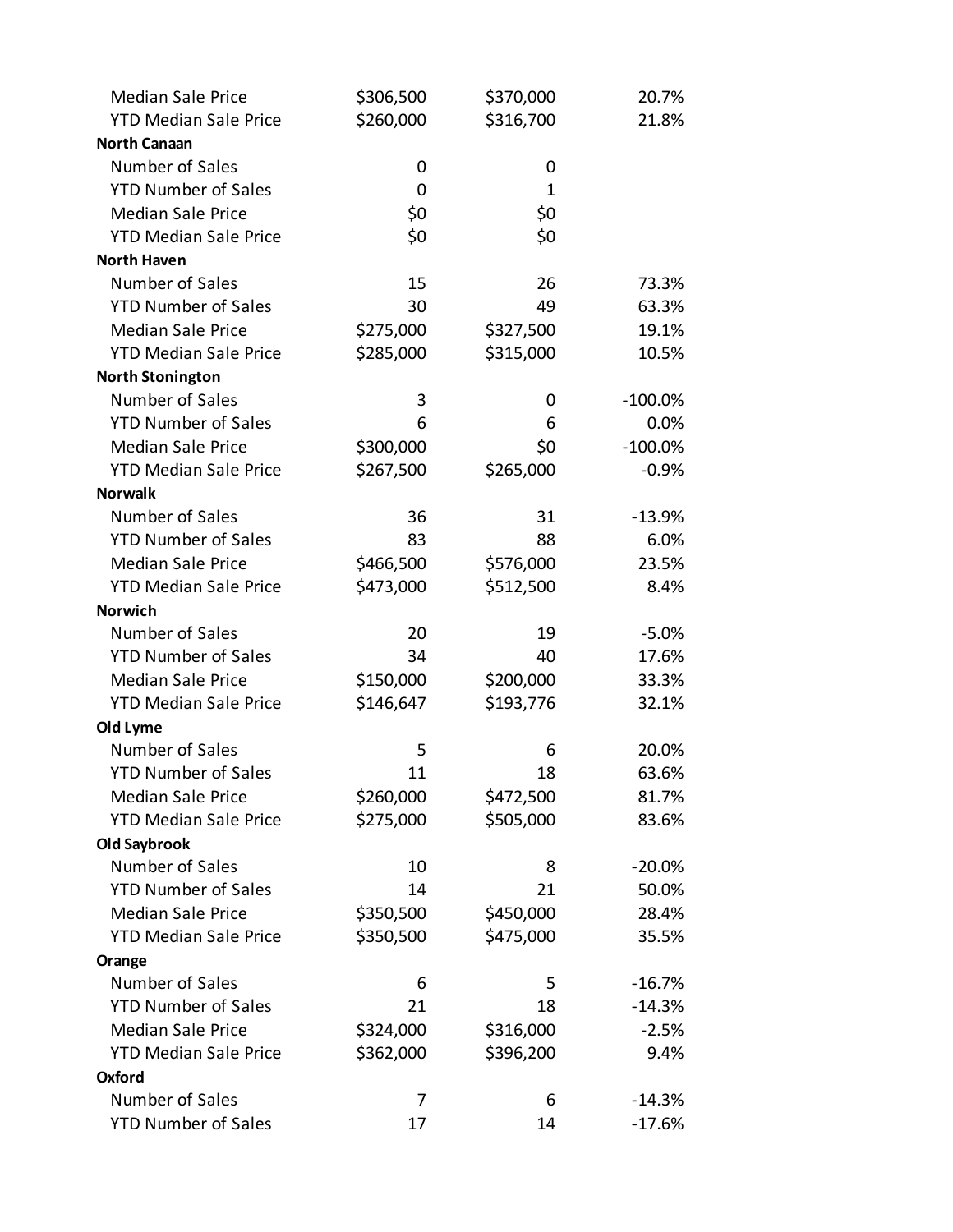| <b>Median Sale Price</b>     | \$350,000 | \$292,917 | $-16.3%$ |
|------------------------------|-----------|-----------|----------|
| <b>YTD Median Sale Price</b> | \$349,900 | \$402,000 | 14.9%    |
| Plainfield                   |           |           |          |
| Number of Sales              | 7         | 18        | 157.1%   |
| <b>YTD Number of Sales</b>   | 21        | 40        | 90.5%    |
| <b>Median Sale Price</b>     | \$157,000 | \$235,750 | 50.2%    |
| <b>YTD Median Sale Price</b> | \$187,500 | \$235,500 | 25.6%    |
| Plainville                   |           |           |          |
| Number of Sales              | 9         | 13        | 44.4%    |
| <b>YTD Number of Sales</b>   | 21        | 28        | 33.3%    |
| <b>Median Sale Price</b>     | \$137,500 | \$225,000 | 63.6%    |
| <b>YTD Median Sale Price</b> | \$185,000 | \$209,000 | 13.0%    |
| Plymouth                     |           |           |          |
| Number of Sales              | 8         | 14        | 75.0%    |
| <b>YTD Number of Sales</b>   | 17        | 31        | 82.4%    |
| <b>Median Sale Price</b>     | \$169,250 | \$221,700 | 31.0%    |
| <b>YTD Median Sale Price</b> | \$173,000 | \$199,000 | 15.0%    |
| Pomfret                      |           |           |          |
| Number of Sales              | 6         | 5         | $-16.7%$ |
| <b>YTD Number of Sales</b>   | 10        | 5         | $-50.0%$ |
| <b>Median Sale Price</b>     | \$290,000 | \$410,000 | 41.4%    |
| <b>YTD Median Sale Price</b> | \$280,250 | \$410,000 | 46.3%    |
| Portland                     |           |           |          |
| Number of Sales              | 3         | 9         | 200.0%   |
| <b>YTD Number of Sales</b>   | 16        | 14        | $-12.5%$ |
| <b>Median Sale Price</b>     | \$198,000 | \$285,000 | 43.9%    |
| <b>YTD Median Sale Price</b> | \$246,500 | \$285,000 | 15.6%    |
| Preston                      |           |           |          |
| Number of Sales              | 1         | 3         | 200.0%   |
| <b>YTD Number of Sales</b>   | 7         | 5         | $-28.6%$ |
| <b>Median Sale Price</b>     | \$0       | \$410,000 |          |
| <b>YTD Median Sale Price</b> | \$205,000 | \$280,000 | 36.6%    |
| Prospect                     |           |           |          |
| Number of Sales              | 6         | 5         | $-16.7%$ |
| <b>YTD Number of Sales</b>   | 11        | 12        | 9.1%     |
| <b>Median Sale Price</b>     | \$288,000 | \$305,000 | 5.9%     |
| <b>YTD Median Sale Price</b> | \$257,000 | \$314,500 | 22.4%    |
| Putnam                       |           |           |          |
| Number of Sales              | 5         | 10        | 100.0%   |
| <b>YTD Number of Sales</b>   | 9         | 12        | 33.3%    |
| <b>Median Sale Price</b>     | \$220,000 | \$235,000 | 6.8%     |
| <b>YTD Median Sale Price</b> | \$167,000 | \$235,000 | 40.7%    |
| <b>Redding</b>               |           |           |          |
| Number of Sales              | 9         | 15        | 66.7%    |
| <b>YTD Number of Sales</b>   | 16        | 31        | 93.8%    |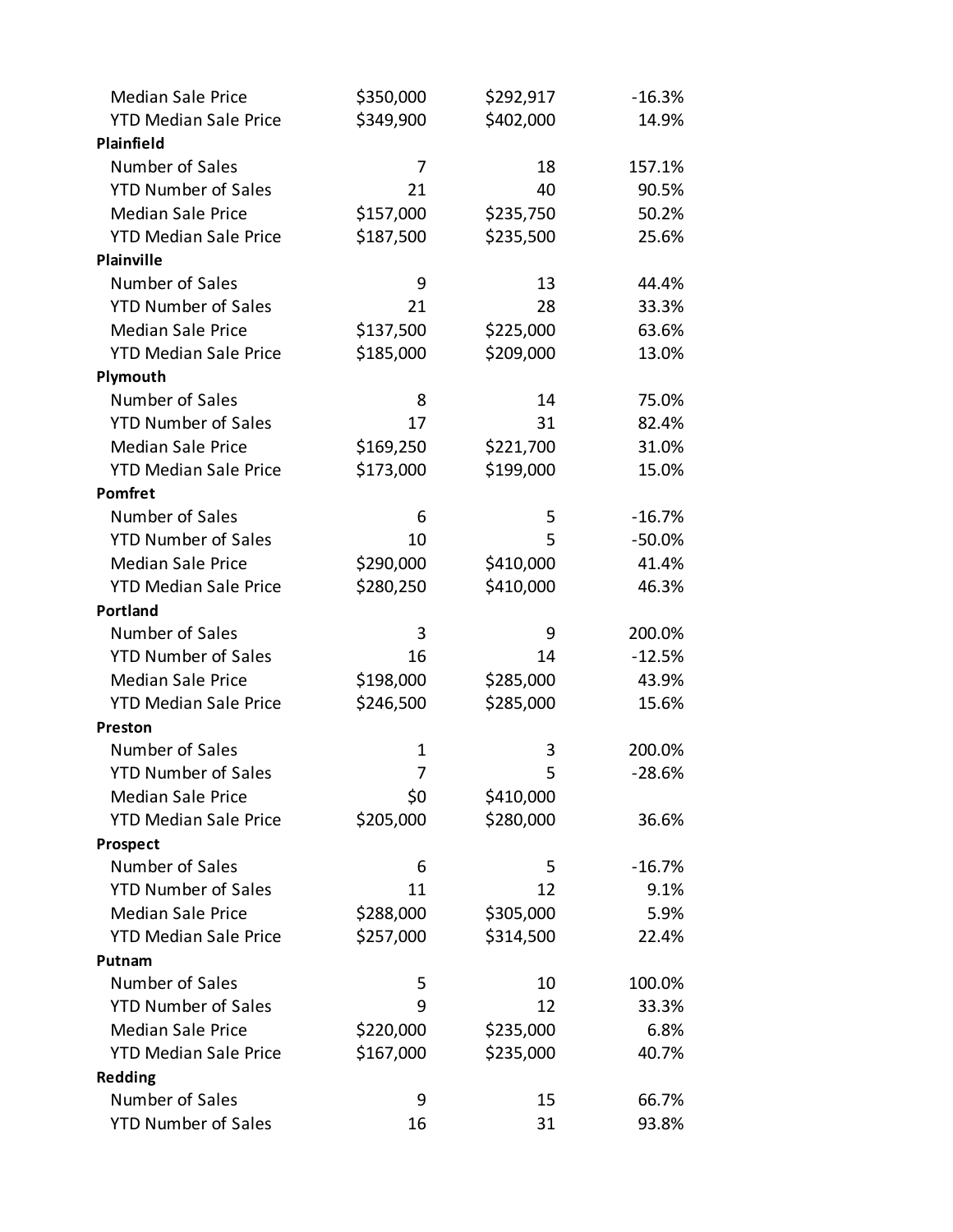| <b>Median Sale Price</b>     | \$699,500    | \$675,000   | $-3.5%$    |
|------------------------------|--------------|-------------|------------|
| <b>YTD Median Sale Price</b> | \$555,000    | \$499,999   | $-9.9%$    |
| Ridgefield                   |              |             |            |
| Number of Sales              | 18           | 22          | 22.2%      |
| <b>YTD Number of Sales</b>   | 35           | 41          | 17.1%      |
| <b>Median Sale Price</b>     | \$517,000    | \$621,000   | 20.1%      |
| <b>YTD Median Sale Price</b> | \$615,000    | \$769,000   | 25.0%      |
| <b>Rocky Hill</b>            |              |             |            |
| Number of Sales              | 3            | 6           | 100.0%     |
| <b>YTD Number of Sales</b>   | 3            | 13          | 333.3%     |
| <b>Median Sale Price</b>     | \$221,000    | \$331,500   | 50.0%      |
| <b>YTD Median Sale Price</b> | \$221,000    | \$338,000   | 52.9%      |
| Roxbury                      |              |             |            |
| Number of Sales              | 3            | 3           | 0.0%       |
| <b>YTD Number of Sales</b>   | 7            | 7           | 0.0%       |
| <b>Median Sale Price</b>     | \$585,000    | \$1,500,000 | 156.4%     |
| <b>YTD Median Sale Price</b> | \$335,000    | \$930,000   | 177.6%     |
| Salem                        |              |             |            |
| Number of Sales              | 3            | 2           | $-33.3%$   |
| <b>YTD Number of Sales</b>   | 7            | 9           | 28.6%      |
| <b>Median Sale Price</b>     | \$234,900    | \$0         | $-100.0\%$ |
| <b>YTD Median Sale Price</b> | \$247,500    | \$299,000   | 20.8%      |
| Salisbury                    |              |             |            |
| Number of Sales              | 4            | 1           | $-75.0%$   |
| <b>YTD Number of Sales</b>   | 8            | 7           | $-12.5%$   |
| <b>Median Sale Price</b>     | \$580,000    | \$0         | $-100.0\%$ |
| <b>YTD Median Sale Price</b> | \$371,000    | \$675,000   | 81.9%      |
| <b>Scotland</b>              |              |             |            |
| Number of Sales              | 1            | 0           | $-100.0\%$ |
| <b>YTD Number of Sales</b>   | $\mathbf{1}$ | 0           | $-100.0\%$ |
| <b>Median Sale Price</b>     | \$0          | \$0         |            |
| <b>YTD Median Sale Price</b> | \$0          | \$0         |            |
| Seymour                      |              |             |            |
| Number of Sales              | 16           | 13          | $-18.8%$   |
| <b>YTD Number of Sales</b>   | 27           | 28          | 3.7%       |
| <b>Median Sale Price</b>     | \$196,900    | \$280,000   | 42.2%      |
| <b>YTD Median Sale Price</b> | \$202,500    | \$269,950   | 33.3%      |
| <b>Sharon</b>                |              |             |            |
| Number of Sales              | 4            | 5           | 25.0%      |
| <b>YTD Number of Sales</b>   | 5            | 10          | 100.0%     |
| <b>Median Sale Price</b>     | \$380,000    | \$386,000   | 1.6%       |
| <b>YTD Median Sale Price</b> | \$355,000    | \$412,500   | 16.2%      |
| <b>Shelton</b>               |              |             |            |
| Number of Sales              | 19           | 13          | $-31.6%$   |
| <b>YTD Number of Sales</b>   | 43           | 27          | $-37.2%$   |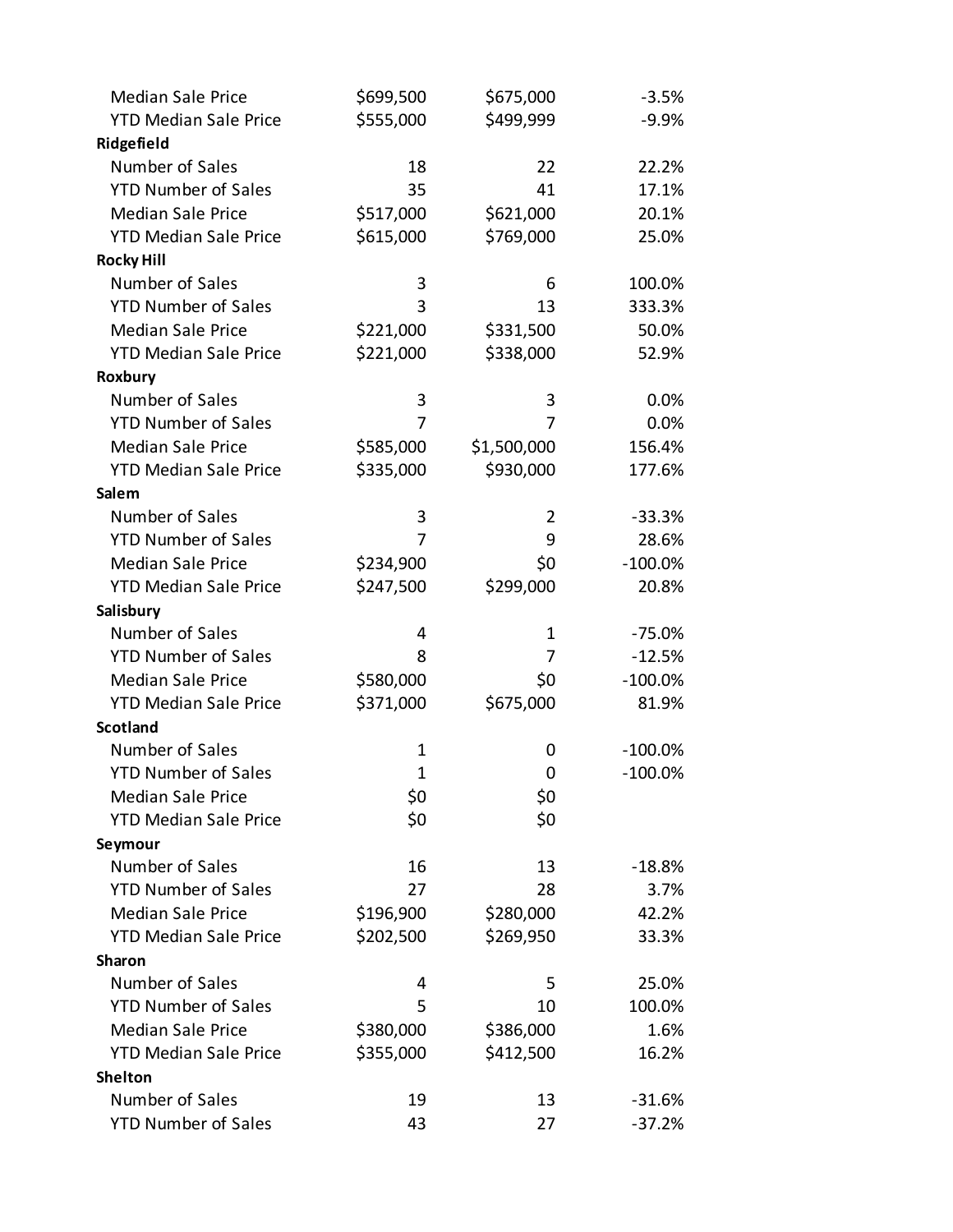| <b>Median Sale Price</b>     | \$309,000      | \$360,000 | 16.5%    |
|------------------------------|----------------|-----------|----------|
| <b>YTD Median Sale Price</b> | \$312,720      | \$365,000 | 16.7%    |
| Sherman                      |                |           |          |
| Number of Sales              | 1              | 1         | 0.0%     |
| <b>YTD Number of Sales</b>   | 3              | 5         | 66.7%    |
| <b>Median Sale Price</b>     | \$0            | \$0       |          |
| <b>YTD Median Sale Price</b> | \$350,000      | \$535,000 | 52.9%    |
| Simsbury                     |                |           |          |
| Number of Sales              | 15             | 18        | 20.0%    |
| <b>YTD Number of Sales</b>   | 32             | 42        | 31.3%    |
| <b>Median Sale Price</b>     | \$280,000      | \$346,000 | 23.6%    |
| <b>YTD Median Sale Price</b> | \$285,000      | \$328,761 | 15.4%    |
| <b>Somers</b>                |                |           |          |
| Number of Sales              | 8              | 13        | 62.5%    |
| <b>YTD Number of Sales</b>   | 13             | 20        | 53.8%    |
| <b>Median Sale Price</b>     | \$240,950      | \$261,000 | 8.3%     |
| <b>YTD Median Sale Price</b> | \$330,000      | \$301,250 | $-8.7%$  |
| <b>South Windsor</b>         |                |           |          |
| Number of Sales              | 13             | 11        | $-15.4%$ |
| <b>YTD Number of Sales</b>   | 31             | 32        | 3.2%     |
| <b>Median Sale Price</b>     | \$239,000      | \$280,000 | 17.2%    |
| <b>YTD Median Sale Price</b> | \$230,000      | \$309,250 | 34.5%    |
| Southbury                    |                |           |          |
| Number of Sales              | 10             | 8         | $-20.0%$ |
| <b>YTD Number of Sales</b>   | 17             | 16        | $-5.9%$  |
| <b>Median Sale Price</b>     | \$344,000      | \$410,000 | 19.2%    |
| <b>YTD Median Sale Price</b> | \$349,000      | \$432,500 | 23.9%    |
| Southington                  |                |           |          |
| Number of Sales              | 18             | 29        | 61.1%    |
| <b>YTD Number of Sales</b>   | 51             | 56        | 9.8%     |
| <b>Median Sale Price</b>     | \$226,250      | \$320,000 | 41.4%    |
| <b>YTD Median Sale Price</b> | \$270,000      | \$317,500 | 17.6%    |
| <b>Sprague</b>               |                |           |          |
| Number of Sales              | $\overline{2}$ | 2         | 0.0%     |
| <b>YTD Number of Sales</b>   | 3              | 4         | 33.3%    |
| <b>Median Sale Price</b>     | \$0            | \$0       |          |
| <b>YTD Median Sale Price</b> | \$205,111      | \$326,500 | 59.2%    |
| <b>Stafford</b>              |                |           |          |
| Number of Sales              | 5              | 13        | 160.0%   |
| <b>YTD Number of Sales</b>   | 11             | 25        | 127.3%   |
| <b>Median Sale Price</b>     | \$105,350      | \$212,000 | 101.2%   |
| <b>YTD Median Sale Price</b> | \$121,500      | \$212,000 | 74.5%    |
| <b>Stamford</b>              |                |           |          |
| Number of Sales              | 44             | 58        | 31.8%    |
| <b>YTD Number of Sales</b>   | 99             | 126       | 27.3%    |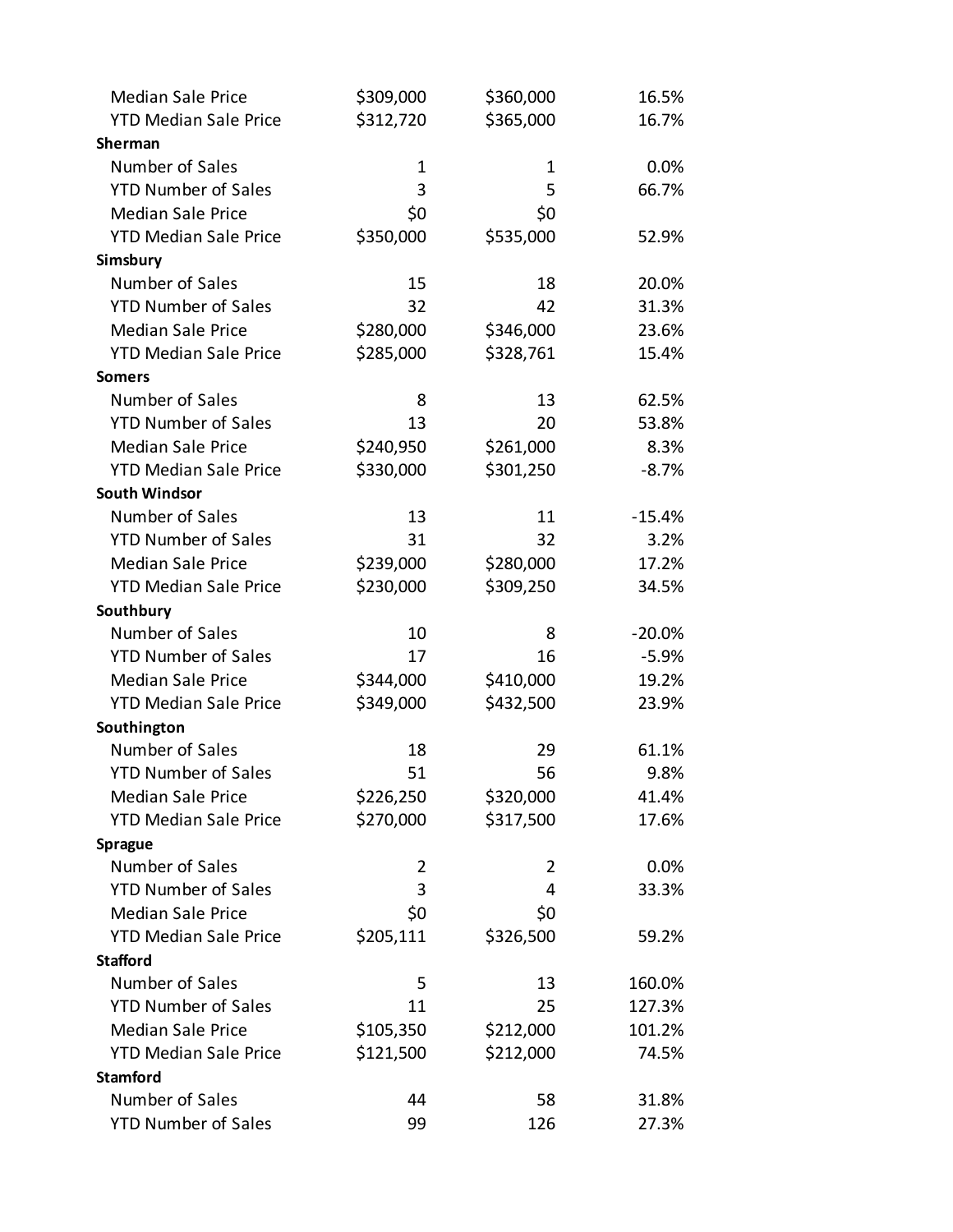| <b>Median Sale Price</b>     | \$525,000      | \$713,500 | 35.9%    |
|------------------------------|----------------|-----------|----------|
| <b>YTD Median Sale Price</b> | \$550,000      | \$619,500 | 12.6%    |
| <b>Sterling</b>              |                |           |          |
| Number of Sales              | $\overline{2}$ | 4         | 100.0%   |
| <b>YTD Number of Sales</b>   | 4              | 11        | 175.0%   |
| <b>Median Sale Price</b>     | \$0            | \$229,000 |          |
| <b>YTD Median Sale Price</b> | \$206,500      | \$230,000 | 11.4%    |
| Stonington                   |                |           |          |
| Number of Sales              | 10             | 13        | 30.0%    |
| <b>YTD Number of Sales</b>   | 18             | 25        | 38.9%    |
| <b>Median Sale Price</b>     | \$351,000      | \$534,900 | 52.4%    |
| <b>YTD Median Sale Price</b> | \$317,000      | \$475,000 | 49.8%    |
| <b>Stratford</b>             |                |           |          |
| Number of Sales              | 26             | 39        | 50.0%    |
| <b>YTD Number of Sales</b>   | 62             | 111       | 79.0%    |
| <b>Median Sale Price</b>     | \$218,000      | \$342,500 | 57.1%    |
| <b>YTD Median Sale Price</b> | \$231,500      | \$335,000 | 44.7%    |
| <b>Suffield</b>              |                |           |          |
| Number of Sales              | 14             | 8         | $-42.9%$ |
| <b>YTD Number of Sales</b>   | 23             | 19        | $-17.4%$ |
| <b>Median Sale Price</b>     | \$311,700      | \$410,050 | 31.6%    |
| <b>YTD Median Sale Price</b> | \$323,500      | \$425,000 | 31.4%    |
| <b>Thomaston</b>             |                |           |          |
| Number of Sales              | 6              | 6         | 0.0%     |
| <b>YTD Number of Sales</b>   | 7              | 14        | 100.0%   |
| <b>Median Sale Price</b>     | \$177,750      | \$236,049 | 32.8%    |
| <b>YTD Median Sale Price</b> | \$185,500      | \$266,000 | 43.4%    |
| <b>Thompson</b>              |                |           |          |
| Number of Sales              | 5              | 5         | 0.0%     |
| <b>YTD Number of Sales</b>   | 12             | 9         | $-25.0%$ |
| <b>Median Sale Price</b>     | \$270,000      | \$235,000 | $-13.0%$ |
| <b>YTD Median Sale Price</b> | \$265,000      | \$241,000 | $-9.1%$  |
| <b>Tolland</b>               |                |           |          |
| Number of Sales              | 7              | 11        | 57.1%    |
| <b>YTD Number of Sales</b>   | 24             | 25        | 4.2%     |
| <b>Median Sale Price</b>     | \$289,000      | \$262,500 | $-9.2%$  |
| <b>YTD Median Sale Price</b> | \$296,500      | \$310,000 | 4.6%     |
| Torrington                   |                |           |          |
| Number of Sales              | 22             | 26        | 18.2%    |
| <b>YTD Number of Sales</b>   | 45             | 70        | 55.6%    |
| <b>Median Sale Price</b>     | \$159,563      | \$167,500 | 5.0%     |
| <b>YTD Median Sale Price</b> | \$158,000      | \$169,500 | 7.3%     |
| <b>Trumbull</b>              |                |           |          |
| Number of Sales              | 29             | 32        | 10.3%    |
| <b>YTD Number of Sales</b>   | 50             | 67        | 34.0%    |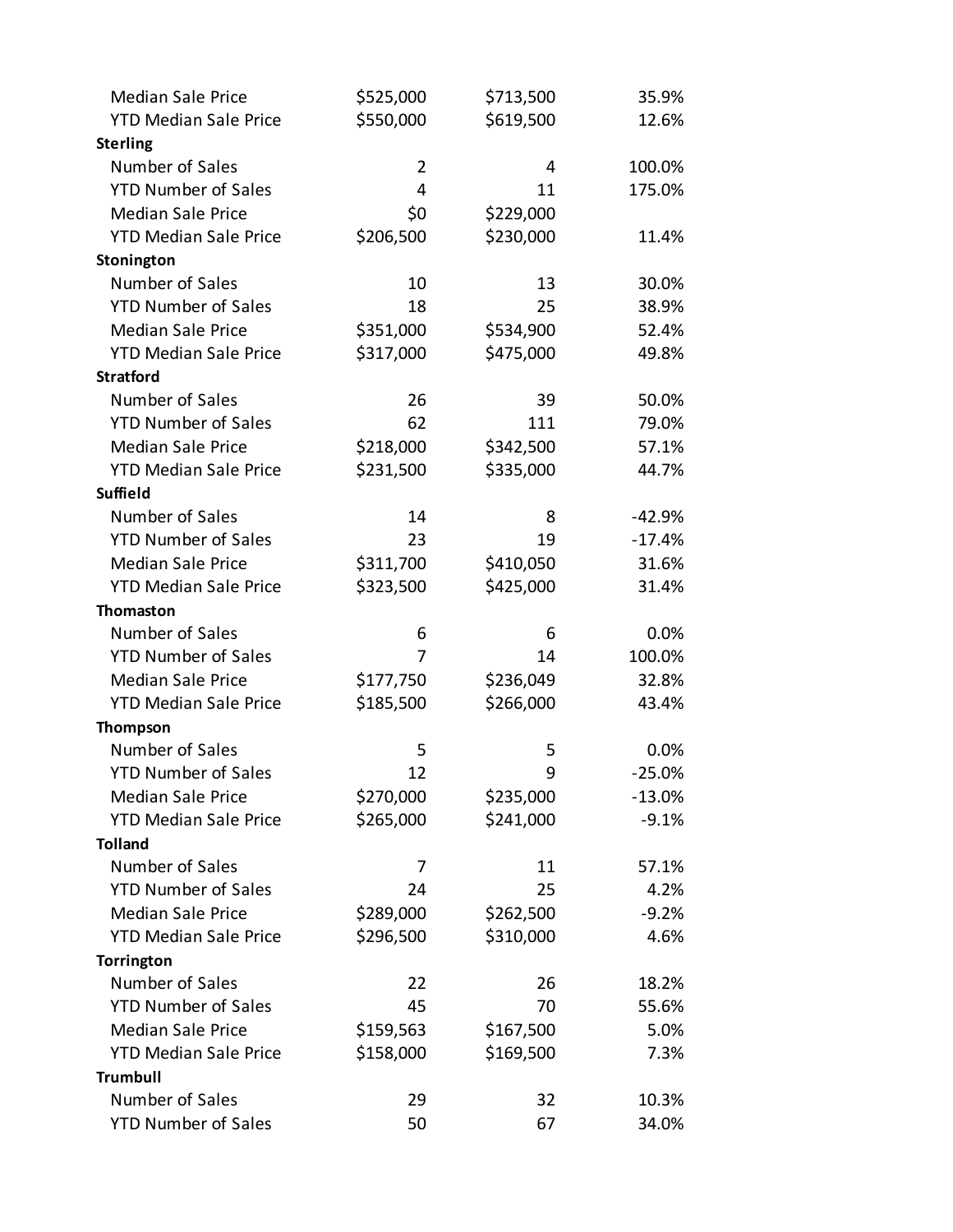| <b>Median Sale Price</b>     | \$360,000      | \$447,000 | 24.2%    |
|------------------------------|----------------|-----------|----------|
| <b>YTD Median Sale Price</b> | \$354,950      | \$475,000 | 33.8%    |
| Union                        |                |           |          |
| Number of Sales              | $\mathbf 1$    | 1         | 0.0%     |
| <b>YTD Number of Sales</b>   | 1              | 1         | 0.0%     |
| <b>Median Sale Price</b>     | \$0            | \$0       |          |
| <b>YTD Median Sale Price</b> | \$0            | \$0       |          |
| Vernon                       |                |           |          |
| Number of Sales              | 10             | 14        | 40.0%    |
| <b>YTD Number of Sales</b>   | 22             | 28        | 27.3%    |
| <b>Median Sale Price</b>     | \$176,000      | \$250,000 | 42.0%    |
| <b>YTD Median Sale Price</b> | \$180,800      | \$227,500 | 25.8%    |
| Voluntown                    |                |           |          |
| Number of Sales              | $\overline{2}$ | 3         | 50.0%    |
| <b>YTD Number of Sales</b>   | 6              | 3         | $-50.0%$ |
| <b>Median Sale Price</b>     | \$0            | \$220,000 |          |
| <b>YTD Median Sale Price</b> | \$243,500      | \$220,000 | $-9.7%$  |
| Wallingford                  |                |           |          |
| Number of Sales              | 17             | 20        | 17.6%    |
| <b>YTD Number of Sales</b>   | 39             | 42        | 7.7%     |
| <b>Median Sale Price</b>     | \$209,000      | \$288,000 | 37.8%    |
| <b>YTD Median Sale Price</b> | \$235,000      | \$288,000 | 22.6%    |
| Warren                       |                |           |          |
| Number of Sales              | 0              | 2         |          |
| <b>YTD Number of Sales</b>   | 0              | 3         |          |
| <b>Median Sale Price</b>     | \$0            | \$0       |          |
| <b>YTD Median Sale Price</b> | \$0            | \$363,000 |          |
| Washington                   |                |           |          |
| Number of Sales              | 4              | 4         | 0.0%     |
| <b>YTD Number of Sales</b>   | 7              | 9         | 28.6%    |
| <b>Median Sale Price</b>     | \$536,250      | \$477,500 | $-11.0%$ |
| <b>YTD Median Sale Price</b> | \$712,500      | \$760,000 | 6.7%     |
| Waterbury                    |                |           |          |
| Number of Sales              | 48             | 76        | 58.3%    |
| <b>YTD Number of Sales</b>   | 111            | 149       | 34.2%    |
| <b>Median Sale Price</b>     | \$119,250      | \$174,750 | 46.5%    |
| <b>YTD Median Sale Price</b> | \$122,000      | \$170,000 | 39.3%    |
| Waterford                    |                |           |          |
| Number of Sales              | 18             | 15        | $-16.7%$ |
| <b>YTD Number of Sales</b>   | 30             | 34        | 13.3%    |
| <b>Median Sale Price</b>     | \$292,450      | \$310,000 | 6.0%     |
| <b>YTD Median Sale Price</b> | \$294,450      | \$299,000 | 1.5%     |
| Watertown                    |                |           |          |
| Number of Sales              | 15             | 4         | $-73.3%$ |
| <b>YTD Number of Sales</b>   | 37             | 8         | $-78.4%$ |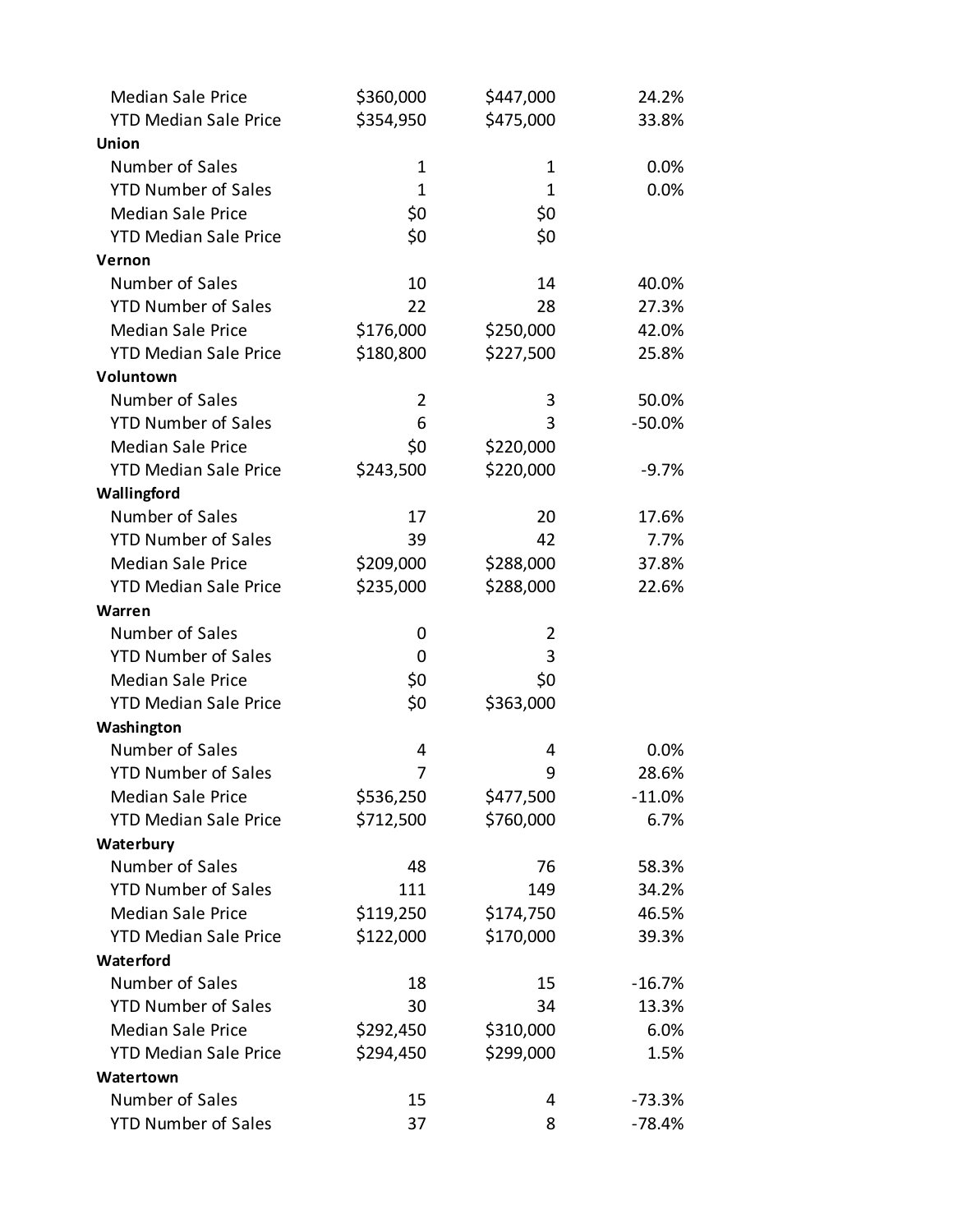| <b>Median Sale Price</b>     | \$190,000 | \$520,000   | 173.7%  |
|------------------------------|-----------|-------------|---------|
| <b>YTD Median Sale Price</b> | \$188,000 | \$450,000   | 139.4%  |
| <b>West Hartford</b>         |           |             |         |
| Number of Sales              | 38        | 37          | $-2.6%$ |
| <b>YTD Number of Sales</b>   | 89        | 99          | 11.2%   |
| <b>Median Sale Price</b>     | \$257,500 | \$342,250   | 32.9%   |
| <b>YTD Median Sale Price</b> | \$305,000 | \$342,500   | 12.3%   |
| <b>West Haven</b>            |           |             |         |
| Number of Sales              | 29        | 39          | 34.5%   |
| <b>YTD Number of Sales</b>   | 52        | 85          | 63.5%   |
| <b>Median Sale Price</b>     | \$175,000 | \$234,900   | 34.2%   |
| <b>YTD Median Sale Price</b> | \$182,500 | \$228,525   | 25.2%   |
| Westbrook                    |           |             |         |
| Number of Sales              | 5         | 8           | 60.0%   |
| <b>YTD Number of Sales</b>   | 7         | 18          | 157.1%  |
| <b>Median Sale Price</b>     | \$375,000 | \$347,500   | $-7.3%$ |
| <b>YTD Median Sale Price</b> | \$375,000 | \$370,000   | $-1.3%$ |
| Weston                       |           |             |         |
| Number of Sales              | 9         | 16          | 77.8%   |
| <b>YTD Number of Sales</b>   | 14        | 28          | 100.0%  |
| <b>Median Sale Price</b>     | \$735,250 | \$957,188   | 30.2%   |
| <b>YTD Median Sale Price</b> | \$707,500 | \$835,000   | 18.0%   |
| Westport                     |           |             |         |
| Number of Sales              | 17        | 41          | 141.2%  |
| <b>YTD Number of Sales</b>   | 38        | 74          | 94.7%   |
| <b>Median Sale Price</b>     | \$950,000 | \$1,355,000 | 42.6%   |
| <b>YTD Median Sale Price</b> | \$987,500 | \$1,412,000 | 43.0%   |
| Wethersfield                 |           |             |         |
| Number of Sales              | 23        | 23          | 0.0%    |
| <b>YTD Number of Sales</b>   | 43        | 50          | 16.3%   |
| <b>Median Sale Price</b>     | \$205,000 | \$254,900   | 24.3%   |
| <b>YTD Median Sale Price</b> | \$225,000 | \$268,225   | 19.2%   |
| Willington                   |           |             |         |
| Number of Sales              | 2         | 6           | 200.0%  |
| <b>YTD Number of Sales</b>   | 7         | 11          | 57.1%   |
| <b>Median Sale Price</b>     | \$0       | \$229,950   |         |
| <b>YTD Median Sale Price</b> | \$206,000 | \$253,100   | 22.9%   |
| Wilton                       |           |             |         |
| Number of Sales              | 5         | 16          | 220.0%  |
| <b>YTD Number of Sales</b>   | 22        | 33          | 50.0%   |
| <b>Median Sale Price</b>     | \$705,000 | \$776,500   | 10.1%   |
| <b>YTD Median Sale Price</b> | \$722,500 | \$860,000   | 19.0%   |
| Winchester                   |           |             |         |
| Number of Sales              | 10        | 12          | 20.0%   |
| <b>YTD Number of Sales</b>   | 19        | 21          | 10.5%   |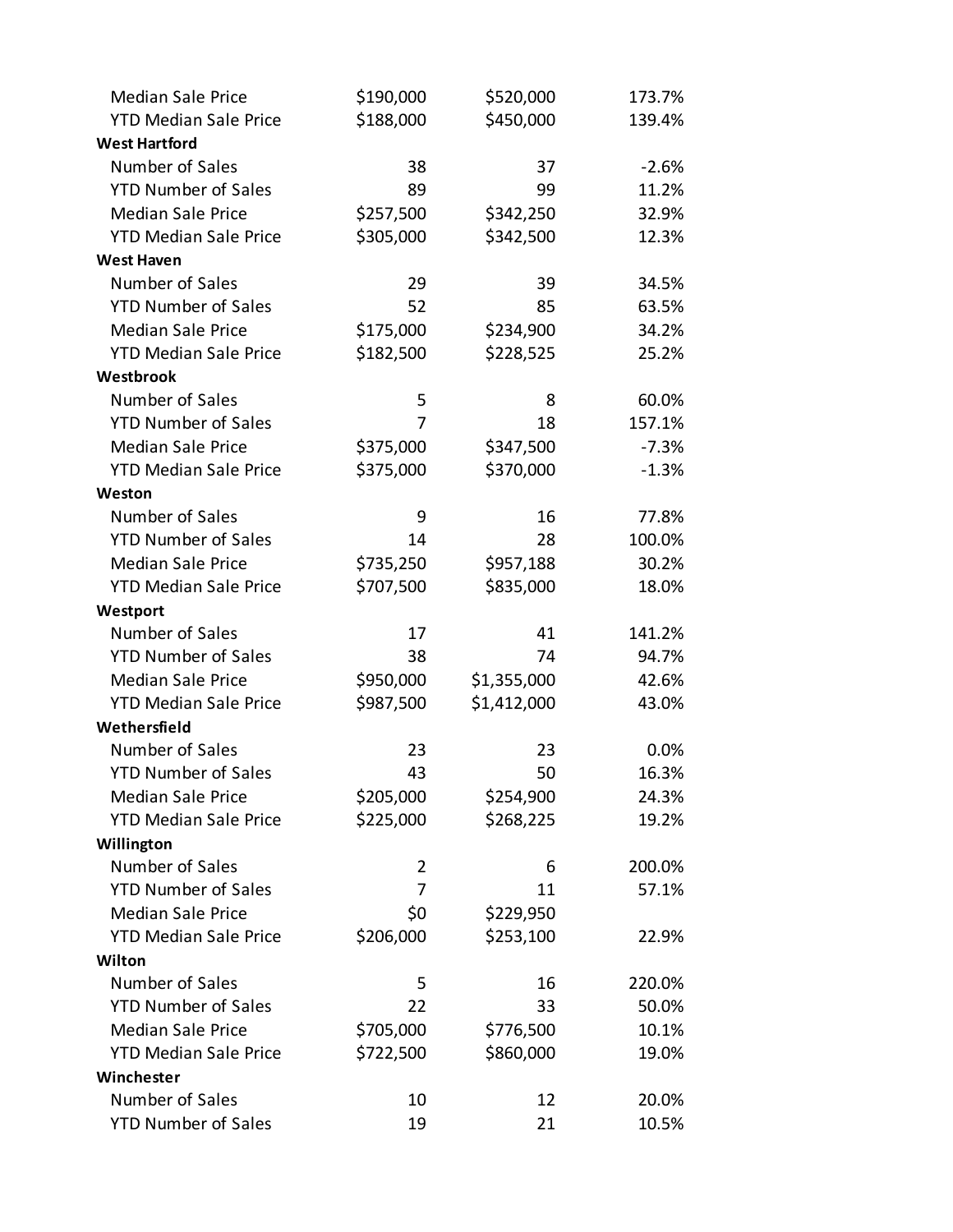| <b>Median Sale Price</b>     | \$197,500 | \$172,400 | $-12.7%$ |
|------------------------------|-----------|-----------|----------|
| <b>YTD Median Sale Price</b> | \$172,500 | \$169,900 | $-1.5%$  |
| Windham                      |           |           |          |
| Number of Sales              | 14        | 9         | $-35.7%$ |
| <b>YTD Number of Sales</b>   | 23        | 22        | $-4.3%$  |
| <b>Median Sale Price</b>     | \$136,000 | \$193,000 | 41.9%    |
| <b>YTD Median Sale Price</b> | \$147,900 | \$192,500 | 30.2%    |
| Windsor                      |           |           |          |
| Number of Sales              | 16        | 24        | 50.0%    |
| <b>YTD Number of Sales</b>   | 41        | 47        | 14.6%    |
| <b>Median Sale Price</b>     | \$237,000 | \$228,500 | $-3.6%$  |
| <b>YTD Median Sale Price</b> | \$215,900 | \$239,900 | 11.1%    |
| <b>Windsor Locks</b>         |           |           |          |
| Number of Sales              | 10        | 7         | $-30.0%$ |
| <b>YTD Number of Sales</b>   | 18        | 16        | $-11.1%$ |
| <b>Median Sale Price</b>     | \$170,250 | \$200,000 | 17.5%    |
| <b>YTD Median Sale Price</b> | \$184,500 | \$207,950 | 12.7%    |
| Wolcott                      |           |           |          |
| Number of Sales              | 9         | 15        | 66.7%    |
| <b>YTD Number of Sales</b>   | 13        | 28        | 115.4%   |
| <b>Median Sale Price</b>     | \$177,000 | \$274,000 | 54.8%    |
| <b>YTD Median Sale Price</b> | \$177,000 | \$274,450 | 55.1%    |
| Woodbridge                   |           |           |          |
| Number of Sales              | 4         | 7         | 75.0%    |
| <b>YTD Number of Sales</b>   | 11        | 11        | 0.0%     |
| <b>Median Sale Price</b>     | \$310,000 | \$366,000 | 18.1%    |
| <b>YTD Median Sale Price</b> | \$384,900 | \$408,760 | 6.2%     |
| Woodbury                     |           |           |          |
| Number of Sales              | 6         | 7         | 16.7%    |
| <b>YTD Number of Sales</b>   | 14        | 20        | 42.9%    |
| <b>Median Sale Price</b>     | \$348,000 | \$535,000 | 53.7%    |
| <b>YTD Median Sale Price</b> | \$348,000 | \$494,700 | 42.2%    |
| <b>Woodstock</b>             |           |           |          |
| Number of Sales              | 7         | 8         | 14.3%    |
| <b>YTD Number of Sales</b>   | 15        | 15        | 0.0%     |
| <b>Median Sale Price</b>     | \$220,000 | \$291,750 | 32.6%    |
| <b>YTD Median Sale Price</b> | \$225,000 | \$325,000 | 44.4%    |

## **Connecticut February 2021 Sales, Prices By Town For Condos -- The Warren Group**

|                              | 2020 |    | 2021 Percent Change |
|------------------------------|------|----|---------------------|
| Andover                      |      |    |                     |
| Number of Sales              |      |    |                     |
| <b>YTD Number of Sales</b>   |      |    |                     |
| Median Sale Price            | S0   | S0 |                     |
| <b>YTD Median Sale Price</b> |      |    |                     |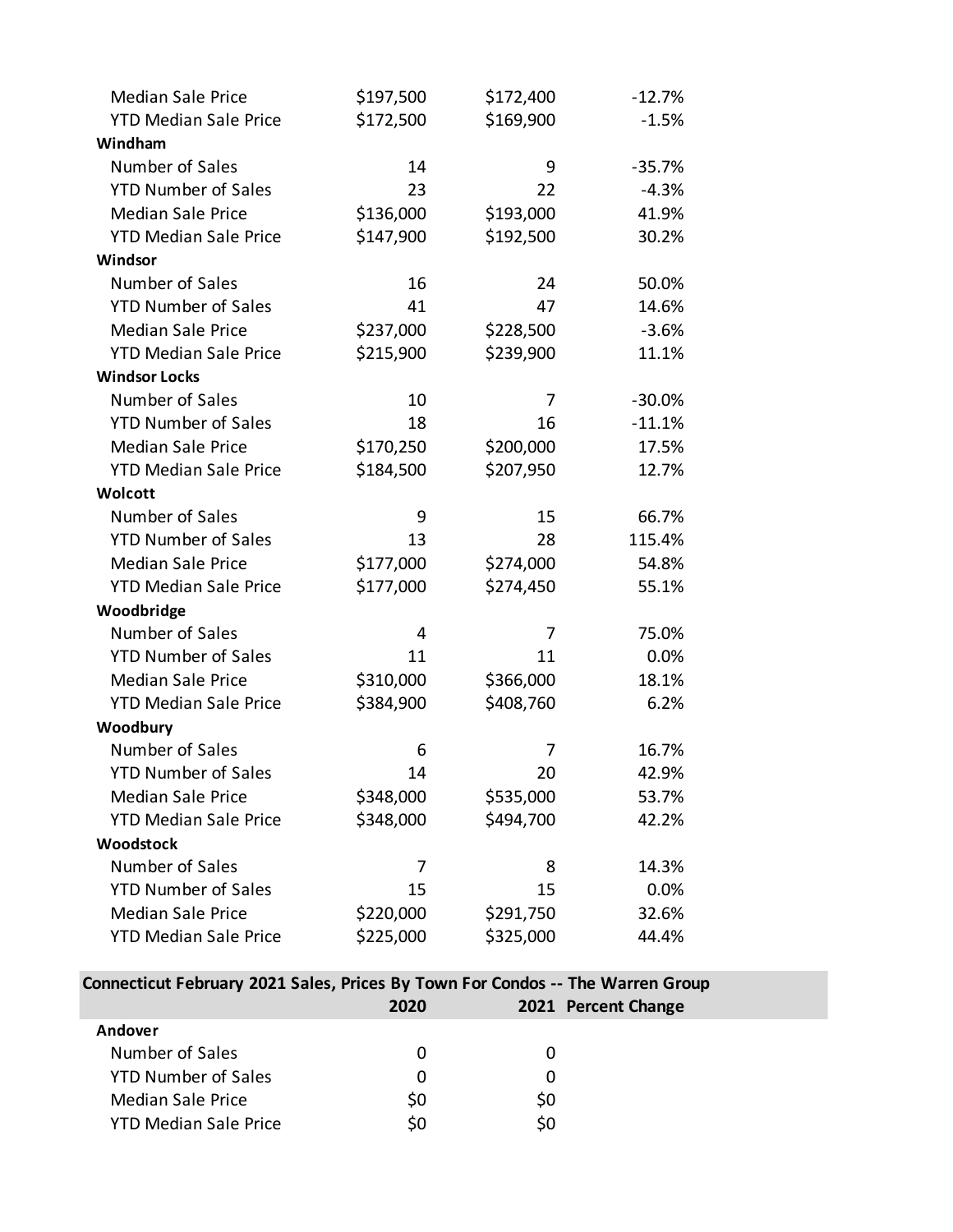| Ansonia                      |              |           |            |
|------------------------------|--------------|-----------|------------|
| Number of Sales              | 0            | 1         |            |
| <b>YTD Number of Sales</b>   | 0            | 1         |            |
| <b>Median Sale Price</b>     | \$0          | \$0       |            |
| <b>YTD Median Sale Price</b> | \$0          | \$0       |            |
| <b>Ashford</b>               |              |           |            |
| Number of Sales              | 1            | 0         | $-100.0\%$ |
| <b>YTD Number of Sales</b>   | $\mathbf{1}$ | 0         | $-100.0\%$ |
| <b>Median Sale Price</b>     | \$0          | \$0       |            |
| <b>YTD Median Sale Price</b> | \$0          | \$0       |            |
| Avon                         |              |           |            |
| Number of Sales              | 14           | 9         | $-35.7%$   |
| <b>YTD Number of Sales</b>   | 20           | 22        | 10.0%      |
| <b>Median Sale Price</b>     | \$194,250    | \$190,000 | $-2.2%$    |
| <b>YTD Median Sale Price</b> | \$164,000    | \$190,000 | 15.9%      |
| <b>Barkhamsted</b>           |              |           |            |
| Number of Sales              | 0            | 0         |            |
| <b>YTD Number of Sales</b>   | 0            | 0         |            |
| <b>Median Sale Price</b>     | \$0          | \$0       |            |
| <b>YTD Median Sale Price</b> | \$0          | \$0       |            |
| <b>Beacon Falls</b>          |              |           |            |
| Number of Sales              | 0            | 0         |            |
| <b>YTD Number of Sales</b>   | 0            | 1         |            |
| <b>Median Sale Price</b>     | \$0          | \$0       |            |
| <b>YTD Median Sale Price</b> | \$0          | \$0       |            |
| <b>Berlin</b>                |              |           |            |
| Number of Sales              | 0            | 6         |            |
| <b>YTD Number of Sales</b>   | 0            | 10        |            |
| <b>Median Sale Price</b>     | \$0          | \$205,750 |            |
| <b>YTD Median Sale Price</b> | \$0          | \$246,250 |            |
| <b>Bethany</b>               |              |           |            |
| Number of Sales              | 0            | 0         |            |
| <b>YTD Number of Sales</b>   | 0            | 0         |            |
| <b>Median Sale Price</b>     | \$0          | \$0       |            |
| <b>YTD Median Sale Price</b> | \$0          | \$0       |            |
| <b>Bethel</b>                |              |           |            |
| Number of Sales              | 2            | 4         | 100.0%     |
| <b>YTD Number of Sales</b>   | 9            | 6         | $-33.3%$   |
| <b>Median Sale Price</b>     | \$0          | \$480,000 |            |
| <b>YTD Median Sale Price</b> | \$165,000    | \$408,500 | 147.6%     |
| <b>Bethlehem</b>             |              |           |            |
| Number of Sales              | 0            | 1         |            |
| <b>YTD Number of Sales</b>   | 0            | 1         |            |
| <b>Median Sale Price</b>     | \$0          | \$0       |            |
| <b>YTD Median Sale Price</b> | \$0          | \$0       |            |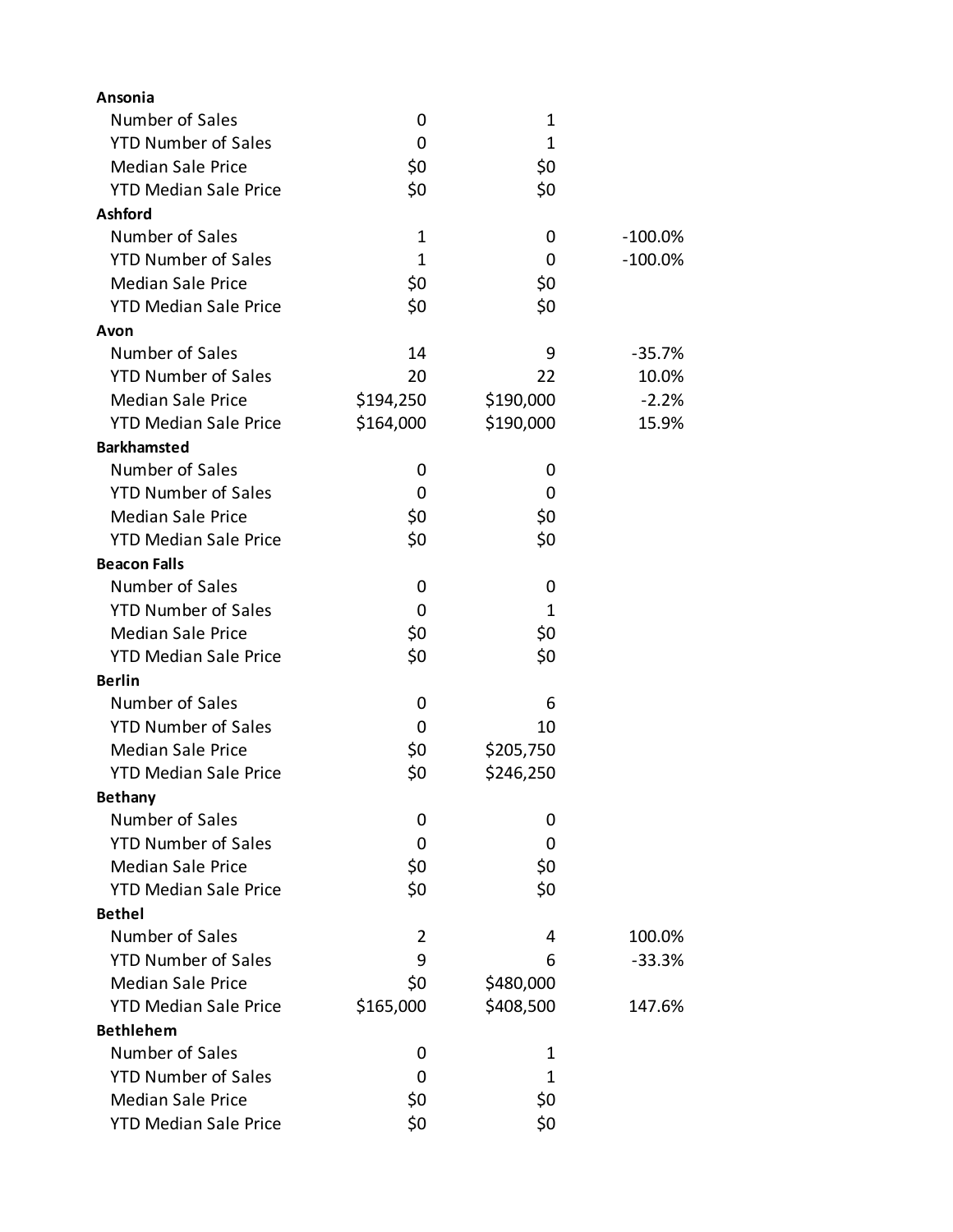| <b>Bloomfield</b>            |           |           |           |
|------------------------------|-----------|-----------|-----------|
| Number of Sales              | 5         | 4         | $-20.0%$  |
| <b>YTD Number of Sales</b>   | 7         | 7         | 0.0%      |
| <b>Median Sale Price</b>     | \$231,000 | \$155,000 | $-32.9%$  |
| <b>YTD Median Sale Price</b> | \$200,000 | \$239,900 | 20.0%     |
| <b>Bolton</b>                |           |           |           |
| Number of Sales              | 0         | 0         |           |
| <b>YTD Number of Sales</b>   | 0         | 0         |           |
| <b>Median Sale Price</b>     | \$0       | \$0       |           |
| <b>YTD Median Sale Price</b> | \$0       | \$0       |           |
| <b>Bozrah</b>                |           |           |           |
| Number of Sales              | 0         | 0         |           |
| <b>YTD Number of Sales</b>   | 0         | 0         |           |
| <b>Median Sale Price</b>     | \$0       | \$0       |           |
| <b>YTD Median Sale Price</b> | \$0       | \$0       |           |
| <b>Branford</b>              |           |           |           |
| Number of Sales              | 11        | 13        | 18.2%     |
| <b>YTD Number of Sales</b>   | 30        | 24        | $-20.0%$  |
| <b>Median Sale Price</b>     | \$153,000 | \$170,000 | 11.1%     |
| <b>YTD Median Sale Price</b> | \$155,000 | \$179,500 | 15.8%     |
| <b>Bridgeport</b>            |           |           |           |
| Number of Sales              | 16        | 34        | 112.5%    |
| <b>YTD Number of Sales</b>   | 41        | 61        | 48.8%     |
| <b>Median Sale Price</b>     | \$100,000 | \$140,500 | 40.5%     |
| <b>YTD Median Sale Price</b> | \$100,000 | \$143,000 | 43.0%     |
| <b>Bridgewater</b>           |           |           |           |
| Number of Sales              | 0         | 0         |           |
| <b>YTD Number of Sales</b>   | 1         | 0         | $-100.0%$ |
| <b>Median Sale Price</b>     | \$0       | \$0       |           |
| <b>YTD Median Sale Price</b> | \$0       | \$0       |           |
| <b>Bristol</b>               |           |           |           |
| Number of Sales              | 9         | 8         | $-11.1%$  |
| <b>YTD Number of Sales</b>   | 13        | 25        | 92.3%     |
| <b>Median Sale Price</b>     | \$113,000 | \$126,500 | 11.9%     |
| <b>YTD Median Sale Price</b> | \$93,000  | \$125,000 | 34.4%     |
| <b>Brookfield</b>            |           |           |           |
| Number of Sales              | 5         | 8         | 60.0%     |
| <b>YTD Number of Sales</b>   | 9         | 20        | 122.2%    |
| <b>Median Sale Price</b>     | \$201,000 | \$207,500 | 3.2%      |
| <b>YTD Median Sale Price</b> | \$230,000 | \$227,500 | $-1.1%$   |
| <b>Brooklyn</b>              |           |           |           |
| Number of Sales              | 0         | 0         |           |
| <b>YTD Number of Sales</b>   | 0         | 0         |           |
| <b>Median Sale Price</b>     | \$0       | \$0       |           |
| <b>YTD Median Sale Price</b> | \$0       | \$0       |           |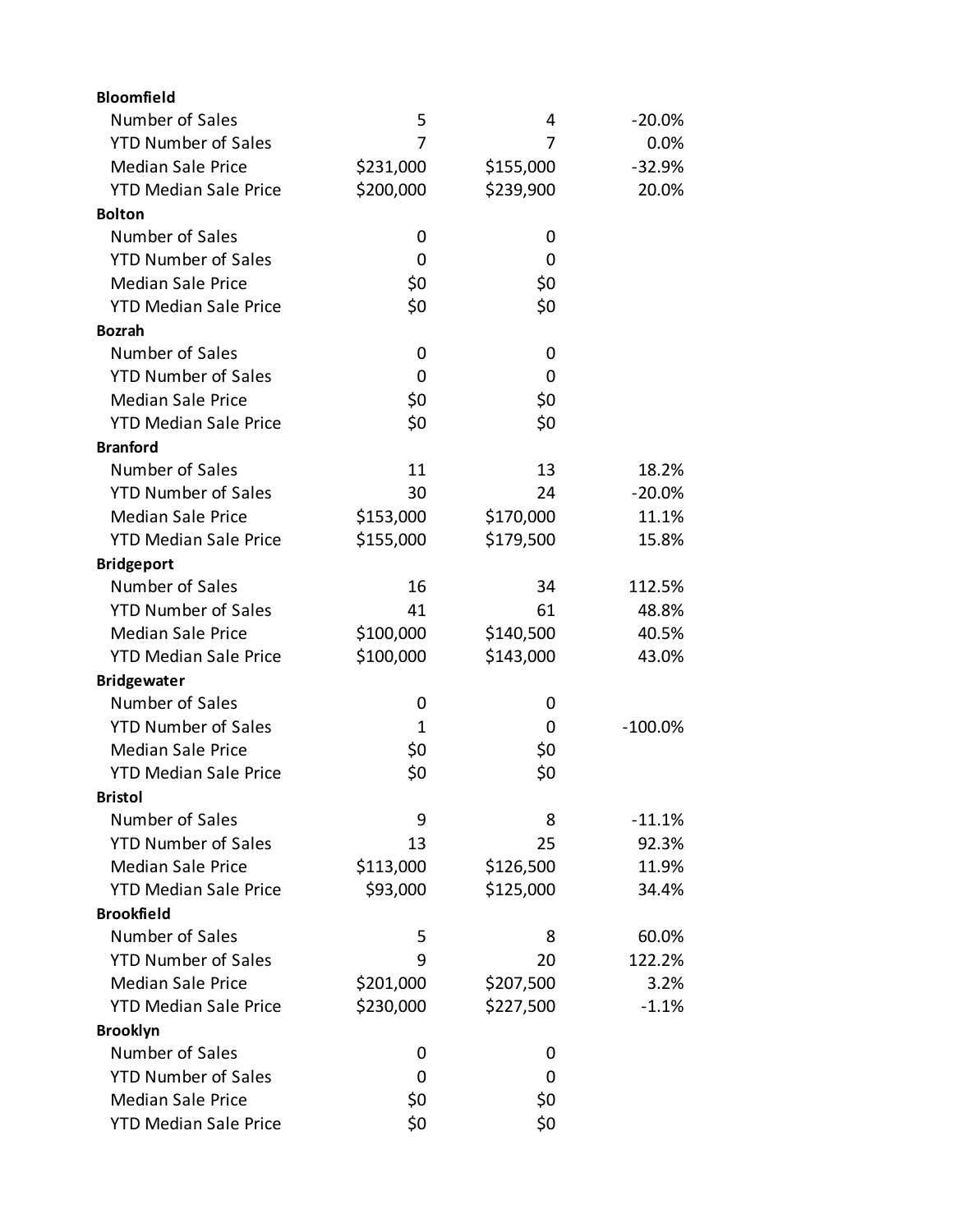| <b>Burlington</b>            |           |                |            |
|------------------------------|-----------|----------------|------------|
| Number of Sales              | 0         | $\mathbf 1$    |            |
| <b>YTD Number of Sales</b>   | 0         | 1              |            |
| <b>Median Sale Price</b>     | \$0       | \$0            |            |
| <b>YTD Median Sale Price</b> | \$0       | \$0            |            |
| Canaan                       |           |                |            |
| Number of Sales              | 0         | 0              |            |
| <b>YTD Number of Sales</b>   | 0         | 0              |            |
| <b>Median Sale Price</b>     | \$0       | \$0            |            |
| <b>YTD Median Sale Price</b> | \$0       | \$0            |            |
| Canterbury                   |           |                |            |
| Number of Sales              | 0         | 0              |            |
| <b>YTD Number of Sales</b>   | 0         | 0              |            |
| <b>Median Sale Price</b>     | \$0       | \$0            |            |
| <b>YTD Median Sale Price</b> | \$0       | \$0            |            |
| Canton                       |           |                |            |
| Number of Sales              | 3         | 3              | 0.0%       |
| <b>YTD Number of Sales</b>   | 6         | 6              | 0.0%       |
| <b>Median Sale Price</b>     | \$165,000 | \$219,000      | 32.7%      |
| <b>YTD Median Sale Price</b> | \$134,000 | \$192,000      | 43.3%      |
| Chaplin                      |           |                |            |
| Number of Sales              | 0         | 0              |            |
| <b>YTD Number of Sales</b>   | 0         | 0              |            |
| <b>Median Sale Price</b>     | \$0       | \$0            |            |
| <b>YTD Median Sale Price</b> | \$0       | \$0            |            |
| <b>Cheshire</b>              |           |                |            |
| Number of Sales              | 6         | 3              | $-50.0%$   |
| <b>YTD Number of Sales</b>   | 14        | 11             | $-21.4%$   |
| <b>Median Sale Price</b>     | \$139,950 | \$150,000      | 7.2%       |
| <b>YTD Median Sale Price</b> | \$131,825 | \$180,000      | 36.5%      |
| <b>Chester</b>               |           |                |            |
| Number of Sales              | 0         | 0              |            |
| <b>YTD Number of Sales</b>   | 0         | 0              |            |
| <b>Median Sale Price</b>     | \$0       | \$0            |            |
| <b>YTD Median Sale Price</b> | \$0       | \$0            |            |
| <b>Clinton</b>               |           |                |            |
| Number of Sales              | 0         | 1              |            |
| <b>YTD Number of Sales</b>   | 4         | $\overline{2}$ | $-50.0%$   |
| <b>Median Sale Price</b>     | \$0       | \$0            |            |
| <b>YTD Median Sale Price</b> | \$147,500 | \$0            | $-100.0\%$ |
| <b>Colchester</b>            |           |                |            |
| Number of Sales              | 2         | 4              | 100.0%     |
| <b>YTD Number of Sales</b>   | 4         | 7              | 75.0%      |
| <b>Median Sale Price</b>     | \$0       | \$246,534      |            |
| <b>YTD Median Sale Price</b> | \$185,500 | \$240,500      | 29.6%      |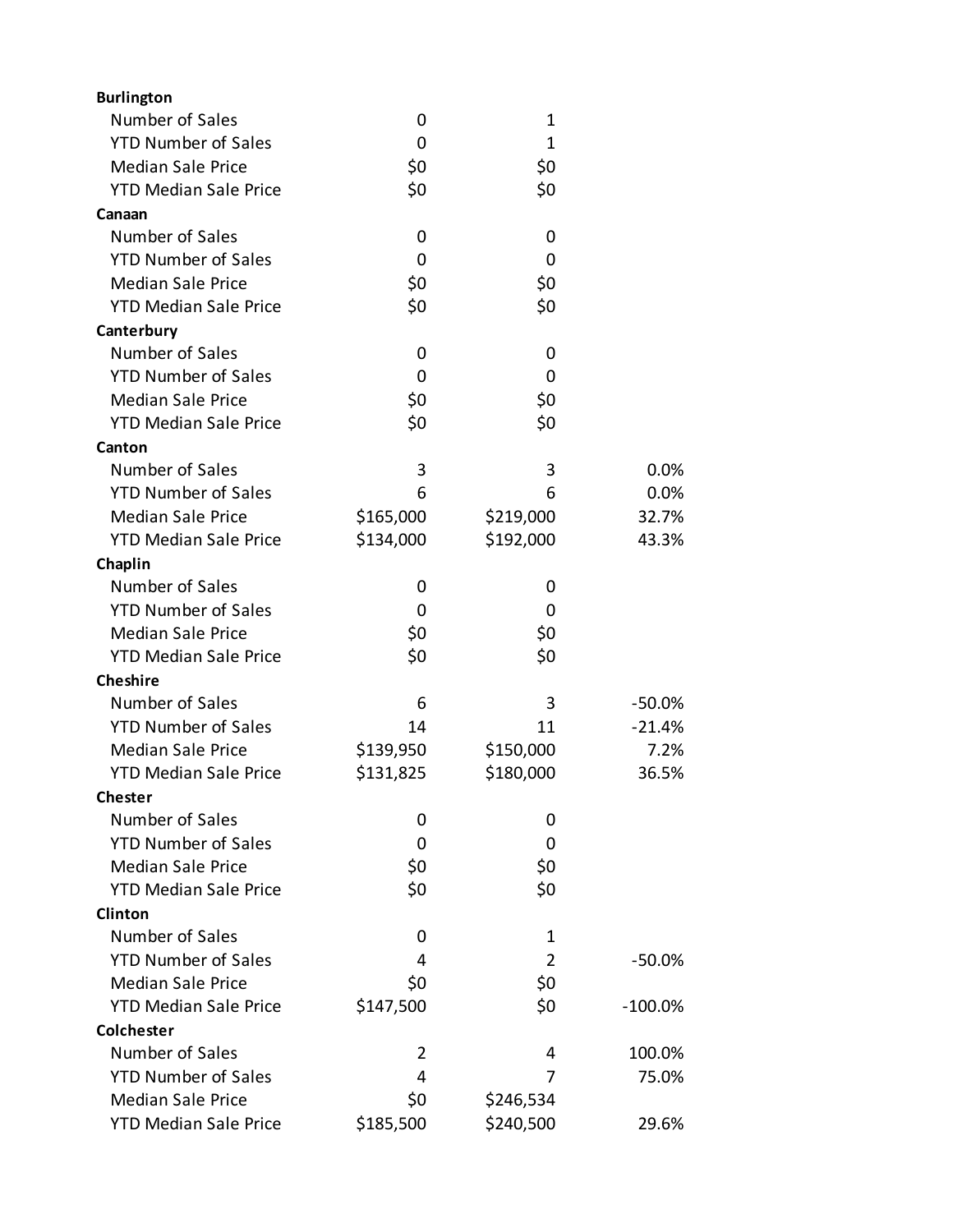| <b>Colebrook</b>             |                |                |            |
|------------------------------|----------------|----------------|------------|
| Number of Sales              | 0              | 0              |            |
| <b>YTD Number of Sales</b>   | 0              | 0              |            |
| <b>Median Sale Price</b>     | \$0            | \$0            |            |
| <b>YTD Median Sale Price</b> | \$0            | \$0            |            |
| Columbia                     |                |                |            |
| Number of Sales              | 0              | 0              |            |
| <b>YTD Number of Sales</b>   | 0              | 0              |            |
| <b>Median Sale Price</b>     | \$0            | \$0            |            |
| <b>YTD Median Sale Price</b> | \$0            | \$0            |            |
| Cornwall                     |                |                |            |
| Number of Sales              | 0              | 0              |            |
| <b>YTD Number of Sales</b>   | 0              | 0              |            |
| <b>Median Sale Price</b>     | \$0            | \$0            |            |
| <b>YTD Median Sale Price</b> | \$0            | \$0            |            |
| Coventry                     |                |                |            |
| Number of Sales              | 1              | 0              | $-100.0\%$ |
| <b>YTD Number of Sales</b>   | $\overline{2}$ | 3              | 50.0%      |
| <b>Median Sale Price</b>     | \$0            | \$0            |            |
| <b>YTD Median Sale Price</b> | \$0            | \$499,900      |            |
| <b>Cromwell</b>              |                |                |            |
| Number of Sales              | 5              | 9              | 80.0%      |
| <b>YTD Number of Sales</b>   | 16             | 12             | $-25.0%$   |
| <b>Median Sale Price</b>     | \$540,000      | \$165,000      | $-69.4%$   |
| <b>YTD Median Sale Price</b> | \$165,000      | \$157,450      | $-4.6%$    |
| <b>Danbury</b>               |                |                |            |
| Number of Sales              | 24             | 29             | 20.8%      |
| <b>YTD Number of Sales</b>   | 48             | 68             | 41.7%      |
| <b>Median Sale Price</b>     | \$211,000      | \$262,500      | 24.4%      |
| <b>YTD Median Sale Price</b> | \$228,000      | \$258,750      | 13.5%      |
| Darien                       |                |                |            |
| Number of Sales              | 0              | $\overline{2}$ |            |
| <b>YTD Number of Sales</b>   | 1              | $\overline{2}$ | 100.0%     |
| <b>Median Sale Price</b>     | \$0            | \$0            |            |
| <b>YTD Median Sale Price</b> | \$0            | \$0            |            |
| <b>Deep River</b>            |                |                |            |
| Number of Sales              | 0              | 2              |            |
| <b>YTD Number of Sales</b>   | 1              | 3              | 200.0%     |
| <b>Median Sale Price</b>     | \$0            | \$0            |            |
| <b>YTD Median Sale Price</b> | \$0            | \$112,000      |            |
| Derby                        |                |                |            |
| Number of Sales              | 4              | 2              | $-50.0\%$  |
| <b>YTD Number of Sales</b>   | 8              | 4              | $-50.0%$   |
| <b>Median Sale Price</b>     | \$162,500      | \$0            | $-100.0\%$ |
| <b>YTD Median Sale Price</b> | \$155,000      | \$114,500      | $-26.1%$   |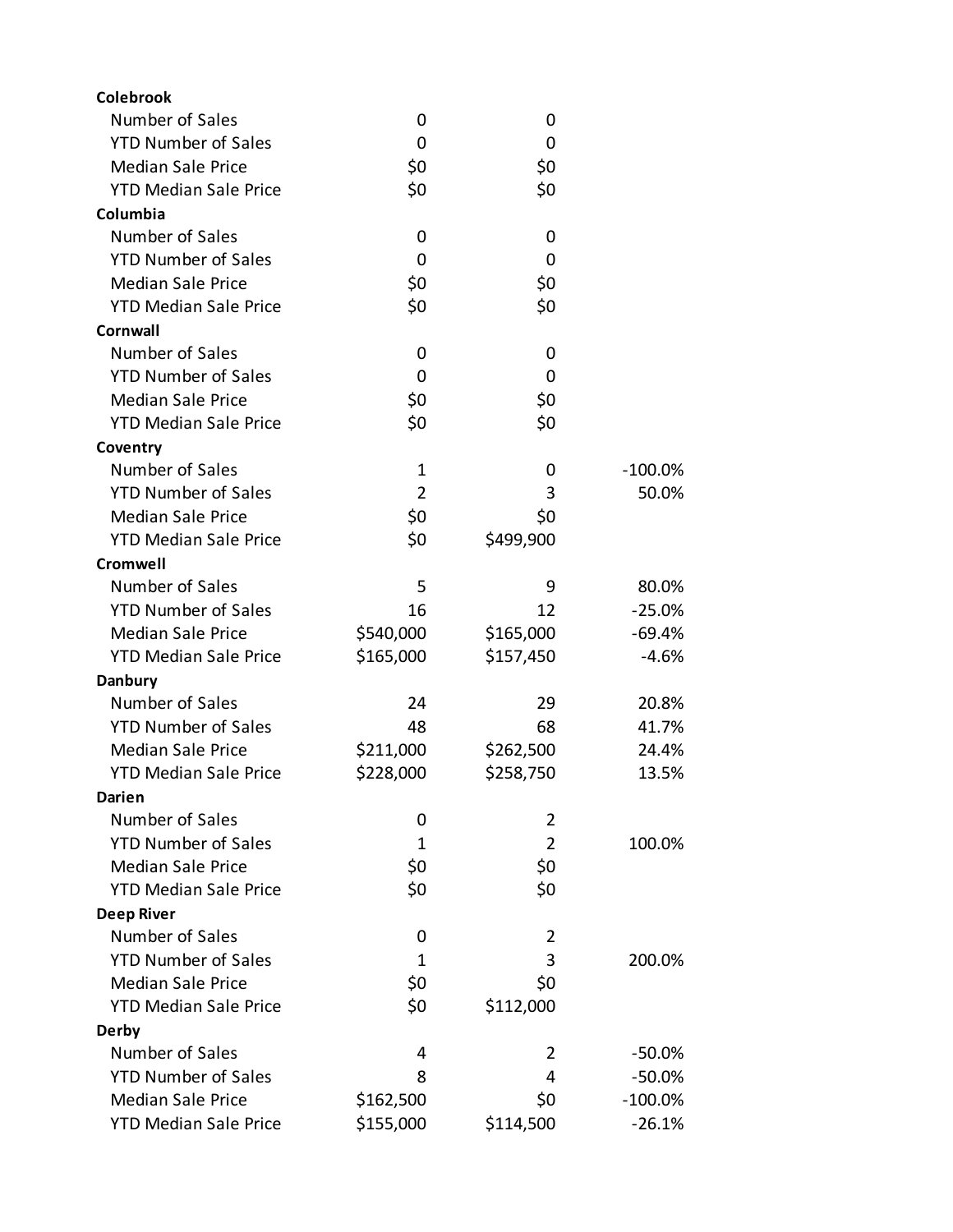| <b>Durham</b>                |                |             |            |
|------------------------------|----------------|-------------|------------|
| Number of Sales              | 0              | 0           |            |
| <b>YTD Number of Sales</b>   | $\mathbf{1}$   | 0           | $-100.0%$  |
| <b>Median Sale Price</b>     | \$0            | \$0         |            |
| <b>YTD Median Sale Price</b> | \$0            | \$0         |            |
| <b>East Granby</b>           |                |             |            |
| Number of Sales              | $\mathbf 1$    | 1           | 0.0%       |
| <b>YTD Number of Sales</b>   | $\overline{2}$ | $\mathbf 1$ | $-50.0%$   |
| <b>Median Sale Price</b>     | \$0            | \$0         |            |
| <b>YTD Median Sale Price</b> | \$0            | \$0         |            |
| <b>East Haddam</b>           |                |             |            |
| Number of Sales              | $\mathbf 1$    | 0           | $-100.0%$  |
| <b>YTD Number of Sales</b>   | $\mathbf{1}$   | 0           | $-100.0%$  |
| <b>Median Sale Price</b>     | \$0            | \$0         |            |
| <b>YTD Median Sale Price</b> | \$0            | \$0         |            |
| <b>East Hampton</b>          |                |             |            |
| Number of Sales              | $\mathbf 1$    | 0           | $-100.0\%$ |
| <b>YTD Number of Sales</b>   | 3              | 2           | $-33.3%$   |
| <b>Median Sale Price</b>     | \$0            | \$0         |            |
| <b>YTD Median Sale Price</b> | \$135,500      | \$0         | $-100.0%$  |
| <b>East Hartford</b>         |                |             |            |
| Number of Sales              | 2              | 3           | 50.0%      |
| <b>YTD Number of Sales</b>   | 13             | 8           | $-38.5%$   |
| <b>Median Sale Price</b>     | \$0            | \$112,000   |            |
| <b>YTD Median Sale Price</b> | \$60,000       | \$110,950   | 84.9%      |
| <b>East Haven</b>            |                |             |            |
| Number of Sales              | 6              | 9           | 50.0%      |
| <b>YTD Number of Sales</b>   | 15             | 21          | 40.0%      |
| <b>Median Sale Price</b>     | \$117,000      | \$134,000   | 14.5%      |
| <b>YTD Median Sale Price</b> | \$124,000      | \$145,000   | 16.9%      |
| <b>East Lyme</b>             |                |             |            |
| Number of Sales              | 6              | 1           | $-83.3%$   |
| <b>YTD Number of Sales</b>   | 9              | 1           | $-88.9%$   |
| <b>Median Sale Price</b>     | \$339,950      | \$0         | $-100.0%$  |
| <b>YTD Median Sale Price</b> | \$295,000      | \$0         | $-100.0%$  |
| <b>East Windsor</b>          |                |             |            |
| Number of Sales              | 3              | 2           | $-33.3%$   |
| <b>YTD Number of Sales</b>   | 6              | 6           | 0.0%       |
| <b>Median Sale Price</b>     | \$140,000      | \$0         | $-100.0%$  |
| <b>YTD Median Sale Price</b> | \$125,000      | \$162,000   | 29.6%      |
| Eastford                     |                |             |            |
| Number of Sales              | 0              | 0           |            |
| <b>YTD Number of Sales</b>   | 0              | 0           |            |
| <b>Median Sale Price</b>     | \$0            | \$0         |            |
| <b>YTD Median Sale Price</b> | \$0            | \$0         |            |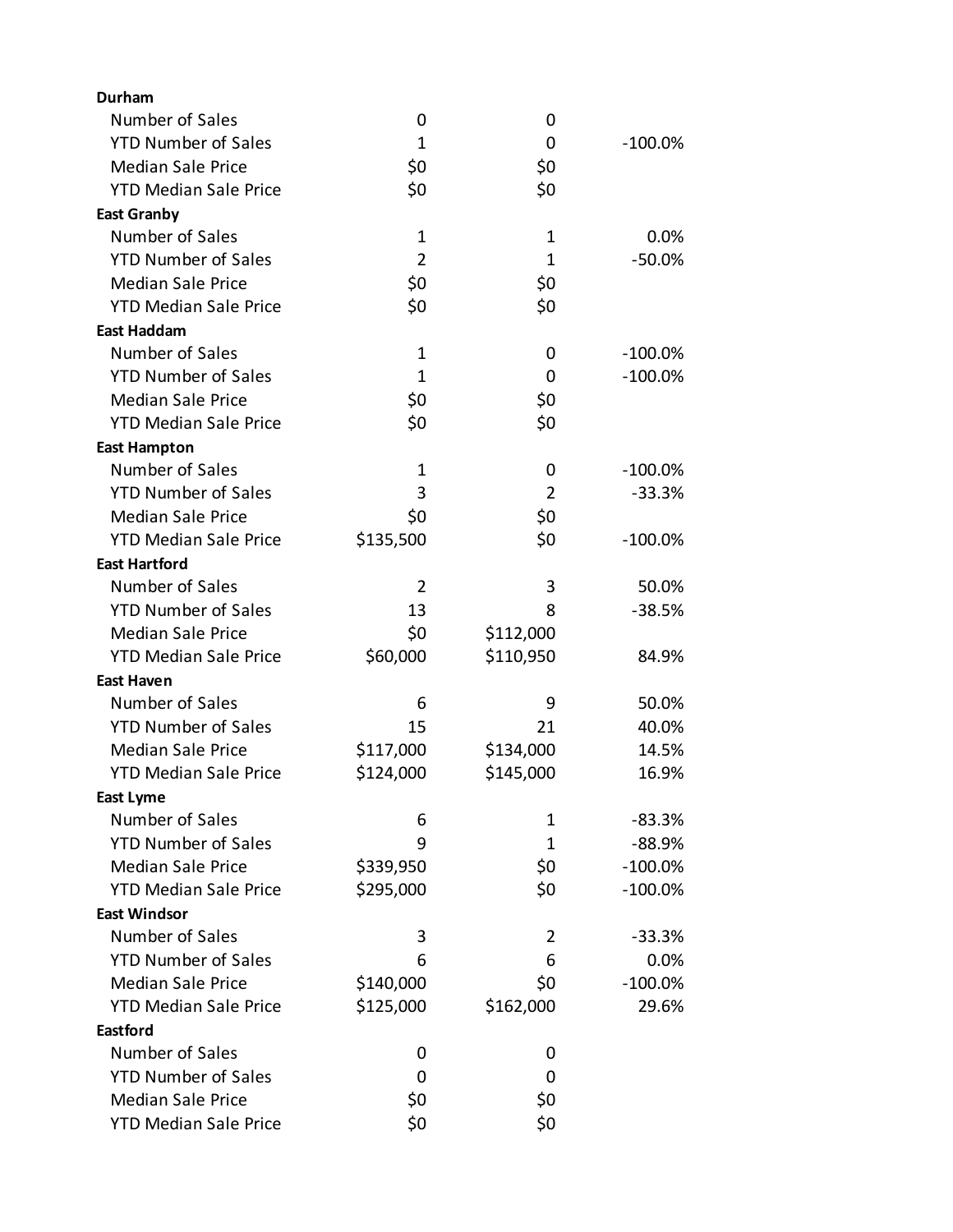| <b>Easton</b>                |              |           |           |
|------------------------------|--------------|-----------|-----------|
| Number of Sales              | 0            | 0         |           |
| <b>YTD Number of Sales</b>   | 0            | 0         |           |
| <b>Median Sale Price</b>     | \$0          | \$0       |           |
| <b>YTD Median Sale Price</b> | \$0          | \$0       |           |
| Ellington                    |              |           |           |
| Number of Sales              | $\mathbf{1}$ | 3         | 200.0%    |
| <b>YTD Number of Sales</b>   | 4            | 11        | 175.0%    |
| <b>Median Sale Price</b>     | \$0          | \$125,000 |           |
| <b>YTD Median Sale Price</b> | \$96,250     | \$309,900 | 222.0%    |
| Enfield                      |              |           |           |
| Number of Sales              | 12           | 6         | $-50.0%$  |
| <b>YTD Number of Sales</b>   | 14           | 9         | $-35.7%$  |
| <b>Median Sale Price</b>     | \$162,000    | \$198,500 | 22.5%     |
| <b>YTD Median Sale Price</b> | \$162,000    | \$202,000 | 24.7%     |
| <b>Essex</b>                 |              |           |           |
| Number of Sales              | 2            | 2         | 0.0%      |
| <b>YTD Number of Sales</b>   | 3            | 3         | 0.0%      |
| <b>Median Sale Price</b>     | \$0          | \$0       |           |
| <b>YTD Median Sale Price</b> | \$402,500    | \$484,900 | 20.5%     |
| <b>Fairfield</b>             |              |           |           |
| Number of Sales              | 4            | 11        | 175.0%    |
| <b>YTD Number of Sales</b>   | 18           | 22        | 22.2%     |
| <b>Median Sale Price</b>     | \$409,750    | \$324,440 | $-20.8%$  |
| <b>YTD Median Sale Price</b> | \$322,500    | \$447,450 | 38.7%     |
| Farmington                   |              |           |           |
| Number of Sales              | 14           | 15        | 7.1%      |
| <b>YTD Number of Sales</b>   | 25           | 35        | 40.0%     |
| <b>Median Sale Price</b>     | \$174,500    | \$172,500 | $-1.1%$   |
| <b>YTD Median Sale Price</b> | \$165,000    | \$175,000 | 6.1%      |
| <b>Franklin</b>              |              |           |           |
| Number of Sales              | 0            | 0         |           |
| <b>YTD Number of Sales</b>   | 0            | 0         |           |
| <b>Median Sale Price</b>     | \$0          | \$0       |           |
| <b>YTD Median Sale Price</b> | \$0          | \$0       |           |
| Glastonbury                  |              |           |           |
| Number of Sales              | 10           | 7         | $-30.0\%$ |
| <b>YTD Number of Sales</b>   | 16           | 19        | 18.8%     |
| <b>Median Sale Price</b>     | \$138,750    | \$209,500 | 51.0%     |
| <b>YTD Median Sale Price</b> | \$147,250    | \$199,000 | 35.1%     |
| Goshen                       |              |           |           |
| Number of Sales              | 0            | 0         |           |
| <b>YTD Number of Sales</b>   | 0            | 0         |           |
| <b>Median Sale Price</b>     | \$0          | \$0       |           |
| <b>YTD Median Sale Price</b> | \$0          | \$0       |           |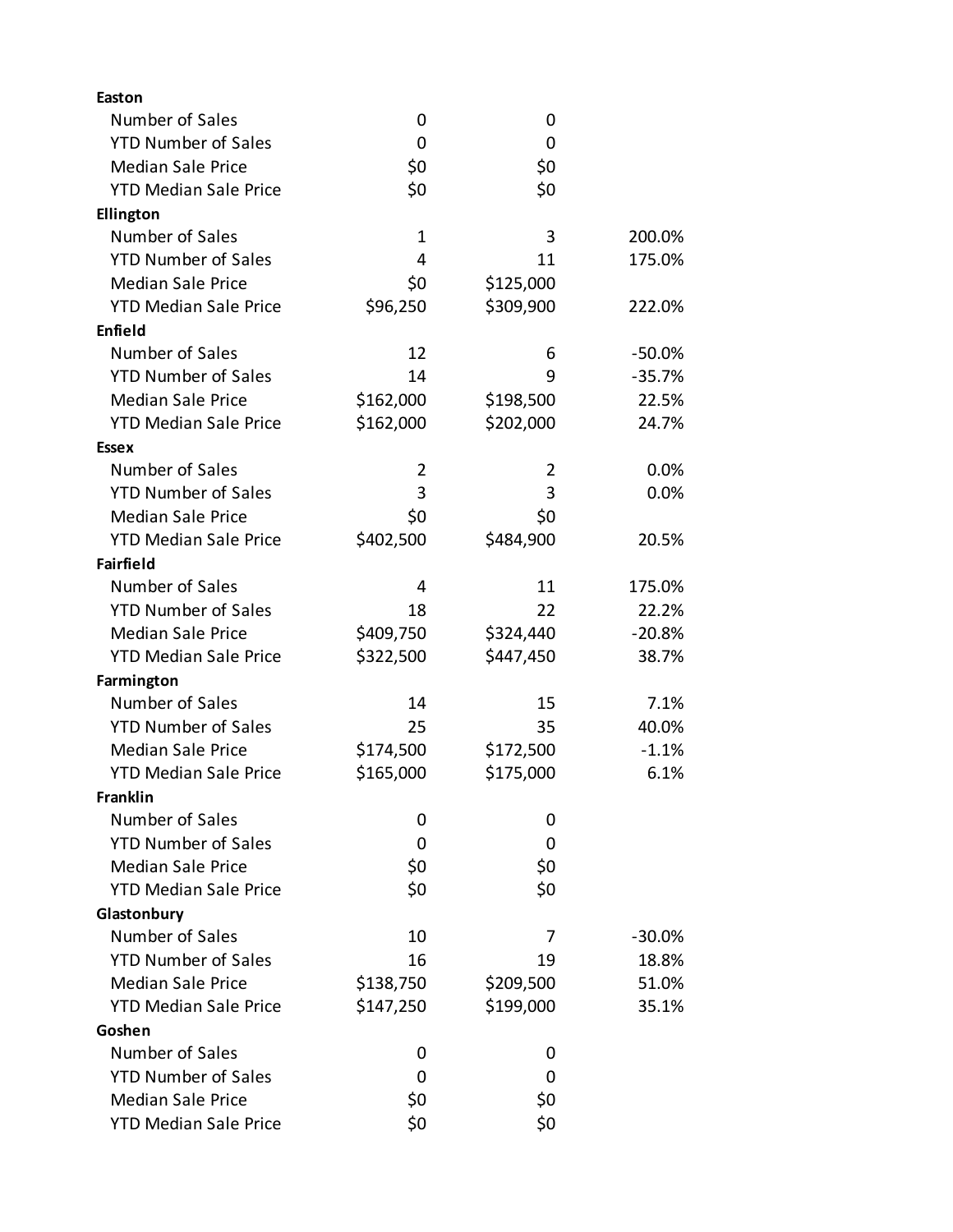| Granby                       |           |           |            |
|------------------------------|-----------|-----------|------------|
| Number of Sales              | 0         | 0         |            |
| <b>YTD Number of Sales</b>   | 0         | 0         |            |
| <b>Median Sale Price</b>     | \$0       | \$0       |            |
| <b>YTD Median Sale Price</b> | \$0       | \$0       |            |
| Greenwich                    |           |           |            |
| Number of Sales              | 8         | 18        | 125.0%     |
| <b>YTD Number of Sales</b>   | 16        | 33        | 106.3%     |
| <b>Median Sale Price</b>     | \$787,500 | \$767,625 | $-2.5%$    |
| <b>YTD Median Sale Price</b> | \$825,000 | \$750,000 | $-9.1%$    |
| Griswold                     |           |           |            |
| Number of Sales              | 3         | 2         | $-33.3%$   |
| <b>YTD Number of Sales</b>   | 3         | 5         | 66.7%      |
| <b>Median Sale Price</b>     | \$75,000  | \$0       | $-100.0\%$ |
| <b>YTD Median Sale Price</b> | \$75,000  | \$165,000 | 120.0%     |
| Groton                       |           |           |            |
| Number of Sales              | 6         | 3         | $-50.0%$   |
| <b>YTD Number of Sales</b>   | 10        | 9         | $-10.0\%$  |
| <b>Median Sale Price</b>     | \$109,000 | \$144,000 | 32.1%      |
| <b>YTD Median Sale Price</b> | \$109,000 | \$150,000 | 37.6%      |
| Guilford                     |           |           |            |
| Number of Sales              | 2         | 5         | 150.0%     |
| <b>YTD Number of Sales</b>   | 3         | 12        | 300.0%     |
| <b>Median Sale Price</b>     | \$0       | \$240,000 |            |
| <b>YTD Median Sale Price</b> | \$405,000 | \$192,500 | $-52.5%$   |
| Haddam                       |           |           |            |
| Number of Sales              | 0         | 0         |            |
| <b>YTD Number of Sales</b>   | 0         | 0         |            |
| <b>Median Sale Price</b>     | \$0       | \$0       |            |
| <b>YTD Median Sale Price</b> | \$0       | \$0       |            |
| Hamden                       |           |           |            |
| Number of Sales              | 11        | 12        | 9.1%       |
| <b>YTD Number of Sales</b>   | 18        | 22        | 22.2%      |
| <b>Median Sale Price</b>     | \$129,750 | \$152,500 | 17.5%      |
| <b>YTD Median Sale Price</b> | \$134,950 | \$145,000 | 7.4%       |
| Hampton                      |           |           |            |
| Number of Sales              | 0         | 0         |            |
| <b>YTD Number of Sales</b>   | 0         | 0         |            |
| <b>Median Sale Price</b>     | \$0       | \$0       |            |
| <b>YTD Median Sale Price</b> | \$0       | \$0       |            |
| <b>Hartford</b>              |           |           |            |
| Number of Sales              | 5         | 8         | 60.0%      |
| <b>YTD Number of Sales</b>   | 10        | 17        | 70.0%      |
| <b>Median Sale Price</b>     | \$35,000  | \$80,000  | 128.6%     |
| <b>YTD Median Sale Price</b> | \$65,000  | \$79,500  | 22.3%      |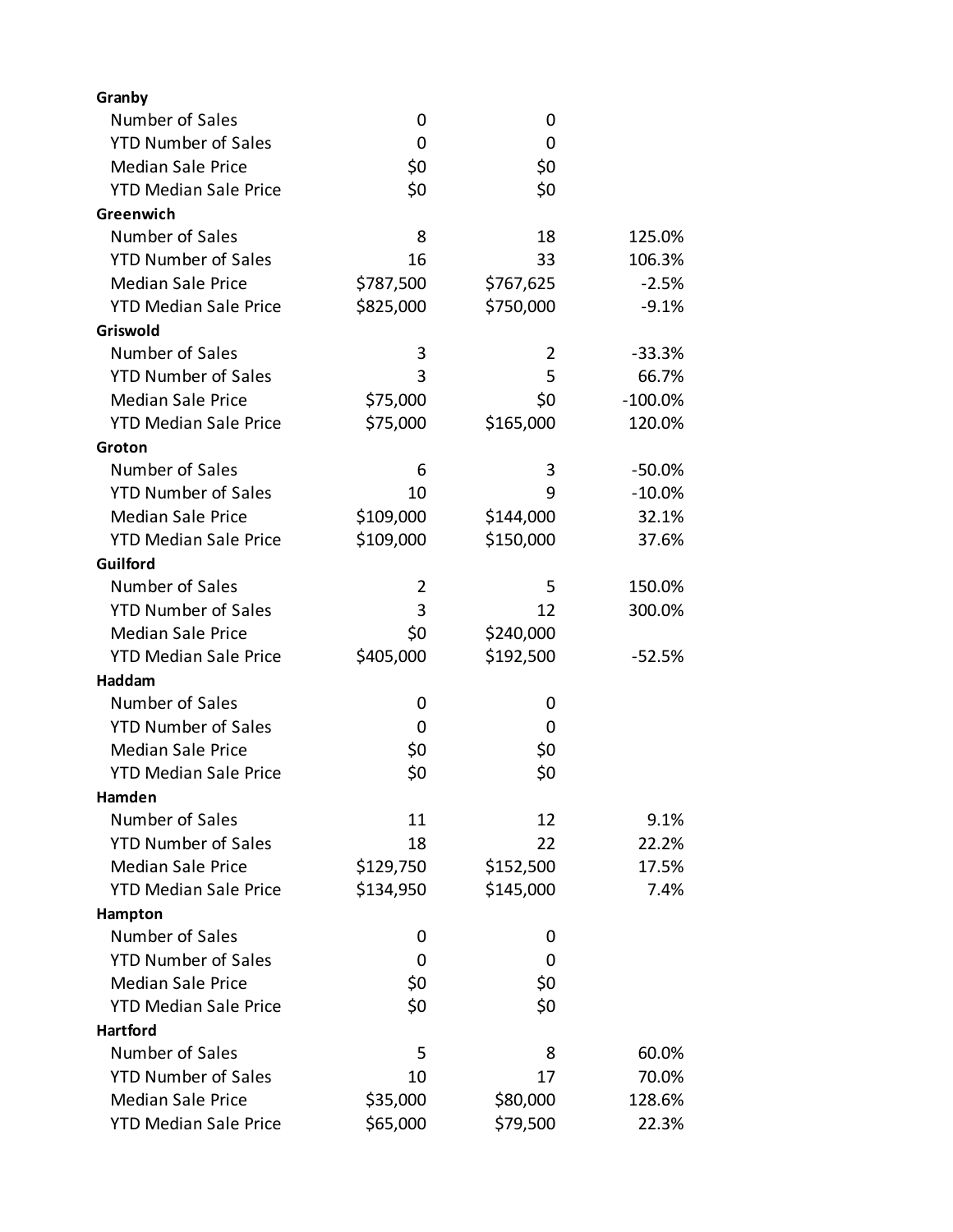| <b>Hartland</b>              |                |              |           |
|------------------------------|----------------|--------------|-----------|
| Number of Sales              | 0              | 0            |           |
| <b>YTD Number of Sales</b>   | 0              | 0            |           |
| <b>Median Sale Price</b>     | \$0            | \$0          |           |
| <b>YTD Median Sale Price</b> | \$0            | \$0          |           |
| Harwinton                    |                |              |           |
| Number of Sales              | 0              | 0            |           |
| <b>YTD Number of Sales</b>   | 0              | 0            |           |
| <b>Median Sale Price</b>     | \$0            | \$0          |           |
| <b>YTD Median Sale Price</b> | \$0            | \$0          |           |
| <b>Hebron</b>                |                |              |           |
| Number of Sales              | $\overline{2}$ | 0            | $-100.0%$ |
| <b>YTD Number of Sales</b>   | 3              | 0            | $-100.0%$ |
| <b>Median Sale Price</b>     | \$0            | \$0          |           |
| <b>YTD Median Sale Price</b> | \$152,500      | \$0          | $-100.0%$ |
| Kent                         |                |              |           |
| Number of Sales              | 0              | 0            |           |
| <b>YTD Number of Sales</b>   | 0              | $\mathbf{1}$ |           |
| <b>Median Sale Price</b>     | \$0            | \$0          |           |
| <b>YTD Median Sale Price</b> | \$0            | \$0          |           |
| Killingly                    |                |              |           |
| Number of Sales              | 3              | 1            | $-66.7%$  |
| <b>YTD Number of Sales</b>   | 4              | 1            | $-75.0%$  |
| <b>Median Sale Price</b>     | \$152,500      | \$0          | $-100.0%$ |
| <b>YTD Median Sale Price</b> | \$123,250      | \$0          | $-100.0%$ |
| Killingworth                 |                |              |           |
| Number of Sales              | 0              | 0            |           |
| <b>YTD Number of Sales</b>   | 0              | 0            |           |
| <b>Median Sale Price</b>     | \$0            | \$0          |           |
| <b>YTD Median Sale Price</b> | \$0            | \$0          |           |
| Lebanon                      |                |              |           |
| Number of Sales              | 0              | 0            |           |
| <b>YTD Number of Sales</b>   | 0              | 0            |           |
| <b>Median Sale Price</b>     | \$0            | \$0          |           |
| <b>YTD Median Sale Price</b> | \$0            | \$0          |           |
| Ledyard                      |                |              |           |
| Number of Sales              | 0              | 1            |           |
| <b>YTD Number of Sales</b>   | 0              | 4            |           |
| <b>Median Sale Price</b>     | \$0            | \$0          |           |
| <b>YTD Median Sale Price</b> | \$0            | \$119,400    |           |
| Lisbon                       |                |              |           |
| Number of Sales              | 0              | 0            |           |
| <b>YTD Number of Sales</b>   | 0              | 0            |           |
| <b>Median Sale Price</b>     | \$0            | \$0          |           |
| <b>YTD Median Sale Price</b> | \$0            | \$0          |           |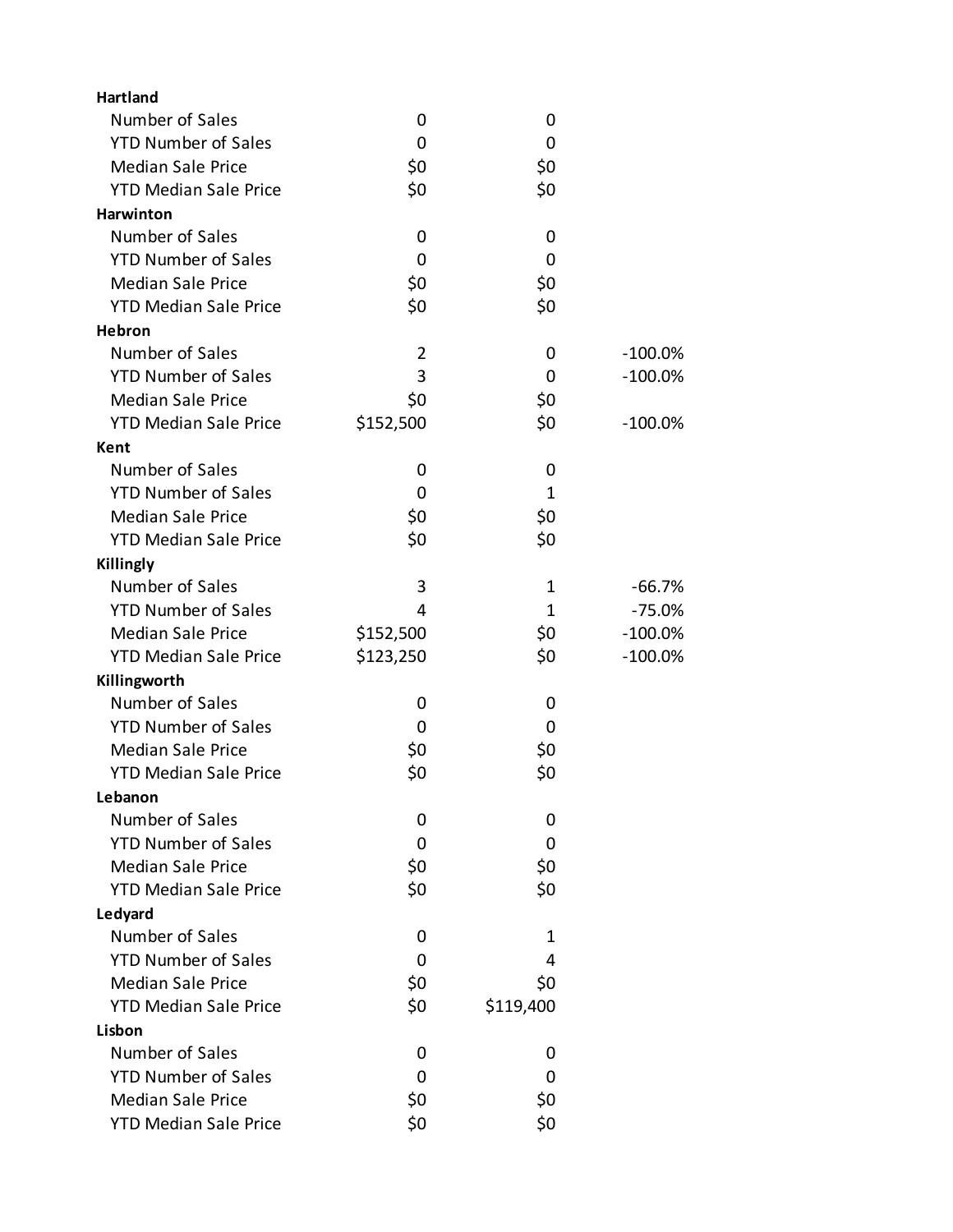| Litchfield                   |              |                |            |
|------------------------------|--------------|----------------|------------|
| Number of Sales              | 3            | 0              | $-100.0\%$ |
| <b>YTD Number of Sales</b>   | 4            | 1              | $-75.0%$   |
| <b>Median Sale Price</b>     | \$199,500    | \$0            | $-100.0\%$ |
| <b>YTD Median Sale Price</b> | \$218,500    | \$0            | $-100.0\%$ |
| Lyme                         |              |                |            |
| Number of Sales              | 0            | $\overline{2}$ |            |
| <b>YTD Number of Sales</b>   | 0            | $\overline{2}$ |            |
| <b>Median Sale Price</b>     | \$0          | \$0            |            |
| <b>YTD Median Sale Price</b> | \$0          | \$0            |            |
| Madison                      |              |                |            |
| Number of Sales              | $\mathbf 1$  | 1              | 0.0%       |
| <b>YTD Number of Sales</b>   | $\mathbf{1}$ | $\overline{2}$ | 100.0%     |
| <b>Median Sale Price</b>     | \$0          | \$0            |            |
| <b>YTD Median Sale Price</b> | \$0          | \$0            |            |
| Manchester                   |              |                |            |
| Number of Sales              | 6            | 10             | 66.7%      |
| <b>YTD Number of Sales</b>   | 17           | 14             | $-17.6%$   |
| <b>Median Sale Price</b>     | \$91,000     | \$92,500       | 1.6%       |
| <b>YTD Median Sale Price</b> | \$130,500    | \$92,450       | $-29.2%$   |
| Mansfield                    |              |                |            |
| Number of Sales              | 1            | 3              | 200.0%     |
| <b>YTD Number of Sales</b>   | 1            | 6              | 500.0%     |
| <b>Median Sale Price</b>     | \$0          | \$130,000      |            |
| <b>YTD Median Sale Price</b> | \$0          | \$170,000      |            |
| Marlborough                  |              |                |            |
| Number of Sales              | 0            | 0              |            |
| <b>YTD Number of Sales</b>   | 0            | 1              |            |
| <b>Median Sale Price</b>     | \$0          | \$0            |            |
| <b>YTD Median Sale Price</b> | \$0          | \$0            |            |
| <b>Meriden</b>               |              |                |            |
| Number of Sales              | 16           | 11             | $-31.3%$   |
| <b>YTD Number of Sales</b>   | 27           | 20             | $-25.9%$   |
| <b>Median Sale Price</b>     | \$101,911    | \$123,700      | 21.4%      |
| <b>YTD Median Sale Price</b> | \$100,000    | \$118,600      | 18.6%      |
| Middlebury                   |              |                |            |
| Number of Sales              | 1            | 1              | 0.0%       |
| <b>YTD Number of Sales</b>   | 6            | 3              | $-50.0%$   |
| <b>Median Sale Price</b>     | \$0          | \$0            |            |
| <b>YTD Median Sale Price</b> | \$320,000    | \$510,000      | 59.4%      |
| Middlefield                  |              |                |            |
| Number of Sales              | 0            | 1              |            |
| <b>YTD Number of Sales</b>   | 0            | 1              |            |
| <b>Median Sale Price</b>     | \$0          | \$0            |            |
| <b>YTD Median Sale Price</b> | \$0          | \$0            |            |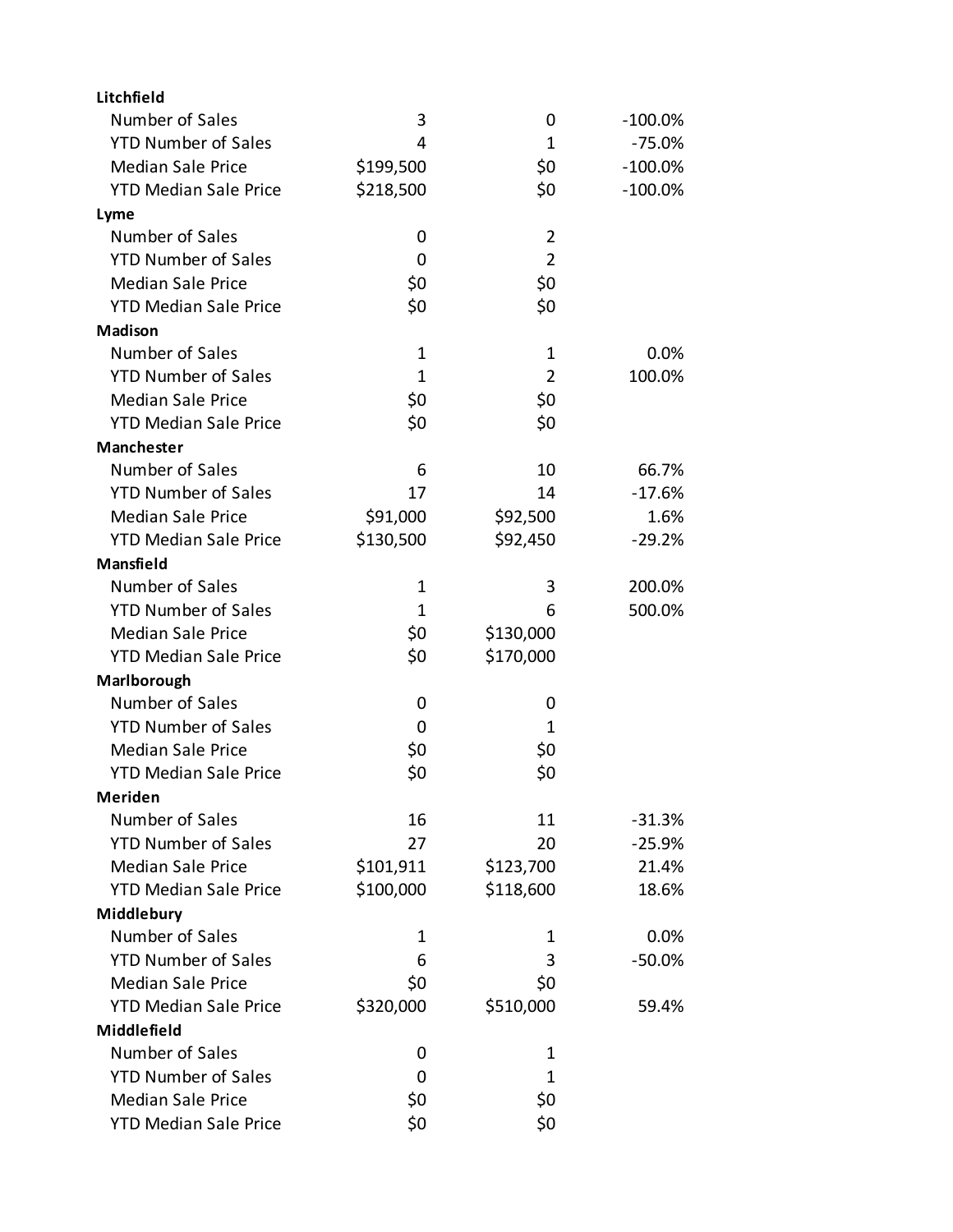| Middletown                   |             |           |           |
|------------------------------|-------------|-----------|-----------|
| Number of Sales              | 8           | 11        | 37.5%     |
| <b>YTD Number of Sales</b>   | 16          | 22        | 37.5%     |
| <b>Median Sale Price</b>     | \$119,763   | \$154,900 | 29.3%     |
| <b>YTD Median Sale Price</b> | \$119,263   | \$138,500 | 16.1%     |
| <b>Milford</b>               |             |           |           |
| Number of Sales              | 14          | 13        | $-7.1%$   |
| <b>YTD Number of Sales</b>   | 22          | 24        | 9.1%      |
| <b>Median Sale Price</b>     | \$188,000   | \$235,000 | 25.0%     |
| <b>YTD Median Sale Price</b> | \$188,000   | \$230,000 | 22.3%     |
| <b>Monroe</b>                |             |           |           |
| Number of Sales              | 2           | 3         | 50.0%     |
| <b>YTD Number of Sales</b>   | 5           | 4         | $-20.0\%$ |
| <b>Median Sale Price</b>     | \$0         | \$237,500 |           |
| <b>YTD Median Sale Price</b> | \$135,000   | \$246,250 | 82.4%     |
| <b>Montville</b>             |             |           |           |
| Number of Sales              | 0           | 0         |           |
| <b>YTD Number of Sales</b>   | 1           | 1         | 0.0%      |
| <b>Median Sale Price</b>     | \$0         | \$0       |           |
| <b>YTD Median Sale Price</b> | \$0         | \$0       |           |
| <b>Morris</b>                |             |           |           |
| Number of Sales              | 0           | 0         |           |
| <b>YTD Number of Sales</b>   | 0           | 0         |           |
| <b>Median Sale Price</b>     | \$0         | \$0       |           |
| <b>YTD Median Sale Price</b> | \$0         | \$0       |           |
| Naugatuck                    |             |           |           |
| Number of Sales              | $\mathbf 1$ | 5         | 400.0%    |
| <b>YTD Number of Sales</b>   | 5           | 9         | 80.0%     |
| <b>Median Sale Price</b>     | \$0         | \$102,000 |           |
| <b>YTD Median Sale Price</b> | \$95,000    | \$102,000 | 7.4%      |
| <b>New Britain</b>           |             |           |           |
| Number of Sales              | 5           | 7         | 40.0%     |
| <b>YTD Number of Sales</b>   | 8           | 15        | 87.5%     |
| <b>Median Sale Price</b>     | \$65,000    | \$125,000 | 92.3%     |
| <b>YTD Median Sale Price</b> | \$72,450    | \$122,500 | 69.1%     |
| <b>New Canaan</b>            |             |           |           |
| Number of Sales              | 0           | 3         |           |
| <b>YTD Number of Sales</b>   | 7           | 11        | 57.1%     |
| <b>Median Sale Price</b>     | \$0         | \$960,000 |           |
| <b>YTD Median Sale Price</b> | \$585,000   | \$780,000 | 33.3%     |
| <b>New Fairfield</b>         |             |           |           |
| Number of Sales              | 0           | 1         |           |
| <b>YTD Number of Sales</b>   | 0           | 1         |           |
| <b>Median Sale Price</b>     | \$0         | \$0       |           |
| <b>YTD Median Sale Price</b> | \$0         | \$0       |           |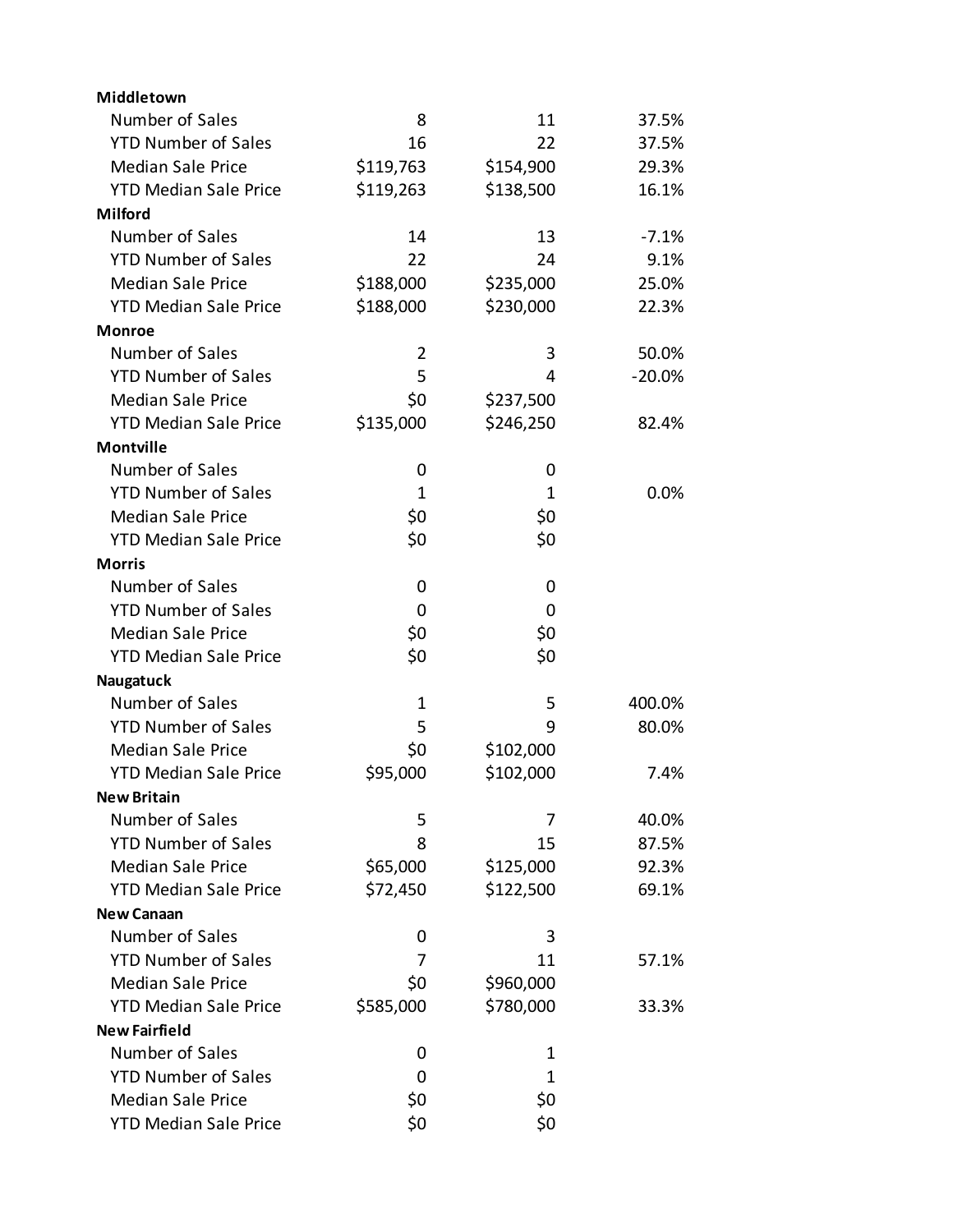| <b>New Hartford</b>          |           |                |            |
|------------------------------|-----------|----------------|------------|
| Number of Sales              | 0         | 0              |            |
| <b>YTD Number of Sales</b>   | 0         | $\mathbf 1$    |            |
| <b>Median Sale Price</b>     | \$0       | \$0            |            |
| <b>YTD Median Sale Price</b> | \$0       | \$0            |            |
| <b>New Haven</b>             |           |                |            |
| Number of Sales              | 11        | 16             | 45.5%      |
| <b>YTD Number of Sales</b>   | 24        | 32             | 33.3%      |
| <b>Median Sale Price</b>     | \$134,000 | \$154,500      | 15.3%      |
| <b>YTD Median Sale Price</b> | \$124,500 | \$134,000      | 7.6%       |
| <b>New London</b>            |           |                |            |
| Number of Sales              | 2         | $\overline{2}$ | 0.0%       |
| <b>YTD Number of Sales</b>   | 3         | 6              | 100.0%     |
| <b>Median Sale Price</b>     | \$0       | \$0            |            |
| <b>YTD Median Sale Price</b> | \$126,000 | \$130,000      | 3.2%       |
| <b>New Milford</b>           |           |                |            |
| Number of Sales              | 6         | 6              | 0.0%       |
| <b>YTD Number of Sales</b>   | 9         | 12             | 33.3%      |
| <b>Median Sale Price</b>     | \$101,250 | \$159,500      | 57.5%      |
| <b>YTD Median Sale Price</b> | \$115,000 | \$166,250      | 44.6%      |
| Newington                    |           |                |            |
| Number of Sales              | 6         | 9              | 50.0%      |
| <b>YTD Number of Sales</b>   | 11        | 27             | 145.5%     |
| <b>Median Sale Price</b>     | \$153,500 | \$104,500      | $-31.9%$   |
| <b>YTD Median Sale Price</b> | \$148,000 | \$135,000      | $-8.8%$    |
| <b>Newtown</b>               |           |                |            |
| Number of Sales              | 4         | 1              | $-75.0%$   |
| <b>YTD Number of Sales</b>   | 8         | 3              | $-62.5%$   |
| <b>Median Sale Price</b>     | \$298,489 | \$0            | $-100.0%$  |
| <b>YTD Median Sale Price</b> | \$334,921 | \$372,995      | 11.4%      |
| <b>Norfolk</b>               |           |                |            |
| Number of Sales              | 0         | 1              |            |
| <b>YTD Number of Sales</b>   | 0         | 1              |            |
| <b>Median Sale Price</b>     | \$0       | \$0            |            |
| <b>YTD Median Sale Price</b> | \$0       | \$0            |            |
| <b>North Branford</b>        |           |                |            |
| Number of Sales              | 1         | 0              | $-100.0\%$ |
| <b>YTD Number of Sales</b>   | 1         | 1              | 0.0%       |
| <b>Median Sale Price</b>     | \$0       | \$0            |            |
| <b>YTD Median Sale Price</b> | \$0       | \$0            |            |
| <b>North Canaan</b>          |           |                |            |
| Number of Sales              | 0         | 0              |            |
| <b>YTD Number of Sales</b>   | 0         | 0              |            |
| <b>Median Sale Price</b>     | \$0       | \$0            |            |
| <b>YTD Median Sale Price</b> | \$0       | \$0            |            |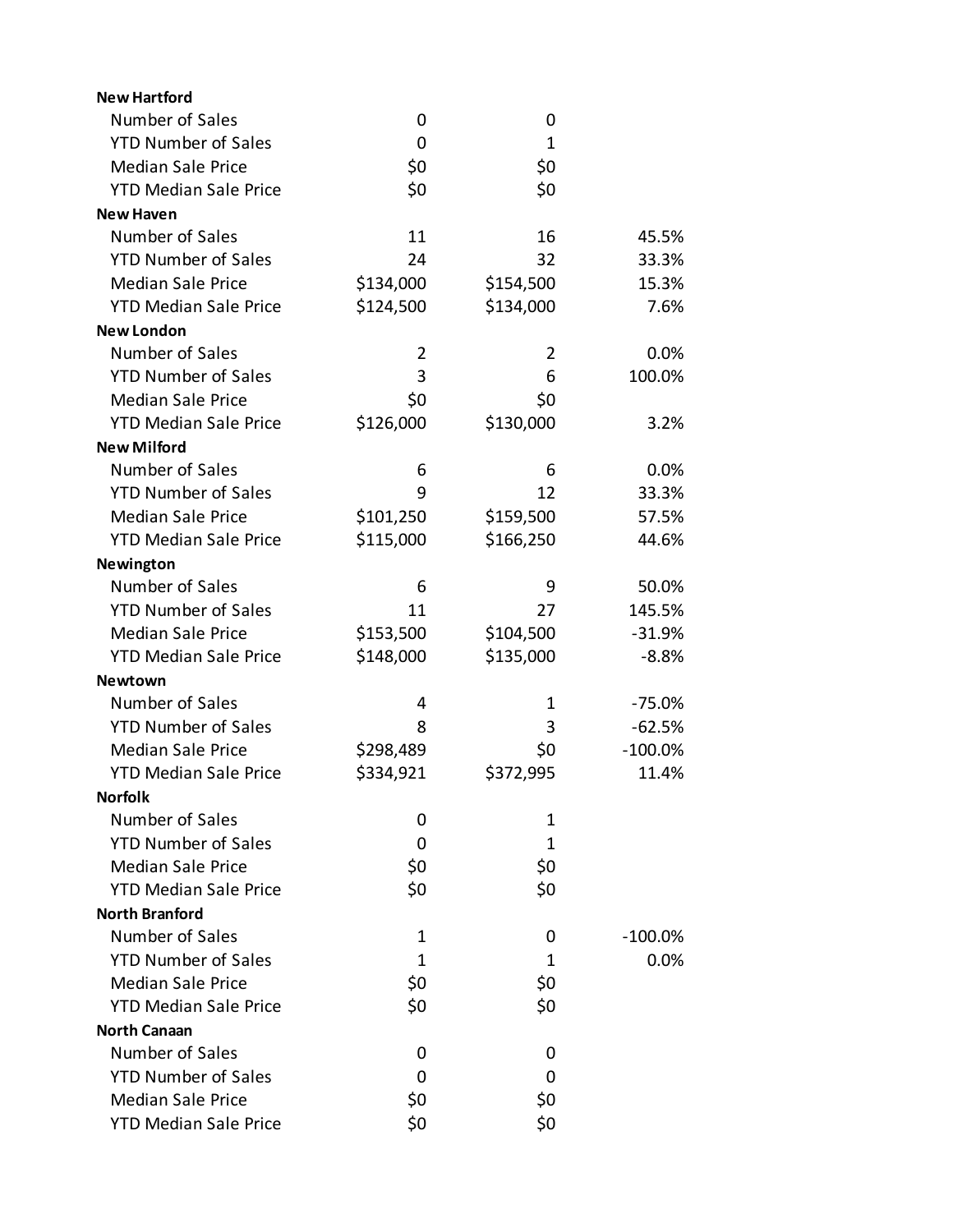| <b>North Haven</b>           |                |                |            |
|------------------------------|----------------|----------------|------------|
| Number of Sales              | 1              | $\overline{2}$ | 100.0%     |
| <b>YTD Number of Sales</b>   | 3              | 4              | 33.3%      |
| <b>Median Sale Price</b>     | \$0            | \$0            |            |
| <b>YTD Median Sale Price</b> | \$170,000      | \$242,950      | 42.9%      |
| <b>North Stonington</b>      |                |                |            |
| Number of Sales              | 0              | 0              |            |
| <b>YTD Number of Sales</b>   | 0              | 0              |            |
| <b>Median Sale Price</b>     | \$0            | \$0            |            |
| <b>YTD Median Sale Price</b> | \$0            | \$0            |            |
| <b>Norwalk</b>               |                |                |            |
| Number of Sales              | 26             | 29             | 11.5%      |
| <b>YTD Number of Sales</b>   | 58             | 54             | $-6.9%$    |
| <b>Median Sale Price</b>     | \$279,500      | \$260,000      | $-7.0%$    |
| <b>YTD Median Sale Price</b> | \$269,750      | \$262,500      | $-2.7%$    |
| <b>Norwich</b>               |                |                |            |
| Number of Sales              | 4              | 8              | 100.0%     |
| <b>YTD Number of Sales</b>   | 11             | 14             | 27.3%      |
| <b>Median Sale Price</b>     | \$143,000      | \$136,250      | $-4.7%$    |
| <b>YTD Median Sale Price</b> | \$141,800      | \$127,550      | $-10.0%$   |
| Old Lyme                     |                |                |            |
| Number of Sales              | 0              | 1              |            |
| <b>YTD Number of Sales</b>   | $\overline{2}$ | 5              | 150.0%     |
| <b>Median Sale Price</b>     | \$0            | \$0            |            |
| <b>YTD Median Sale Price</b> | \$0            | \$245,000      |            |
| <b>Old Saybrook</b>          |                |                |            |
| Number of Sales              | 0              | $\overline{2}$ |            |
| <b>YTD Number of Sales</b>   | $\overline{2}$ | 4              | 100.0%     |
| <b>Median Sale Price</b>     | \$0            | \$0            |            |
| <b>YTD Median Sale Price</b> | \$0            | \$269,000      |            |
| Orange                       |                |                |            |
| Number of Sales              | 1              | 1              | 0.0%       |
| <b>YTD Number of Sales</b>   | 1              | $\overline{2}$ | 100.0%     |
| <b>Median Sale Price</b>     | \$0            | \$0            |            |
| <b>YTD Median Sale Price</b> | \$0            | \$0            |            |
| Oxford                       |                |                |            |
| Number of Sales              | 3              | 1              | $-66.7%$   |
| <b>YTD Number of Sales</b>   | 5              | $\overline{2}$ | $-60.0%$   |
| <b>Median Sale Price</b>     | \$393,055      | \$0            | $-100.0%$  |
| <b>YTD Median Sale Price</b> | \$393,055      | \$0            | $-100.0\%$ |
| Plainfield                   |                |                |            |
| Number of Sales              | 1              | 2              | 100.0%     |
| <b>YTD Number of Sales</b>   | 4              | 4              | 0.0%       |
| <b>Median Sale Price</b>     | \$0            | \$0            |            |
| <b>YTD Median Sale Price</b> | \$75,000       | \$98,500       | 31.3%      |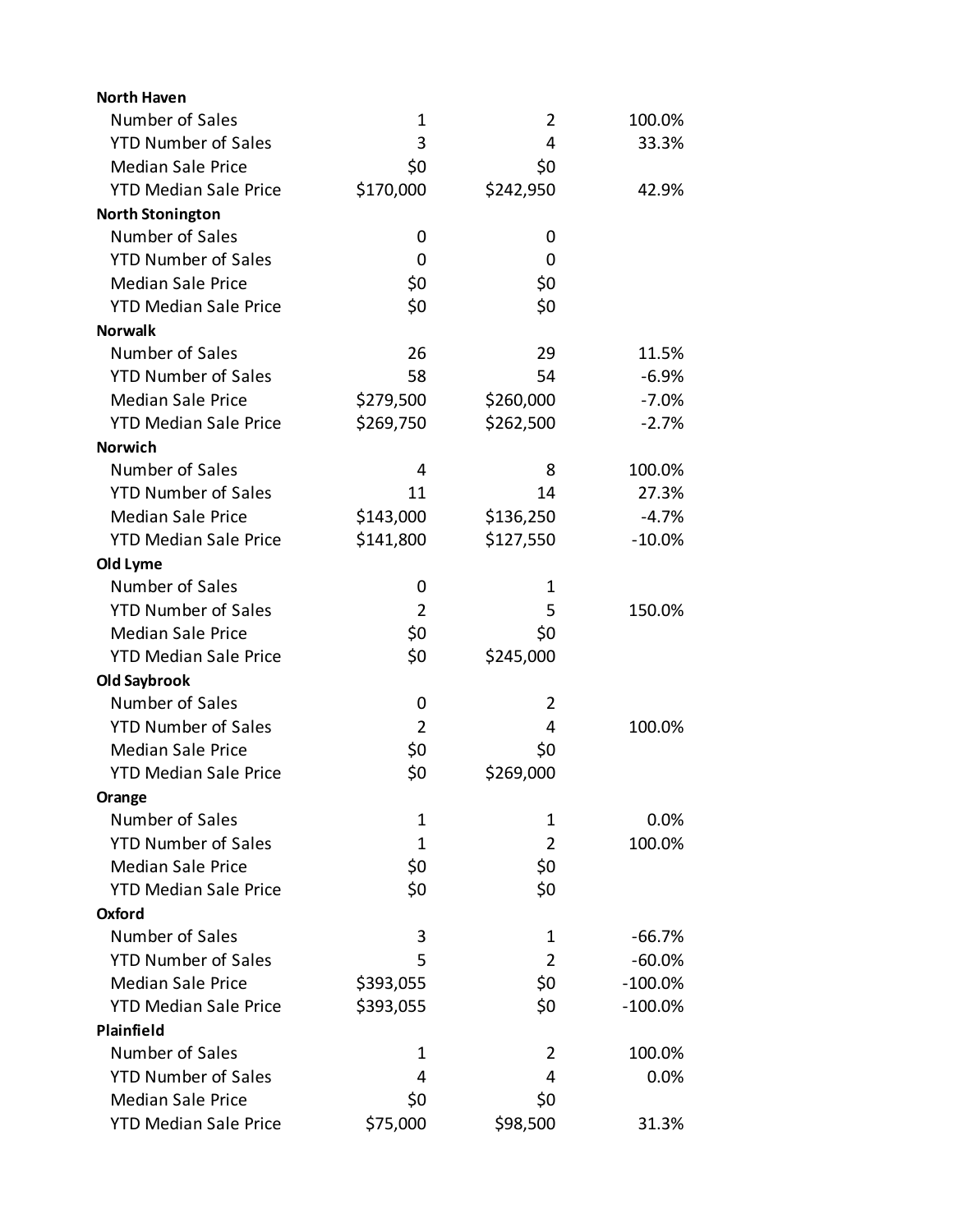| Plainville                   |           |                |          |
|------------------------------|-----------|----------------|----------|
| Number of Sales              | 3         | 8              | 166.7%   |
| <b>YTD Number of Sales</b>   | 8         | 13             | 62.5%    |
| <b>Median Sale Price</b>     | \$133,900 | \$127,000      | $-5.2%$  |
| <b>YTD Median Sale Price</b> | \$130,700 | \$123,000      | $-5.9%$  |
| Plymouth                     |           |                |          |
| Number of Sales              | 0         | 1              |          |
| <b>YTD Number of Sales</b>   | 0         | 3              |          |
| <b>Median Sale Price</b>     | \$0       | \$0            |          |
| <b>YTD Median Sale Price</b> | \$0       | \$119,000      |          |
| Pomfret                      |           |                |          |
| Number of Sales              | 0         | 0              |          |
| <b>YTD Number of Sales</b>   | 0         | 0              |          |
| <b>Median Sale Price</b>     | \$0       | \$0            |          |
| <b>YTD Median Sale Price</b> | \$0       | \$0            |          |
| <b>Portland</b>              |           |                |          |
| Number of Sales              | 0         | 1              |          |
| <b>YTD Number of Sales</b>   | 0         | $\overline{2}$ |          |
| <b>Median Sale Price</b>     | \$0       | \$0            |          |
| <b>YTD Median Sale Price</b> | \$0       | \$0            |          |
| Preston                      |           |                |          |
| Number of Sales              | 0         | 0              |          |
| <b>YTD Number of Sales</b>   | 0         | 0              |          |
| <b>Median Sale Price</b>     | \$0       | \$0            |          |
| <b>YTD Median Sale Price</b> | \$0       | \$0            |          |
| Prospect                     |           |                |          |
| Number of Sales              | 1         | 3              | 200.0%   |
| <b>YTD Number of Sales</b>   | 4         | 5              | 25.0%    |
| <b>Median Sale Price</b>     | \$0       | \$340,000      |          |
| <b>YTD Median Sale Price</b> | \$311,500 | \$340,000      | 9.1%     |
| Putnam                       |           |                |          |
| Number of Sales              | 4         | 3              | $-25.0%$ |
| <b>YTD Number of Sales</b>   | 8         | 5              | $-37.5%$ |
| <b>Median Sale Price</b>     | \$142,700 | \$175,000      | 22.6%    |
| <b>YTD Median Sale Price</b> | \$164,700 | \$175,000      | 6.3%     |
| <b>Redding</b>               |           |                |          |
| Number of Sales              | 0         | 0              |          |
| <b>YTD Number of Sales</b>   | 0         | 0              |          |
| <b>Median Sale Price</b>     | \$0       | \$0            |          |
| <b>YTD Median Sale Price</b> | \$0       | \$0            |          |
| Ridgefield                   |           |                |          |
| Number of Sales              | 10        | 6              | $-40.0%$ |
| <b>YTD Number of Sales</b>   | 17        | 11             | $-35.3%$ |
| <b>Median Sale Price</b>     | \$272,250 | \$255,000      | $-6.3%$  |
| <b>YTD Median Sale Price</b> | \$267,000 | \$250,000      | $-6.4%$  |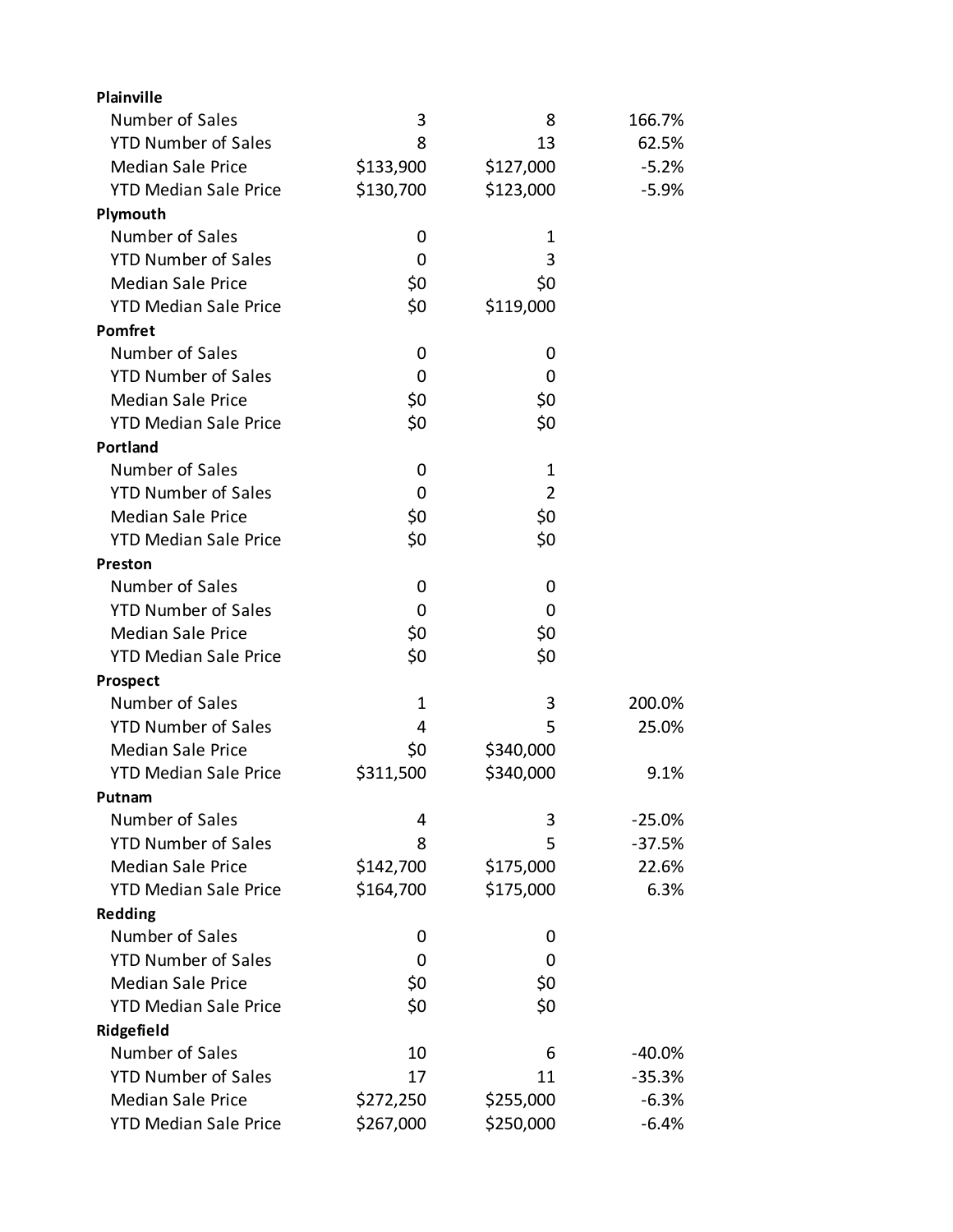| <b>Rocky Hill</b>            |                |                |            |
|------------------------------|----------------|----------------|------------|
| Number of Sales              | 1              | 9              | 800.0%     |
| <b>YTD Number of Sales</b>   | $\overline{2}$ | 18             | 800.0%     |
| <b>Median Sale Price</b>     | \$0            | \$201,000      |            |
| <b>YTD Median Sale Price</b> | \$0            | \$179,000      |            |
| Roxbury                      |                |                |            |
| Number of Sales              | 0              | $\mathbf 1$    |            |
| <b>YTD Number of Sales</b>   | 0              | 1              |            |
| <b>Median Sale Price</b>     | \$0            | \$0            |            |
| <b>YTD Median Sale Price</b> | \$0            | \$0            |            |
| Salem                        |                |                |            |
| Number of Sales              | 0              | 0              |            |
| <b>YTD Number of Sales</b>   | 0              | $\overline{0}$ |            |
| <b>Median Sale Price</b>     | \$0            | \$0            |            |
| <b>YTD Median Sale Price</b> | \$0            | \$0            |            |
| Salisbury                    |                |                |            |
| Number of Sales              | 0              | 0              |            |
| <b>YTD Number of Sales</b>   | 0              | 0              |            |
| <b>Median Sale Price</b>     | \$0            | \$0            |            |
| <b>YTD Median Sale Price</b> | \$0            | \$0            |            |
| <b>Scotland</b>              |                |                |            |
| Number of Sales              | 0              | 0              |            |
| <b>YTD Number of Sales</b>   | 0              | 0              |            |
| <b>Median Sale Price</b>     | \$0            | \$0            |            |
| <b>YTD Median Sale Price</b> | \$0            | \$0            |            |
| Seymour                      |                |                |            |
| Number of Sales              | 2              | 5              | 150.0%     |
| <b>YTD Number of Sales</b>   | 6              | 7              | 16.7%      |
| <b>Median Sale Price</b>     | \$0            | \$116,500      |            |
| <b>YTD Median Sale Price</b> | \$108,500      | \$124,500      | 14.7%      |
| <b>Sharon</b>                |                |                |            |
| Number of Sales              | 0              | 0              |            |
| <b>YTD Number of Sales</b>   | 1              | 0              | $-100.0\%$ |
| <b>Median Sale Price</b>     | \$0            | \$0            |            |
| <b>YTD Median Sale Price</b> | \$0            | \$0            |            |
| <b>Shelton</b>               |                |                |            |
| Number of Sales              | 8              | 4              | $-50.0%$   |
| <b>YTD Number of Sales</b>   | 19             | 11             | $-42.1%$   |
| <b>Median Sale Price</b>     | \$254,450      | \$337,450      | 32.6%      |
| <b>YTD Median Sale Price</b> | \$254,000      | \$215,000      | $-15.4%$   |
| <b>Sherman</b>               |                |                |            |
| Number of Sales              | 0              | 0              |            |
| <b>YTD Number of Sales</b>   | 0              | 0              |            |
| <b>Median Sale Price</b>     | \$0            | \$0            |            |
| <b>YTD Median Sale Price</b> | \$0            | \$0            |            |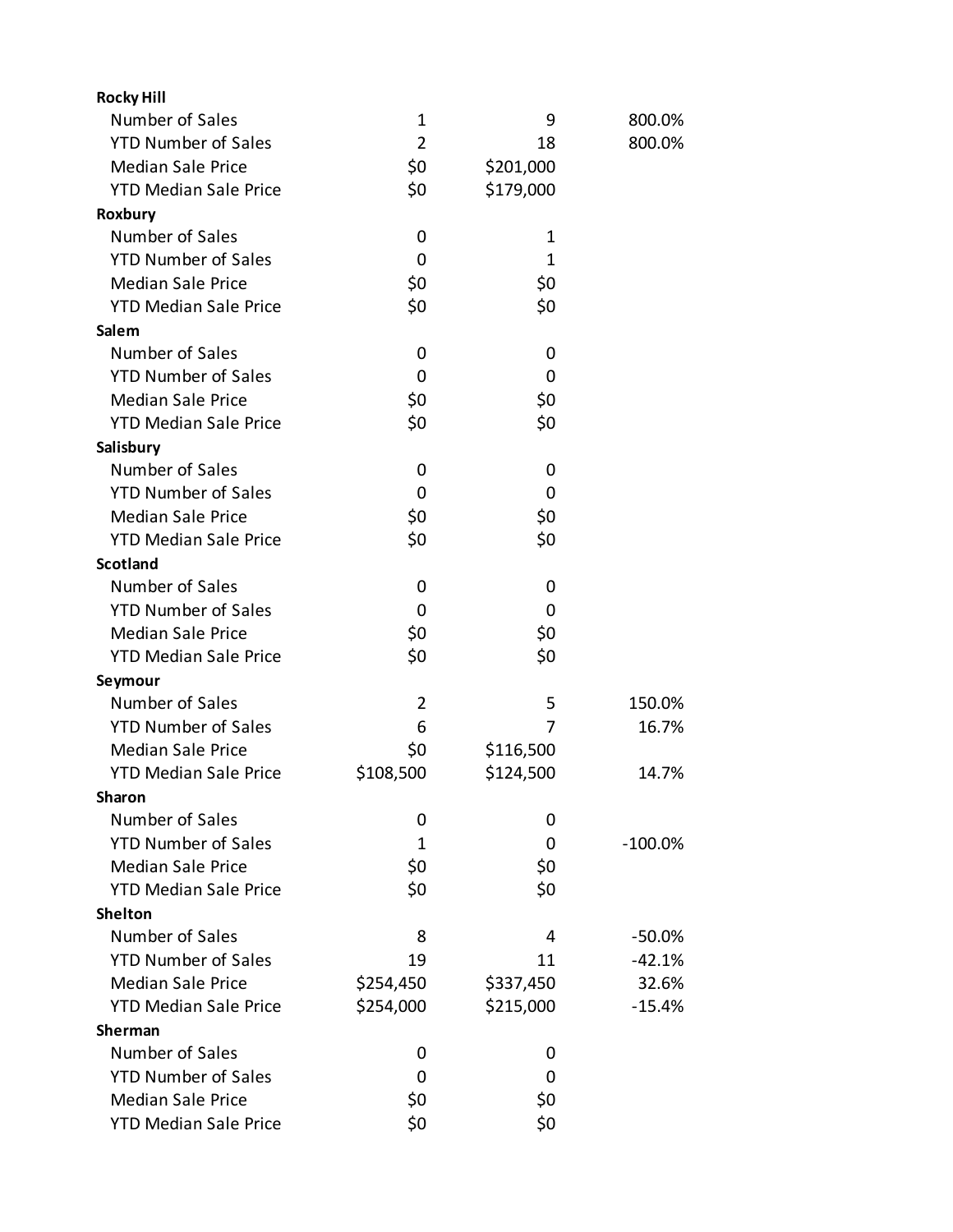| Simsbury                     |                |              |            |
|------------------------------|----------------|--------------|------------|
| Number of Sales              | 5              | 6            | 20.0%      |
| <b>YTD Number of Sales</b>   | 14             | 14           | 0.0%       |
| <b>Median Sale Price</b>     | \$218,450      | \$252,450    | 15.6%      |
| <b>YTD Median Sale Price</b> | \$177,500      | \$242,450    | 36.6%      |
| <b>Somers</b>                |                |              |            |
| Number of Sales              | $\mathbf 1$    | 0            | $-100.0\%$ |
| <b>YTD Number of Sales</b>   | $\mathbf{1}$   | $\mathbf{1}$ | 0.0%       |
| <b>Median Sale Price</b>     | \$0            | \$0          |            |
| <b>YTD Median Sale Price</b> | \$0            | \$0          |            |
| <b>South Windsor</b>         |                |              |            |
| Number of Sales              | 7              | 8            | 14.3%      |
| <b>YTD Number of Sales</b>   | 15             | 15           | 0.0%       |
| <b>Median Sale Price</b>     | \$207,800      | \$146,000    | $-29.7%$   |
| <b>YTD Median Sale Price</b> | \$170,000      | \$177,500    | 4.4%       |
| Southbury                    |                |              |            |
| Number of Sales              | 10             | 12           | 20.0%      |
| <b>YTD Number of Sales</b>   | 30             | 17           | $-43.3%$   |
| <b>Median Sale Price</b>     | \$133,750      | \$195,000    | 45.8%      |
| <b>YTD Median Sale Price</b> | \$166,000      | \$185,000    | 11.4%      |
| Southington                  |                |              |            |
| Number of Sales              | 7              | 8            | 14.3%      |
| <b>YTD Number of Sales</b>   | 16             | 19           | 18.8%      |
| <b>Median Sale Price</b>     | \$110,000      | \$166,100    | 51.0%      |
| <b>YTD Median Sale Price</b> | \$127,500      | \$195,000    | 52.9%      |
| <b>Sprague</b>               |                |              |            |
| Number of Sales              | 0              | 0            |            |
| <b>YTD Number of Sales</b>   | 0              | 0            |            |
| <b>Median Sale Price</b>     | \$0            | \$0          |            |
| <b>YTD Median Sale Price</b> | \$0            | \$0          |            |
| <b>Stafford</b>              |                |              |            |
| Number of Sales              | $\mathbf{1}$   | 0            | $-100.0\%$ |
| <b>YTD Number of Sales</b>   | $\overline{2}$ | 1            | $-50.0%$   |
| <b>Median Sale Price</b>     | \$0            | \$0          |            |
| <b>YTD Median Sale Price</b> | \$0            | \$0          |            |
| <b>Stamford</b>              |                |              |            |
| Number of Sales              | 46             | 55           | 19.6%      |
| <b>YTD Number of Sales</b>   | 79             | 135          | 70.9%      |
| <b>Median Sale Price</b>     | \$256,250      | \$341,500    | 33.3%      |
| <b>YTD Median Sale Price</b> | \$304,000      | \$347,000    | 14.1%      |
| <b>Sterling</b>              |                |              |            |
| Number of Sales              | $\mathbf{1}$   | 0            | $-100.0\%$ |
| <b>YTD Number of Sales</b>   | 1              | 1            | 0.0%       |
| <b>Median Sale Price</b>     | \$0            | \$0          |            |
| <b>YTD Median Sale Price</b> | \$0            | \$0          |            |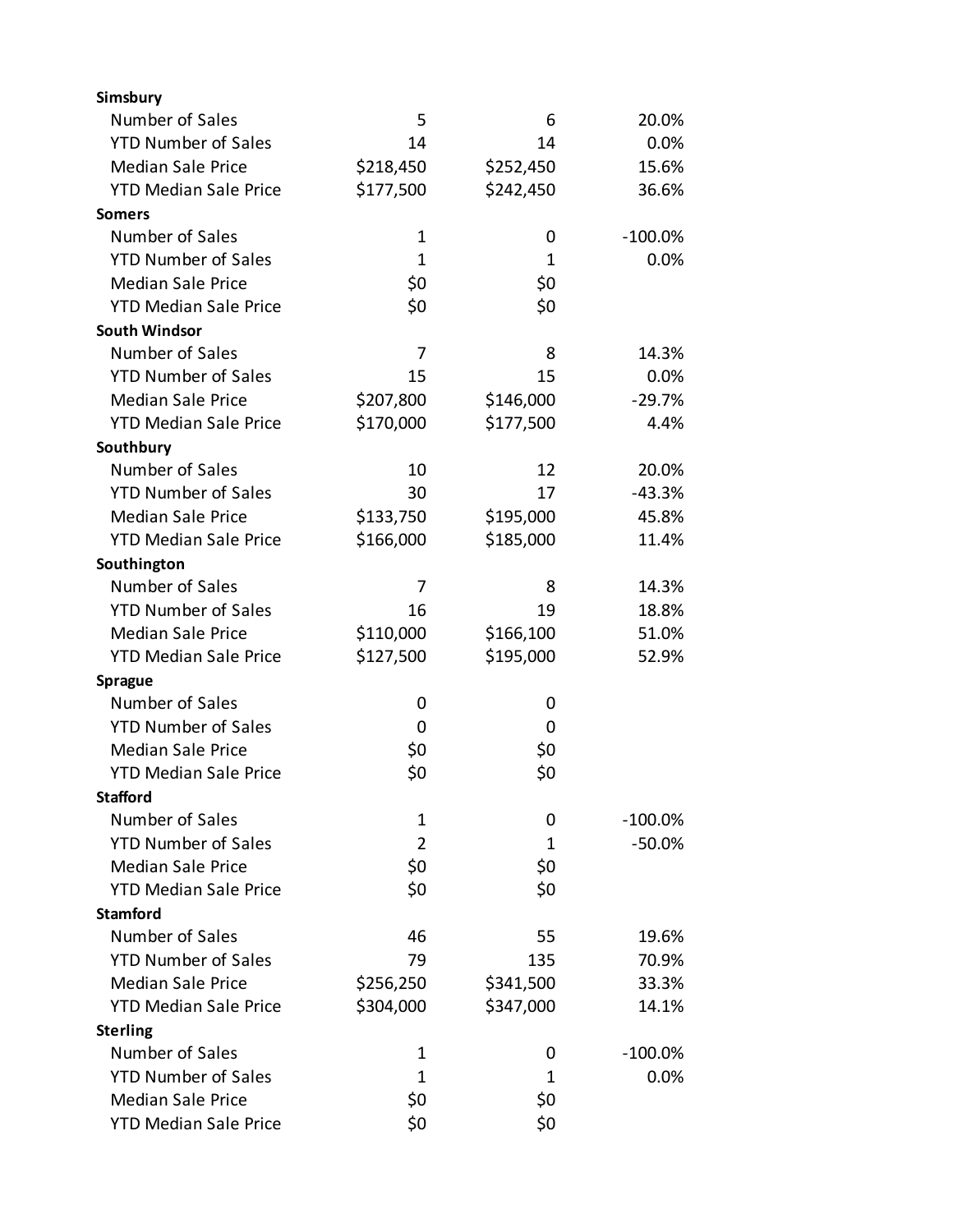| Stonington                   |                |              |           |
|------------------------------|----------------|--------------|-----------|
| Number of Sales              | 1              | 3            | 200.0%    |
| <b>YTD Number of Sales</b>   | 3              | 8            | 166.7%    |
| <b>Median Sale Price</b>     | \$0            | \$516,614    |           |
| <b>YTD Median Sale Price</b> | \$290,000      | \$512,949    | 76.9%     |
| <b>Stratford</b>             |                |              |           |
| Number of Sales              | 6              | 19           | 216.7%    |
| <b>YTD Number of Sales</b>   | 19             | 32           | 68.4%     |
| <b>Median Sale Price</b>     | \$179,500      | \$164,700    | $-8.2%$   |
| <b>YTD Median Sale Price</b> | \$149,900      | \$162,350    | 8.3%      |
| <b>Suffield</b>              |                |              |           |
| Number of Sales              | $\overline{2}$ | 7            | 250.0%    |
| <b>YTD Number of Sales</b>   | 4              | 10           | 150.0%    |
| <b>Median Sale Price</b>     | \$0            | \$157,000    |           |
| <b>YTD Median Sale Price</b> | \$162,050      | \$163,450    | 0.9%      |
| <b>Thomaston</b>             |                |              |           |
| Number of Sales              | $\overline{2}$ | 3            | 50.0%     |
| <b>YTD Number of Sales</b>   | 3              | 5            | 66.7%     |
| <b>Median Sale Price</b>     | \$0            | \$117,000    |           |
| <b>YTD Median Sale Price</b> | \$105,000      | \$117,000    | 11.4%     |
| Thompson                     |                |              |           |
| Number of Sales              | 0              | 1            |           |
| <b>YTD Number of Sales</b>   | 0              | $\mathbf{1}$ |           |
| <b>Median Sale Price</b>     | \$0            | \$0          |           |
| <b>YTD Median Sale Price</b> | \$0            | \$0          |           |
| <b>Tolland</b>               |                |              |           |
| Number of Sales              | 2              | 1            | $-50.0%$  |
| <b>YTD Number of Sales</b>   | 4              | 4            | 0.0%      |
| <b>Median Sale Price</b>     | \$0            | \$0          |           |
| <b>YTD Median Sale Price</b> | \$220,000      | \$117,420    | $-46.6%$  |
| <b>Torrington</b>            |                |              |           |
| Number of Sales              | 1              | 9            | 800.0%    |
| <b>YTD Number of Sales</b>   | $\overline{2}$ | 20           | 900.0%    |
| <b>Median Sale Price</b>     | \$0            | \$97,000     |           |
| <b>YTD Median Sale Price</b> | \$0            | \$114,500    |           |
| <b>Trumbull</b>              |                |              |           |
| Number of Sales              | 3              | 2            | $-33.3%$  |
| <b>YTD Number of Sales</b>   | 5              | 6            | 20.0%     |
| <b>Median Sale Price</b>     | \$310,000      | \$0          | $-100.0%$ |
| <b>YTD Median Sale Price</b> | \$266,000      | \$352,500    | 32.5%     |
| Union                        |                |              |           |
| Number of Sales              | 0              | 0            |           |
| <b>YTD Number of Sales</b>   | 0              | 0            |           |
| <b>Median Sale Price</b>     | \$0            | \$0          |           |
| <b>YTD Median Sale Price</b> | \$0            | \$0          |           |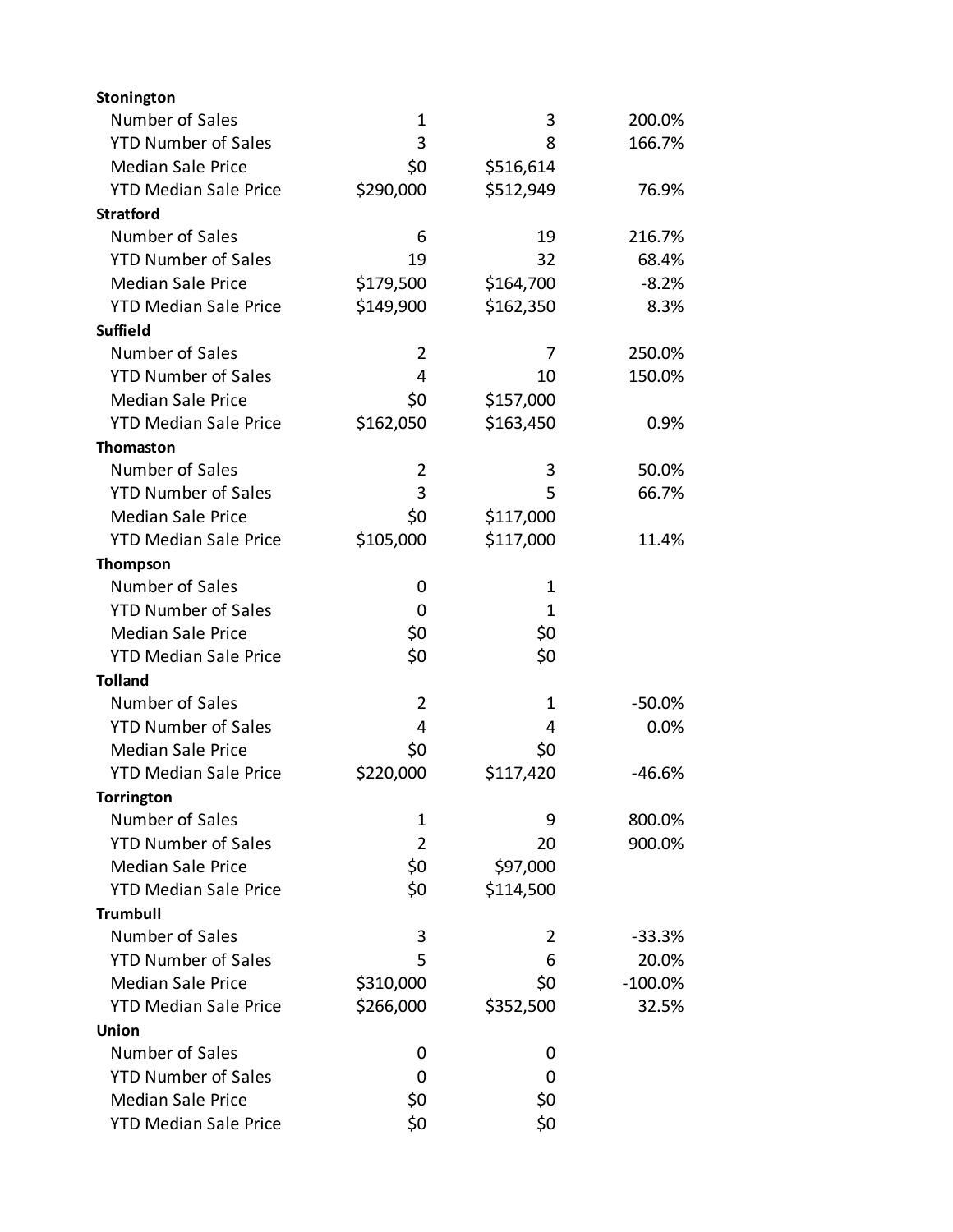| Vernon                       |           |           |           |
|------------------------------|-----------|-----------|-----------|
| Number of Sales              | 6         | 3         | -50.0%    |
| <b>YTD Number of Sales</b>   | 10        | 11        | 10.0%     |
| <b>Median Sale Price</b>     | \$64,750  | \$173,000 | 167.2%    |
| <b>YTD Median Sale Price</b> | \$60,750  | \$112,000 | 84.4%     |
| Voluntown                    |           |           |           |
| Number of Sales              | 0         | 0         |           |
| <b>YTD Number of Sales</b>   | 0         | 0         |           |
| <b>Median Sale Price</b>     | \$0       | \$0       |           |
| <b>YTD Median Sale Price</b> | \$0       | \$0       |           |
| Wallingford                  |           |           |           |
| Number of Sales              | 7         | 11        | 57.1%     |
| <b>YTD Number of Sales</b>   | 17        | 24        | 41.2%     |
| <b>Median Sale Price</b>     | \$108,000 | \$180,000 | 66.7%     |
| <b>YTD Median Sale Price</b> | \$208,000 | \$177,500 | $-14.7%$  |
| Warren                       |           |           |           |
| Number of Sales              | 0         | 0         |           |
| <b>YTD Number of Sales</b>   | 0         | 0         |           |
| <b>Median Sale Price</b>     | \$0       | \$0       |           |
| <b>YTD Median Sale Price</b> | \$0       | \$0       |           |
| Washington                   |           |           |           |
| Number of Sales              | 0         | 0         |           |
| <b>YTD Number of Sales</b>   | 0         | 0         |           |
| <b>Median Sale Price</b>     | \$0       | \$0       |           |
| <b>YTD Median Sale Price</b> | \$0       | \$0       |           |
| Waterbury                    |           |           |           |
| Number of Sales              | 29        | 16        | -44.8%    |
| <b>YTD Number of Sales</b>   | 45        | 27        | $-40.0%$  |
| <b>Median Sale Price</b>     | \$60,000  | \$84,750  | 41.3%     |
| <b>YTD Median Sale Price</b> | \$60,000  | \$90,000  | 50.0%     |
| Waterford                    |           |           |           |
| Number of Sales              | 4         | 1         | $-75.0%$  |
| <b>YTD Number of Sales</b>   | 8         | 4         | $-50.0%$  |
| <b>Median Sale Price</b>     | \$137,500 | \$0       | $-100.0%$ |
| <b>YTD Median Sale Price</b> | \$141,250 | \$166,000 | 17.5%     |
| Watertown                    |           |           |           |
| Number of Sales              | 2         | 0         | $-100.0%$ |
| <b>YTD Number of Sales</b>   | 3         | 0         | $-100.0%$ |
| <b>Median Sale Price</b>     | \$0       | \$0       |           |
| <b>YTD Median Sale Price</b> | \$115,000 | \$0       | $-100.0%$ |
| <b>West Hartford</b>         |           |           |           |
| Number of Sales              | 7         | 8         | 14.3%     |
| <b>YTD Number of Sales</b>   | 14        | 17        | 21.4%     |
| <b>Median Sale Price</b>     | \$190,000 | \$192,450 | 1.3%      |
| <b>YTD Median Sale Price</b> | \$191,500 | \$206,900 | 8.0%      |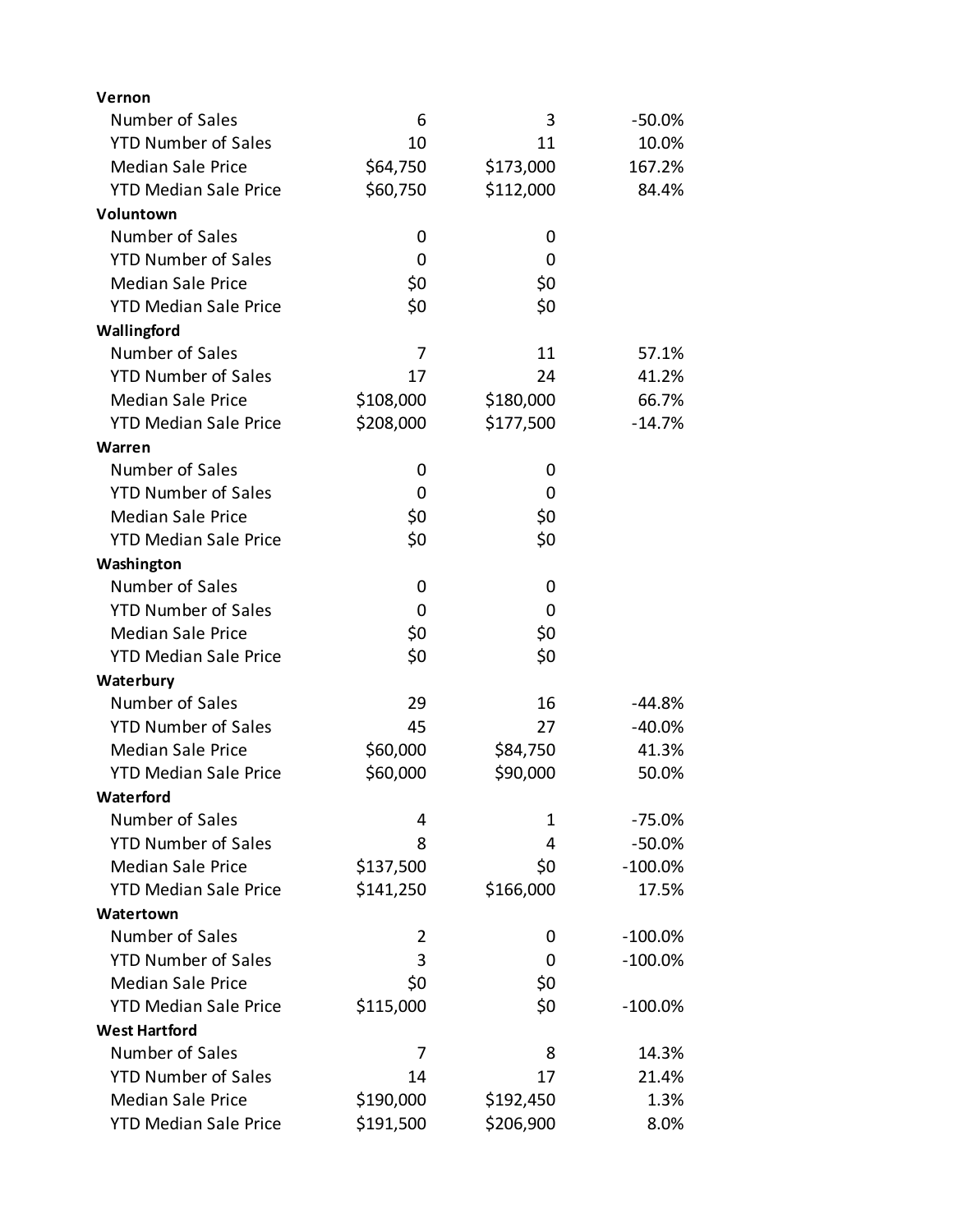| <b>West Haven</b>            |                |                |          |
|------------------------------|----------------|----------------|----------|
| Number of Sales              | 7              | 5              | $-28.6%$ |
| <b>YTD Number of Sales</b>   | 13             | 16             | 23.1%    |
| <b>Median Sale Price</b>     | \$139,000      | \$89,900       | $-35.3%$ |
| <b>YTD Median Sale Price</b> | \$132,000      | \$117,450      | $-11.0%$ |
| Westbrook                    |                |                |          |
| Number of Sales              | 1              | 1              | 0.0%     |
| <b>YTD Number of Sales</b>   | $\overline{2}$ | 1              | $-50.0%$ |
| <b>Median Sale Price</b>     | \$0            | \$0            |          |
| <b>YTD Median Sale Price</b> | \$0            | \$0            |          |
| Weston                       |                |                |          |
| Number of Sales              | 0              | 0              |          |
| <b>YTD Number of Sales</b>   | 0              | 0              |          |
| <b>Median Sale Price</b>     | \$0            | \$0            |          |
| <b>YTD Median Sale Price</b> | \$0            | \$0            |          |
| Westport                     |                |                |          |
| Number of Sales              | 2              | $\overline{2}$ | 0.0%     |
| <b>YTD Number of Sales</b>   | 5              | 6              | 20.0%    |
| <b>Median Sale Price</b>     | \$0            | \$0            |          |
| <b>YTD Median Sale Price</b> | \$617,500      | \$655,500      | 6.2%     |
| Wethersfield                 |                |                |          |
| Number of Sales              | 5              | 3              | $-40.0%$ |
| <b>YTD Number of Sales</b>   | 12             | 9              | $-25.0%$ |
| <b>Median Sale Price</b>     | \$129,000      | \$195,000      | 51.2%    |
| <b>YTD Median Sale Price</b> | \$144,250      | \$165,000      | 14.4%    |
| Willington                   |                |                |          |
| Number of Sales              | 0              | 1              |          |
| <b>YTD Number of Sales</b>   | 1              | 1              | 0.0%     |
| <b>Median Sale Price</b>     | \$0            | \$0            |          |
| <b>YTD Median Sale Price</b> | \$0            | \$0            |          |
| Wilton                       |                |                |          |
| Number of Sales              | 1              | 1              | 0.0%     |
| <b>YTD Number of Sales</b>   | 3              | 3              | 0.0%     |
| <b>Median Sale Price</b>     | \$0            | \$0            |          |
| <b>YTD Median Sale Price</b> | \$209,000      | \$430,000      | 105.7%   |
| Winchester                   |                |                |          |
| Number of Sales              | 0              | 3              |          |
| <b>YTD Number of Sales</b>   | 0              | 3              |          |
| <b>Median Sale Price</b>     | \$0            | \$115,000      |          |
| <b>YTD Median Sale Price</b> | \$0            | \$115,000      |          |
| Windham                      |                |                |          |
| Number of Sales              | 2              | 1              | $-50.0%$ |
| <b>YTD Number of Sales</b>   | $\overline{2}$ | 1              | $-50.0%$ |
| <b>Median Sale Price</b>     | \$0            | \$0            |          |
| <b>YTD Median Sale Price</b> | \$0            | \$0            |          |